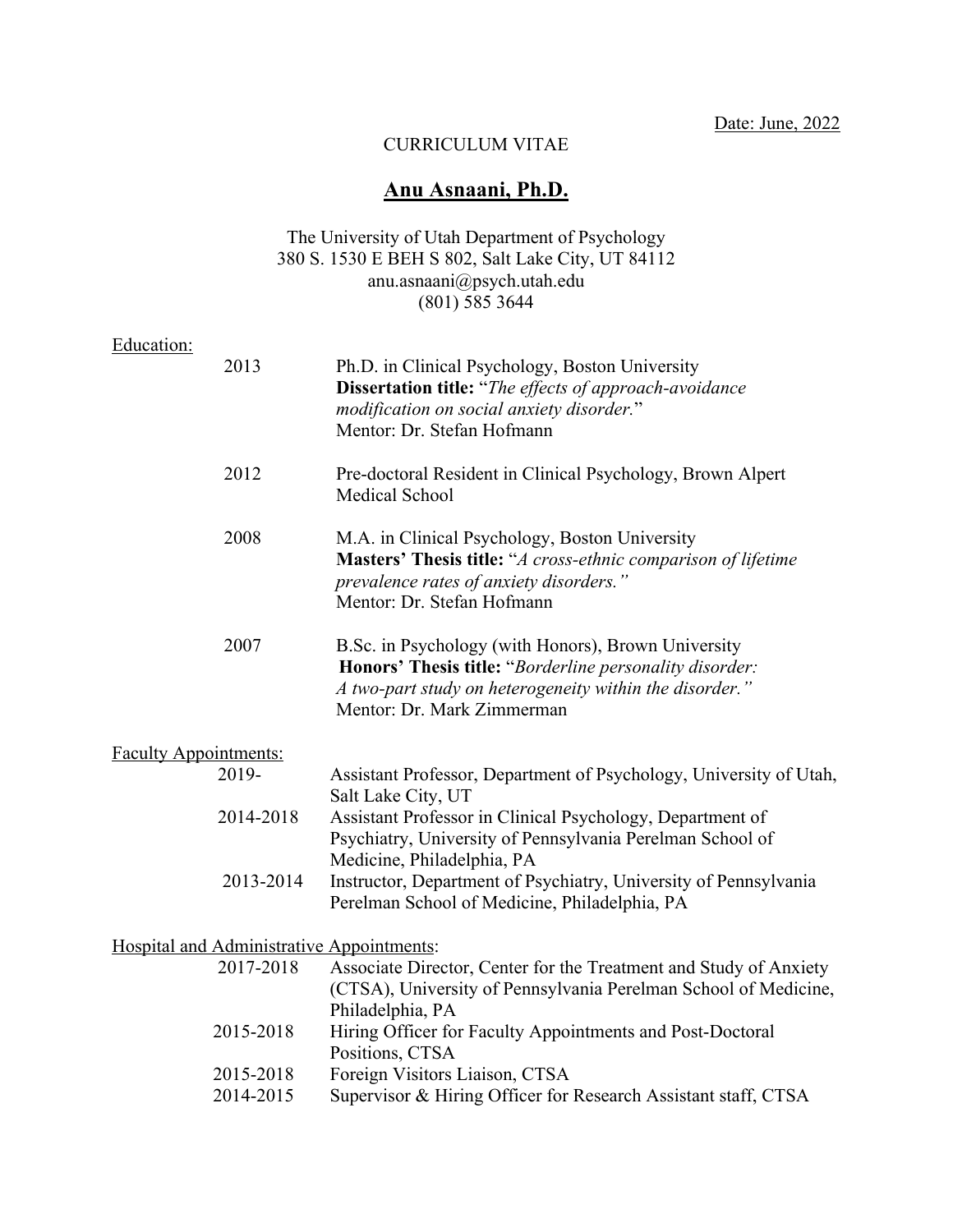| Other Appointments: |            |                                                                                                                                                                                                                                          |
|---------------------|------------|------------------------------------------------------------------------------------------------------------------------------------------------------------------------------------------------------------------------------------------|
|                     | 2015-2018  | Adjunct Teaching Appointment, Department of Psychology, School<br>of Arts and Sciences, University of Pennsylvania, Philadelphia, PA                                                                                                     |
| Licensure:          |            |                                                                                                                                                                                                                                          |
|                     |            | 2019-present Utah License #11390437-2501                                                                                                                                                                                                 |
|                     | 2015-2019  | Pennsylvania License #PS017968                                                                                                                                                                                                           |
|                     |            | <b>Awards, Honors and Membership in Honorary Societies:</b>                                                                                                                                                                              |
|                     | 2022       | Anne Marie Albano Early Career Award for the Integration of                                                                                                                                                                              |
|                     |            | Science and Practice, Association of Behavioral and Cognitive<br>Therapies                                                                                                                                                               |
|                     | 2022       | Outstanding Service Award, Association of Behavioral and<br>Cognitive Therapies                                                                                                                                                          |
|                     | 2022       | Irwin Altman Outstanding Faculty Award, Department of<br>Psychology, University of Utah                                                                                                                                                  |
|                     | 2022       | Superior Teaching Award - Tenure Track Faculty, College of                                                                                                                                                                               |
|                     |            | Social and Behavioral Sciences, University of Utah                                                                                                                                                                                       |
|                     | 2021       | Community-Engaged Teaching and Scholarship Award, University<br>of Utah                                                                                                                                                                  |
|                     | 2021       | CSBS Junior Faculty Research Leave Award, Awarded for Spring<br>semester of 2021-2022 academic year, University of Utah                                                                                                                  |
|                     | 2020       | Outstanding Early Career Psychologist Award, American<br>Psychological Association Division 52 (International Psychology)                                                                                                                |
|                     | 2020       | ABCT Researcher Spotlight Feature, Association of Behavioral<br>and Cognitive Therapies                                                                                                                                                  |
|                     | 2019       | Awarded seed fund from the Equality and Justice Alliance (a U.K.-<br>based advocacy group) with Co-PI (Dr. Robyn Charlery White) to<br>conduct trauma training workshop in-person and remotely across<br>Caribbean region in Spring 2020 |
|                     | 2017       | Early Career Achievement Award, Association for Behavioral and<br>Cognitive Therapies Anxiety Disorders Special Interest Group                                                                                                           |
|                     | 2017       | Selected by National Institutes of Health (NIH) for merit-based<br>Loan Repayment Program (LRP) Award based on current research<br>productivity and potential for receiving future NIH grant funding                                     |
|                     | 2016       | Selected from competitive pool as National Institute of Minority<br>Health and Health Disparities (NIMHD) Research Institute<br>Scholar, NIH                                                                                             |
|                     | 2016; 2017 | Penn Undergraduate Research Mentorship (PURM) research grant,<br>University of Pennsylvania                                                                                                                                              |
|                     | 2015       | Emerging Professional – Contributions to Research Award,<br>American Psychological Association Division 45 Society for the                                                                                                               |
|                     | 2014       | Psychological Study of Culture, Ethnicity and Race<br>Clinical and Translational Science Award: Community<br>Engagement and Research Core, University of Pennsylvania                                                                    |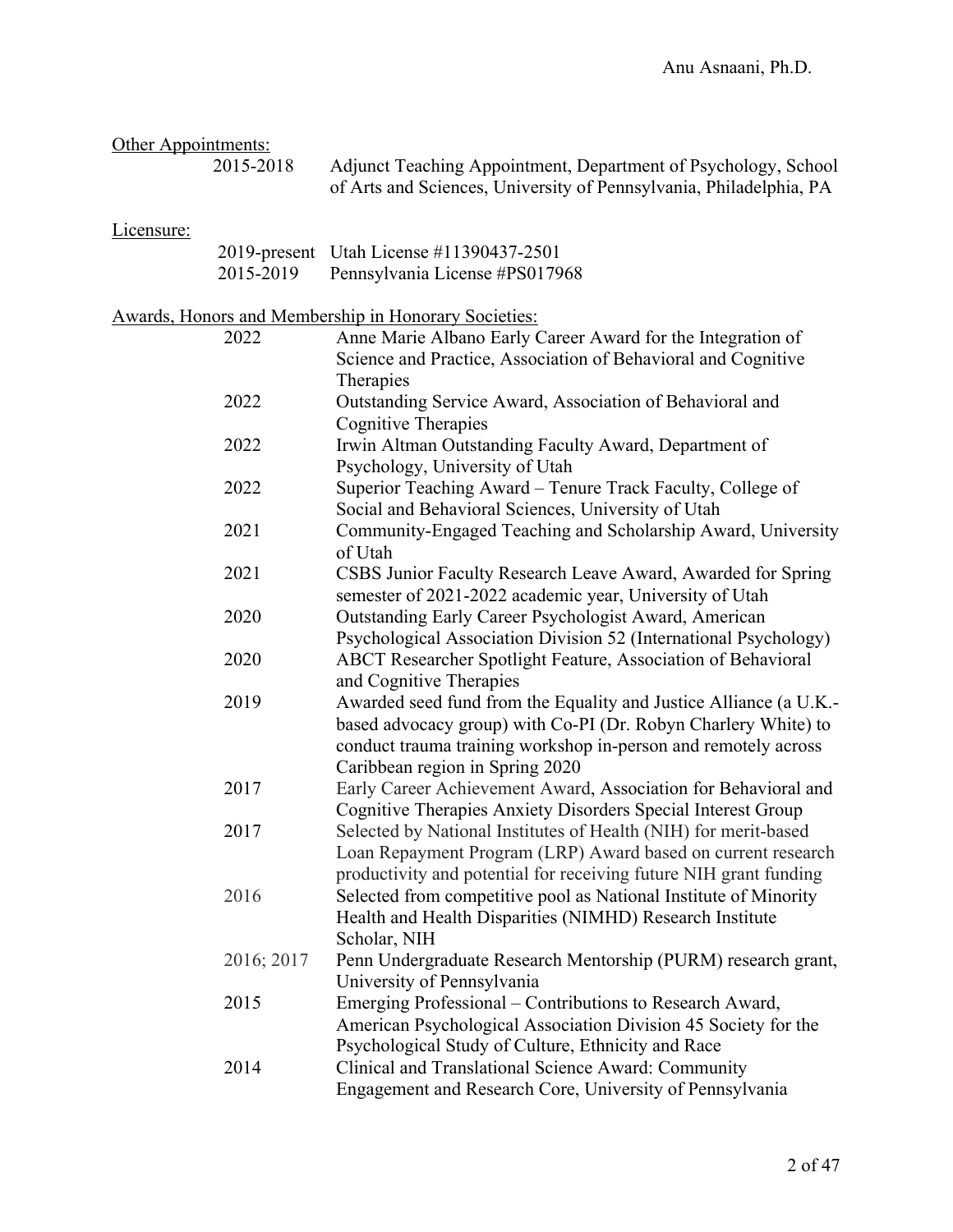| 2011                                      | Clara Mayo Dissertation Fellowship Award, Boston University           |
|-------------------------------------------|-----------------------------------------------------------------------|
| 2009                                      | Teaching Fellow of the Year Award, Boston University                  |
| 2007                                      | Presidential Fellowship Award, Boston University                      |
| 2007                                      | Graduated with Honors, Brown University                               |
| 2006                                      | Faculty-nominated and elected to Sigma Xi Scientific Research         |
|                                           | Honor Society, Brown University                                       |
| 2006                                      | Selected as one of five awardees from general pool of all poster      |
|                                           | submissions to present paper in Young Investigator Research           |
|                                           | Symposium at annual conference, American Psychiatric                  |
|                                           | Association                                                           |
| <b>Mentored Student Awards and Honors</b> |                                                                       |
| 2022                                      | Association for Behavioral and Cognitive Therapies Graduate           |
|                                           | Student Research Grant Honorable Mention (Awardee/Mentee:             |
|                                           | Graduate student Kiran Kaur)                                          |
| 2022                                      | Association for Psychological Science Student Grant Competition       |
|                                           | Winner (Awardee/Mentee: Graduate student Kiran Kaur; Project          |
|                                           | Title: "Identifying the role of emotion regulation flexibility in the |
|                                           | association between acculturative stress and emotional                |
|                                           | disorders")                                                           |
| 2022                                      | Kevin Hawley Memorial Award for exceptional graduate student          |
|                                           | peer support (Awardee/Mentee: Graduate student Kiran Kaur)            |
| 2022                                      | Herbert W. Gustafson Endowed Graduate Fellowship                      |
|                                           | (Awardee/Mentee: Graduate student Kiran Kaur)                         |
| 2022                                      | Clinical Area research commendation for primary mentored              |
|                                           | research (Mentees: Graduate students Manny Gutierrez Chavez           |
|                                           | and Kiran Kaur)                                                       |
| 2022                                      | Clinical Area service commendation for primary mentored               |
|                                           | graduate students (Mentees: Graduate students Manny Gutierrez         |
|                                           | Chavez and Kiran Kaur)                                                |
| 2021                                      | Virtual Conference Award for conference presentation at ABCT,         |
|                                           |                                                                       |
|                                           | The Graduate School at University of Utah (Mentee: Graduate           |
|                                           | student Manuel Gutierrez Chavez)                                      |
| 2021                                      | Virtual Conference Award for conference presentation at ABCT,         |
|                                           | The Graduate School at University of Utah (Mentee: Graduate           |
|                                           | student Kiran Kaur)                                                   |
| 2021                                      | Co-mentored poster awarded first place ranking in CSBS Research       |
|                                           | Day Poster Competition (Mentee: Undergraduate student Angela          |
|                                           | Pham)                                                                 |
| 2021                                      | Martin Harris Hiatt endowed fellowship for primary mentored           |
|                                           | research (Awardee/Mentee: Graduate student Kiran Kaur)                |
| 2021                                      | Frederick T. Rhodewalt Award for Innovative Scholarship               |
|                                           | awarded to primary mentored dissertation research endowed             |
|                                           | fellowship for primary mentored research (Awardee/Mentee:             |
|                                           | Graduate student Kent Hinkson)                                        |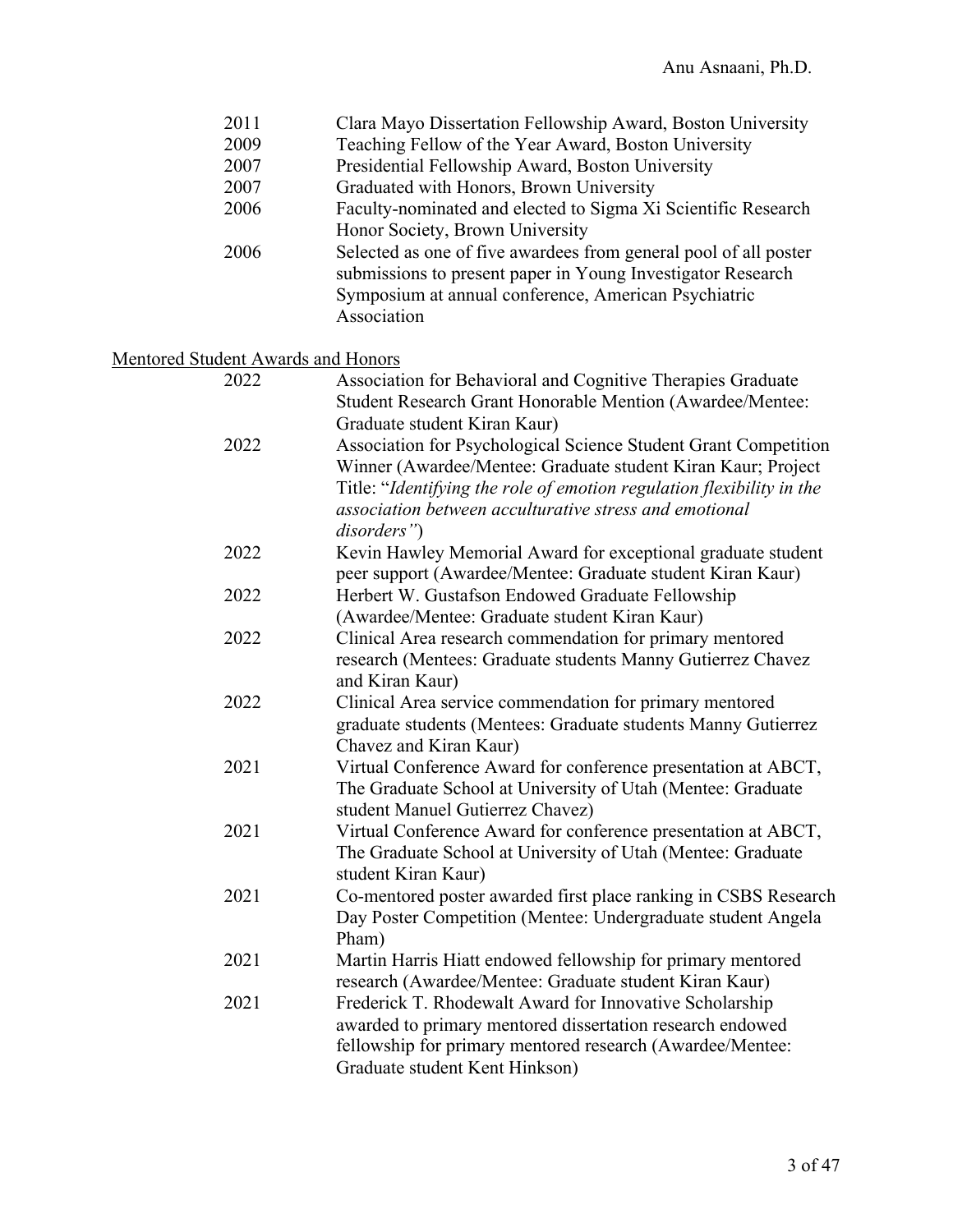| 2021 | CSBS Outstanding Undergraduate Researcher Award for primary<br>mentored research (Awardee/Mentee: Undergraduate student |
|------|-------------------------------------------------------------------------------------------------------------------------|
|      | Angela Pham)                                                                                                            |
| 2021 | Clinical Area research commendation for primary mentored                                                                |
|      | research (Mentee: Graduate student Kiran Kaur)                                                                          |
| 2021 | Primary mentored poster awarded virtual conference award at                                                             |
|      | ADAA annual convention (Mentee: Graduate student Kiran Kaur)                                                            |
| 2020 | Diverse Undergraduate Research Award given to three primary                                                             |
|      | mentored undergraduate students by the Department of Psychology                                                         |
|      | (Mentees: Will Tanguy, Sami Saadi Soufi, and Angela Pham)                                                               |
| 2020 | Co-mentored poster awarded first place ranking in ABCT Anxiety                                                          |
|      | Disorders SIG poster competition at ABCT annual convention                                                              |
|      | (Mentee: Post-Baccalaureate RA Jesse McCann)                                                                            |
| 2020 | Primary mentored poster awarded first place ranking in APA                                                              |
|      | Division 52 (International Psychology) at APA annual convention                                                         |
|      | (Mentee: Post-Baccalaureate RA Ifrah Majeed)                                                                            |
| 2020 | Clayton research fellowship for incoming graduate student for high                                                      |
|      | level of academic achievement (Mentee: Graduate student Kiran                                                           |
|      | Kaur)                                                                                                                   |
|      |                                                                                                                         |

### **BIBLIOGRAPHY**

#### A. Research Publications, peer-reviewed

#### Representative publications

- \* Indicates Corresponding/Senior Author on publication
- \*\* Indicates Co-First Authorship on publication
- 1. Contractor, A. A., Raifuddin, H., Kaur, K., & **Asnaani, A.** (in press). Asian Indians in the United States and posttraumatic stress disorder interventions: A narrative review. *Trauma, Violence, & Abuse.*
- 2. **Asnaani, A.,** Gutierrez Chavez, M., & Kaur, K. (in press). Ensuring interdisciplinary partnerships and commitment to Contextual Behavioral Science (CBS) principles among diverse scholars who serve diverse communities*. Journal of Contextual Behavioral Science.*
- 3. **Asnaani, A.,** Sanchez-Birkhead, A., Kaur, K., Mukundente, V., Napia, E., Tavake-Pasi, F., Villalta, J., Lee, D., Stark, L., Brown, H., & Crowell, S. (in press). Utilizing community partnerships to devise a framework for cultural adaptations to evidence-based mental health practice in diverse communities. *Cognitive and Behavioral Practice.*
- 4. Kaczkurkin, A.N., Brown, L., Simon, S., & **Asnaani, A.\*** (in press). The relationship between cultural self-construal and social anxiety symptom severity in a clinical sample of treatment-seeking patients. *Transcultural Psychiatry.*
- 5. Kaczkurkin, A. N., Tyler, J., Turk-Karan, E., Belli, G., & **Asnaani, A\*.** (2021). The association between insomnia and anxiety symptoms in a naturalistic anxiety treatment setting. *Behavioral sleep medicine, 19*(1), 110-125.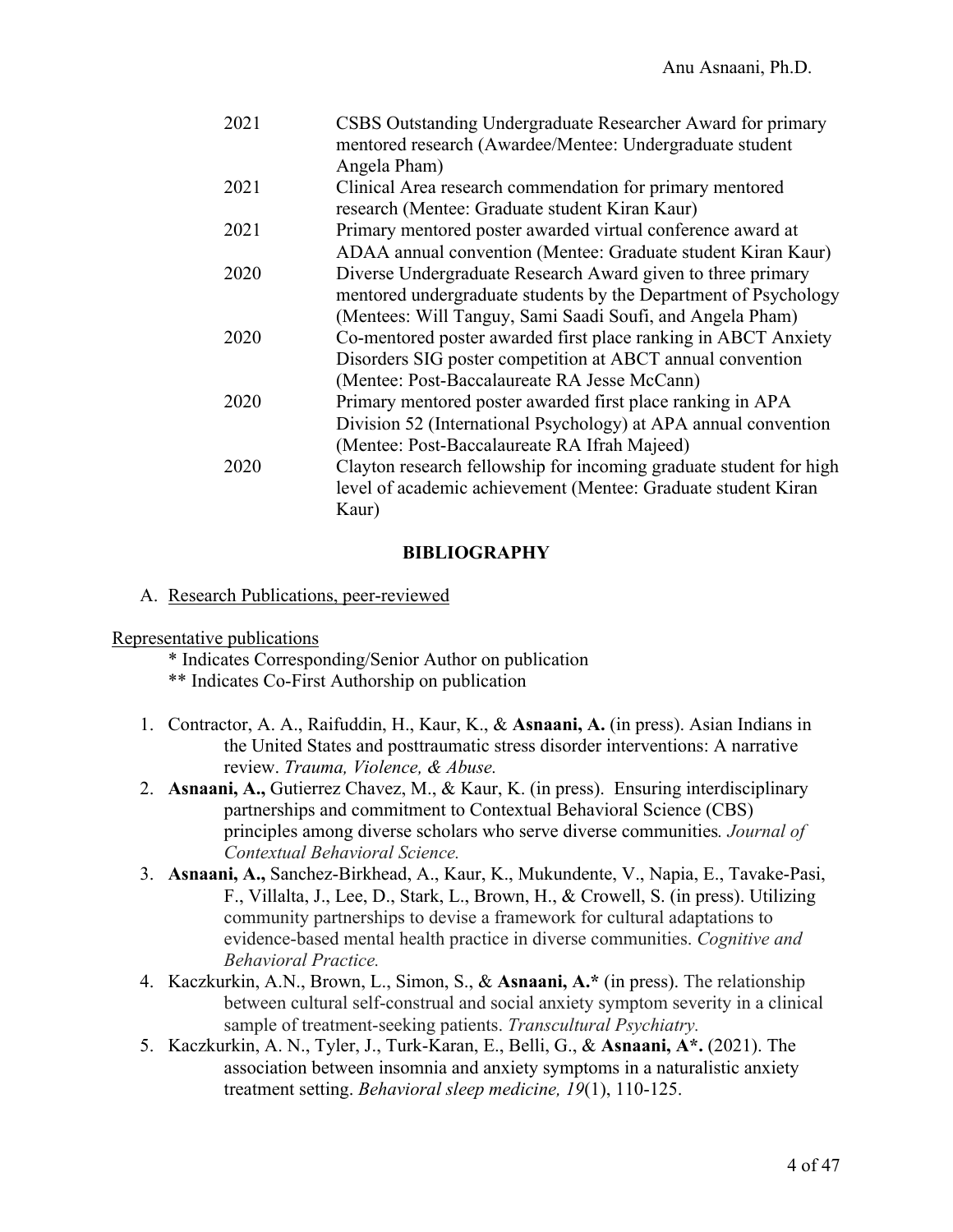- 6. **Asnaani, A.,** Narine, K., Suzuki, N., Zang, Y., Schwartz, B., Yeh, R., Mannarino, A., Cohen, J., & Foa, E.B. (2020). An Innovative Mobile Game for Screening of Pediatric PTSD: a Study in Primary Care Settings. *Journal of Child & Adolescent Trauma,* 1-10.
- 7. **Asnaani, A.,** Charlery White, S.R., & Phillip, T.-M. (2020). Mobilizing mental health training efforts to align with advocacy for disenfranchised groups in global contexts: Trauma-related training in the Caribbean as an example. *The Behavior Therapist, 43*(7), 254-260.
- 8. **Asnaani, A.,** Charlery White, S.R., Majeed, I., & Phillip, T.-M. (2020). Trauma education and stigma reduction in global settings: An evaluation of the impact of a one-day trauma psychoeducation workshop with community stakeholders in the Caribbean nation of Saint Lucia. *International Journal of Environmental Research and Public Health, 17*(7), 2255.
- 9. **Asnaani, A.,** Tyler, J., McCann, J., Brown, L., Zang, Y. (2020). Anxiety sensitivity and emotion regulation as mechanisms of successful CBT outcome for anxiety-related disorders in a naturalistic treatment setting. *Journal of Affective Disorders, 267*, 86–95.
- 10. **Asnaani, A.,** Benhamou, K., Kaczkurkin, A.N., Turk-Karan, E., & Foa, E.B. (2020). Beyond the constraints of an RCT: Naturalistic treatment outcomes for anxietyrelated disorders. *Behavior Therapy, 51*(3), 434-446.
- 11. Brown, L.A., Narine, K., **Asnaani, A.,** Simon, S., Majeed, I., Cohen, D. (2020). Implementation of technology-driven comprehensive physical health assessment in an anxiety specialty clinic: Preliminary pilot study findings. *The Behavior Therapist, 43*(1), 19-26.
- 12. **Asnaani, A.,** Kaczkurkin, A., Fitzgerald, H., Jerud, A., & Foa, E.B. (2020). The association between cognitive coping strategies and treatment outcomes in smokers with PTSD. *Psychological Trauma: Theory, Research, Practice and Policy, 12*(1), 92-100.
- 13. Brown, L.A., Gallagher, T., Petersen, J., Benhamou, K., Foa, E.B., & **Asnaani, A.\***  (2018). Does CBT for anxiety disorders exacerbate or reduce suicidal ideation? Findings from a naturalistic sample. *Journal of Anxiety Disorders, 59*, 10-16.
- 14. Kaczkurkin, A.N., Fitzgerald, H., Tyler, J., & **Asnaani, A.\*** (2018). The contribution of anxiety sensitivity to obsessive-compulsive and anxiety symptoms in a naturalistic treatment setting. *Cognitive Therapy and Research, 42*(5), 661-673.
- 15. **Asnaani, A.,** Gallagher, T., Foa, E.B. (2018). Evidence-based protocols: Merits, drawbacks, and potential solutions. *Clinical Psychology: Science and Practice, 25*(4), Article e12266.
- 16. **Asnaani, A.,** Kaczkurkin, A.N., Benhamou, K., Yarvis, J.S., Peterson, A.L., Young-McCaughan, S., Borah. E.V., Dondanville, K.A., Hembree, E., Litz, B.T., Mintz, J., & Foa, E.B., for the STRONG STAR Consortium. (2018). The influence of Posttraumatic Stress Disorder on health functioning in active duty military. *Journal of Traumatic Stress, 31*(2), 307-316.
- 17. Foa, E.B., **Asnaani, A.**\*\***,** Zang, Y., Capaldi, S., Yeh, R. (2018). The Child PTSD Symptom Scale for DSM-5 (CPSS-5): Psychometric Properties of Interview, Self-Report, and Screening Versions. *Journal of Clinical Child and Adolescent Psychology, 47*(1), 38-46.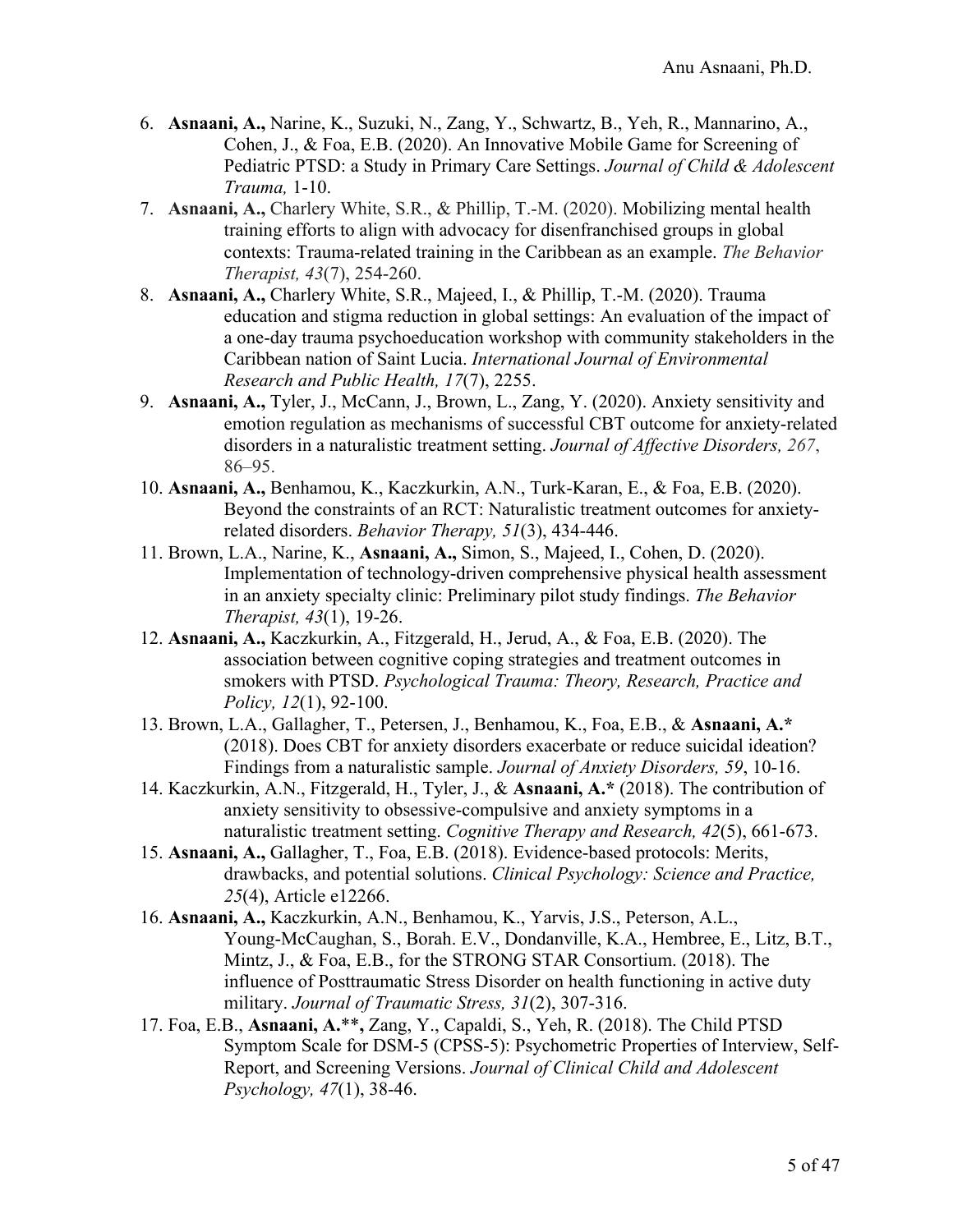- 18. **Asnaani, A.,** Kaczkurkin, A., Alpert, E., McLean, C.P., Simpson, H.B., & Foa, E.B. (2017). The effect of treatment on quality of life and functioning in OCD. *Comprehensive Psychiatry, 73*, 7-14.
- 19. **Asnaani, A.**, & Hall-Clark, B. (2017). Recent developments in understanding ethnocultural and race differences in trauma exposure and PTSD. *Current Opinion in Psychology, 14*, 96-101.
- 20. Foa, E.B., **Asnaani, A.,** Rosenfield, D., Zandberg, L., Gariti, P., & Imms, P. (2017). Concurrent varenicline and Prolonged Exposure for patients with nicotine dependence and PTSD: A randomized controlled trial. *Journal of Consulting and Clinical Psychology, 85*(9), 862-872.
- 21. Zang, Y., Yu, J., Chazin, D., **Asnaani, A.,** Zandberg, L. J, & Foa, E. B. (2017). Changes in coping behavior in a randomized controlled trial of concurrent treatment for PTSD and alcohol dependence. *Behaviour Research and Therapy, 90*, 9-15.
- 22. Asher, M., **Asnaani, A.,** Aderka, I. (2017). Gender differences in social anxiety disorder: A review. *Clinical Psychology Review, 56*, 1-12.
- 23. Hall-Clark, B., Sawyer, B., Golik, A., & **Asnaani, A.\*** (2016). Racial/ethnic differences in symptoms of Post-traumatic Stress Disorder. *Current Psychiatry Reviews, 12*(2), 124-138.
- 24. Zandberg, L., Rosenfield, D., McLean, C.P., Powers, M., **Asnaani, A.,** & Foa, E.B. (2016). Concurrent treatment of posttraumatic stress disorder and alcohol dependence: Predictors and moderators of outcome. *Journal of Consulting and Clinical Psychology, 84*(1), 43-56.
- 25. **Asnaani, A.,** Kaczkurkin, A., Tannahill, H., Fitzgerald, H. (2016). Moderators of change in social anxiety during CBT in a transdiagnostic, naturalistic treatment-seeking sample. *Journal of Experimental Psychopathology, 7*(4), 655-670.
- 26. **Asnaani, A.**, McLean, C.P., & Foa, E.B. (2016). Updating Watson & Marks (1971): How has our understanding of the mechanisms of extinction learning evolved and where is our field going next? *Behavior Therapy, 47*(5), 654-668.
- 27. **Asnaani, A.,** Alpert, E., McLean, C.P., & Foa, E.B. (2015). Resilient but addicted: The impact of resilience on the relationship between smoking withdrawal and PTSD. *Journal of Psychiatric Research, 65*, 146-153.
- 28. **Asnaani, A**., Farris, S., Carpenter, J., Zandberg, L., & Foa, E.B. (2015). The relationship between anxiety sensitivity and posttraumatic stress disorder: What is the impact of nicotine withdrawal? *Cognitive Therapy and Research, 39*(5), 697-708.
- 29. **Asnaani, A**., Aderka, I.M., Marques, L., Simon, N., Robinaugh, D.J., & Hofmann, S.G. (2015). The structure of feared social situations among raceethnic minorities and Whites with social anxiety disorder in the United States. *Transcultural Psychiatry, 52*(6), 791-807.
- 30. **Asnaani, A.,** Reddy, M.K., & Shea, M.T. (2014). The impact of PTSD symptoms on physical and mental health functioning in returning veterans. *Journal of Anxiety Disorders, 28*(3), 310-317.
- 31. **Asnaani, A.,** Rinck, M., Becker, E., & Hofmann, S.G. (2014). The effects of approach-avoidance modification on social anxiety disorder: A pilot study. *Cognitive Therapy and Research, 38*(2), 226-238.
- 32. Bullis, J.R., Boe, H.J., **Asnaani, A.,** & Hofmann, S.G. (2014). The benefits of being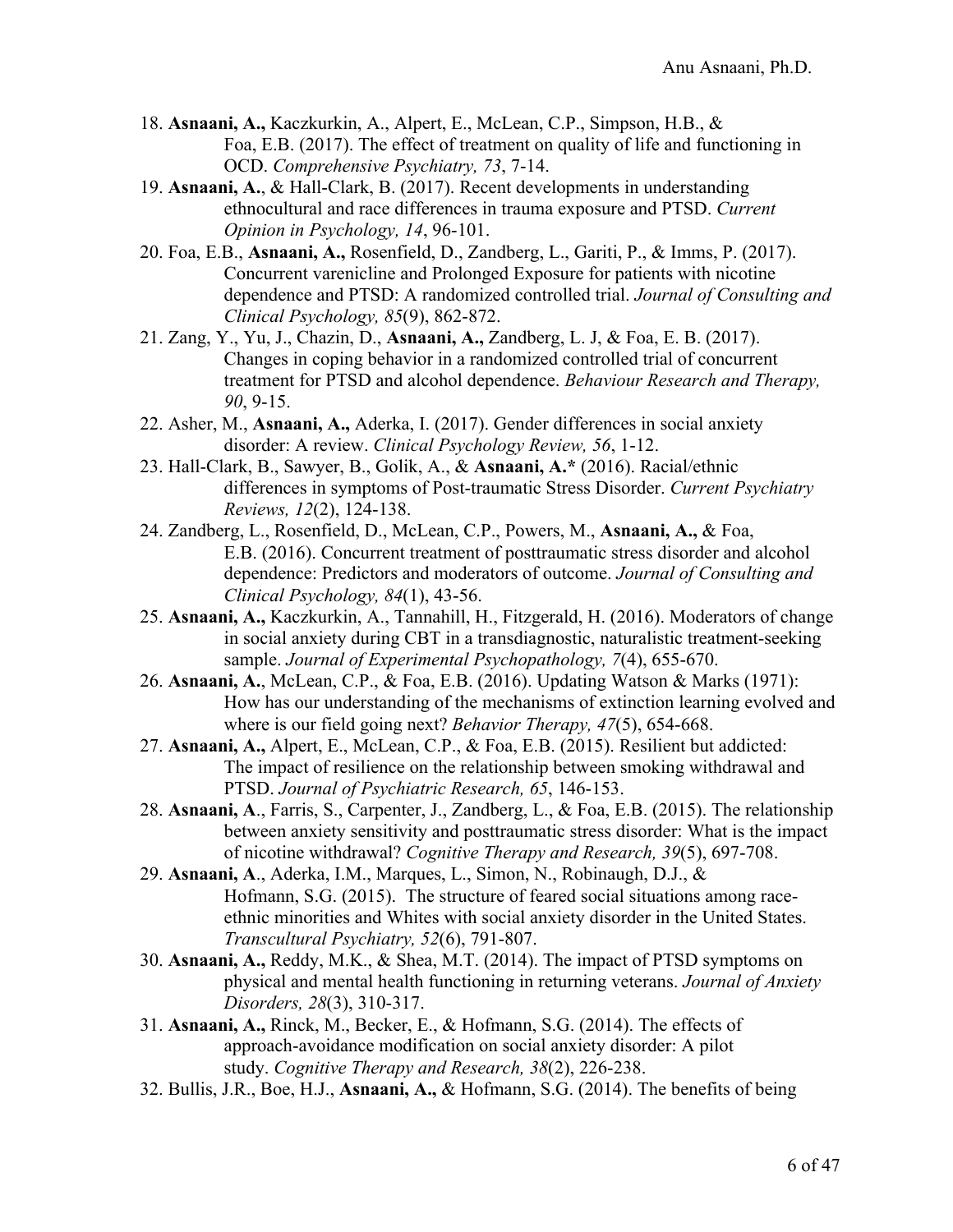mindful: Trait mindfulness predicts less stress reactivity to suppression. *Journal of Behavior Therapy & Experimental Psychiatry, 45*(1), 57-66.

- 33. **Asnaani, A.,** Sawyer, A.T., Aderka, I.M., & Hofmann, S.G. (2013). Effect of suppression, reappraisal, and acceptance of emotional pictures on acoustic eyeblink startle magnitude. *Journal of Experimental Psychopathology, 4*(2), 182-193.
- 34. **Asnaani, A.,** & Hofmann, S.G. (2012). Collaboration in culturally responsive therapy: Establishing a strong therapeutic alliance across cultural lines. *Journal of Clinical Psychology: In Session, 68*(2), 187-197.
- 35. Hofmann, S.G., Sawyer, A.T., Fang, A., & **Asnaani, A**. (2012). An emotion dysregulation model of anxiety and mood disorders. *Depression and Anxiety, 29*(5), 409-416.
- 36. Hofmann, S.G., **Asnaani, A.,** Vonk, I.J.J., Sawyer, A.T., & Fang, A. (2012). A review of meta-analyses of cognitive behavioral therapies. *Cognitive Therapy and Research, 36*(5), 427-40.
- 37. McLean, C., **Asnaani, A.,** Litz, B., & Hofmann, S.G. (2011). Gender differences in anxiety disorders: Prevalence, course of illness, comorbidity and burden of illness. *Journal of Psychiatric Research, 45*(8), 1027-1035.
- 38. McHugh, R.K., Hofmann, S.G., **Asnaani, A**., Sawyer, A.T., & Otto, M.W. (2010). The serotonin transporter gene and alcohol dependence: A meta-analytic review. *Drug and Alcohol Dependence 108*(1-2), 1-6.
- 39. **Asnaani, A.,** Richey, J.A., Dimaite, R., Hinton, D.E., & Hofmann, S.G. (2010). A cross-ethnic comparison of lifetime prevalence rates of anxiety disorders. *Journal of Nervous and Mental Disease, 198*(8), 551-555.
- 40. Hofmann, S.G., **Asnaani, A.,** & Hinton, D.E. (2010). Cultural aspects in social anxiety and social anxiety disorder. *Depression and Anxiety, 27*(12), 1117-1127.
- 41. **Asnaani, A**., Gutner, C.A., Hinton, D.E., & Hofmann, S.G. (2009). Panic Disorder, panic attacks, and panic attack symptoms across race-ethnic groups: Results of the Collaborative Psychiatric Epidemiology Studies. *CNS Neuroscience & Therapeutics, 15*(3), 249-254.
- 42. Hofmann, S.G., Heering, S., Sawyer, A.T., & **Asnaani, A**. (2009). How to handle anxiety: The effects of reappraisal, acceptance, and suppression strategies on anxious arousal. *Behaviour and Research Therapy, 47*(5), 389-394.
- 43. **Asnaani, A.**, Chelminski, I., Young, D., Zimmerman, M. (2007). Diagnosing borderline personality disorder: Do the number of criteria met make a difference? *Journal of Personality Disorders, 21*, 615 – 625.

#### Primary mentored publications

- 44. Kaur, K., Gutierrez Chavez, M., Tacana, T., Sanchez-Birkhead, A., Mukundente, V., Napia, E.E., Tavake-Pasi, F., Villalta, J., Lee, D., Sunada, G., Stark, L., Crowell, S., & **Asnaani, A.** (in press). Developing a best practice mental health treatment framework for culturally diverse communities: A mixed-methods approach. *Journal of Consulting and Clinical Psychology.*
- 45. Gutierrez Chavez, M., Kaur, K., Baucom, K. J. W., Sanchez-Birkhead, A., Sunada, G., Mukundente, V., Tavake-Pasi, F., Napia, E., Villalta, J., & **Asnaani, A.** (in press). Developing equitable interventions for ethnically diverse populations: Mental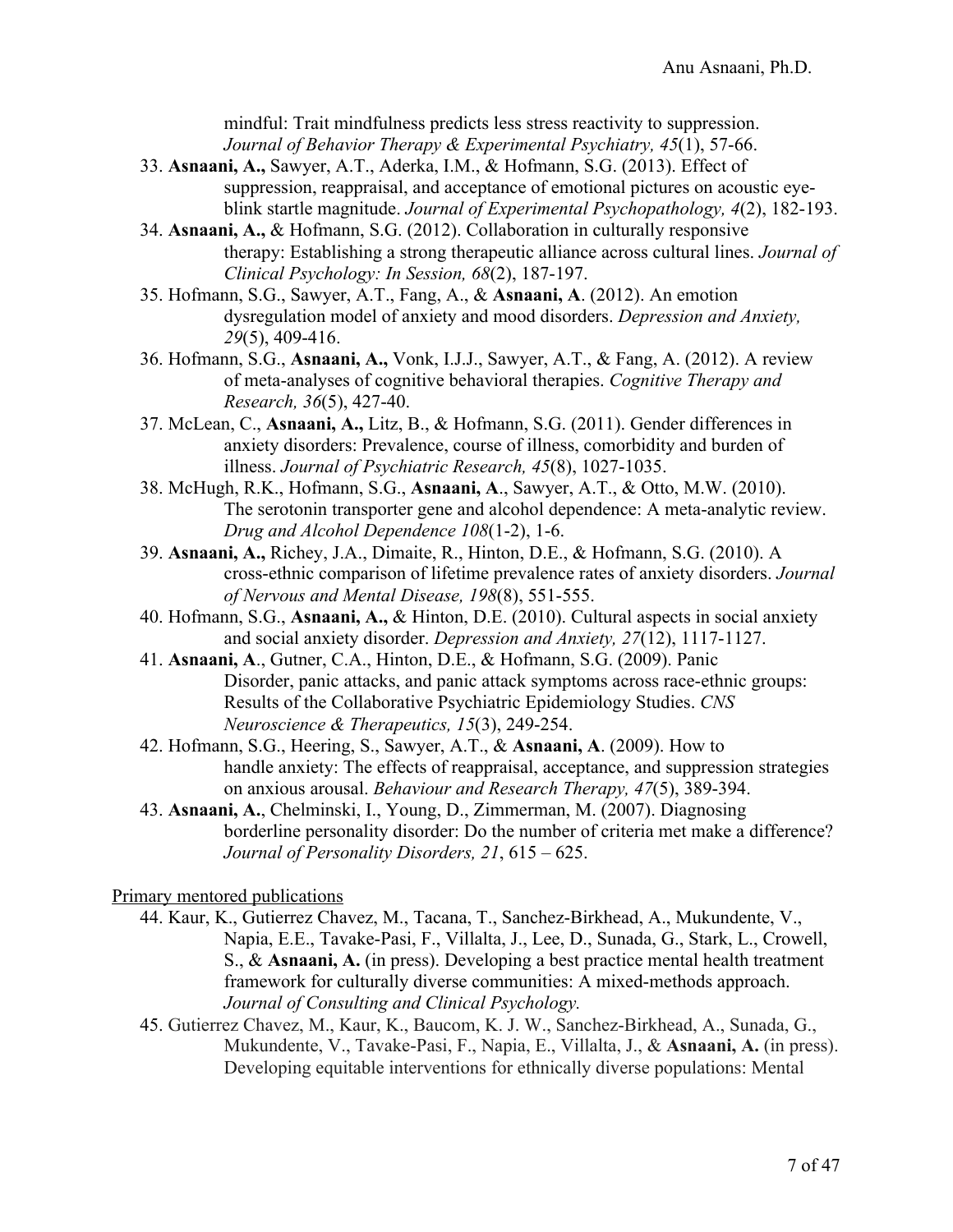health and co-occurring physical health concerns in the context of the COVID-19 pandemic. *Translational Behavioral Medicine*.

- 46. Tyler, J., Mu, W., McCann, J., Belli, G., & **Asnaani, A.** (2021). The unique contribution of perfectionistic cognitions in predicting anxiety disorder symptoms in a treatment-seeking sample. *Cognitive Behaviour Therapy, 50*(2), 121-137.
- 47. Hall-Clark, B.N., Kaczkurkin, A., **Asnaani, A.,** Zhong, J., Peterson, A.L., Yarvis, J.S., Foa, E.B., & the STRONG STAR Consortium. (2017). Ethnoracial differences in PTSD symptoms and trauma-related cognitions in treatmentseeking active duty military personnel for PTSD. *Psychological Trauma: Theory, Research, Practice, and Policy, 9*(6), 741-745.
- 48. Kaczkurkin, A.N., **Asnaani, A**., Hall-Clark, B., Peterson, A.L., Yarvis, J.S., Foa, E.B., & the STRONG STAR Consortium. (2016). Ethnic and racial differences in clinically relevant symptoms in active duty military personnel with Posttraumatic Stress Disorder. *Journal of Anxiety Disorders, 4*3, 90-98.
- 49. Chandra, R.M., Arora, L., Mehta, U.M., **Asnaani, A.,** & Radhakrishnan, R. (2016). Asian Indians in America: The influence of values and culture on mental health. *Asian Journal of Psychiatry, 22*, 202-209.
- 50. Kaczkurkin, A.N., **Asnaani, A.,** Alpert, E., & Foa, E.B. (2016). The impact of treatment condition and the lagged effects of PTSD symptom severity and alcohol use on changes in alcohol craving. *Behaviour Research and Therapy, 79*, 7-14.
- 51. Kaczkurkin, A.N., **Asnaani, A.,** Zhong, J., & Foa, E.B. (2016). The moderating effect of state anger on treatment outcome in female adolescents with PTSD. *Journal of Traumatic Stress, 29*(4), 325-31.
- 52. Chou, T., **Asnaani, A.,** & Hofmann, S.G. (2012). Perception of racial discrimination and psychopathology across three U.S. ethnic minority groups. *Cultural Diversity and Ethnic Minority Psychology, 18*(1), 74-81.

#### Co-authored publications

- 51. Baucom, K. J. W., Bauman, T., Gutierrez Chavez, M., Nemirovsky, Y., Aguirre, M. C., Ramos, C., **Asnaani, A.,** Gutner, C. A., Ritchie, N. D., & Shah, M. (in press). Barriers to participation and lifestyle change among lower versus higher income participants in the National Diabetes Prevention Program: Lifestyle coach perspectives. *Translational Behavioral Medicine.*
- 52. Baucom, K.J.W., Bauman, T., Nemirovsky, Y., Gutierrez Chavez, M., Aguirre, M.C., Ramos, C., **Asnaani, A.,** Gutner, C.A., Ritchie, N.D., Shah, M., & Clark, L. (in press). Promises and pitfalls of dyads in the National Diabetes Prevention Program: Lifestyle coach perspectives*. American Journal of Health Promotion.*
- 53. Brown, L.A., Narine, K., **Asnaani, A.,** Bredemeier, K., & Mu, W. (in press). Changes in affect, physical activity, physical health, and sleep in cognitive behavioral therapy for anxiety. *Journal of Behavioral and Cognitive Therapy.*
- 54. Bryan, C.J., Russell, H.A., Bryan, A.O., Rozek, D.C., Leifker, F.R., Rugo, K.F., Baker, J.C., Khazem, L.R., Roberge, E.M., Shirley, D.M., & **Asnaani, A**. (in press). Impact of treatment setting and format on symptom severity following cognitive processing therapy for posttraumatic stress disorder (PTSD). *Behavior Therapy.*
- 55. Foa, E.B., Simpson, H.B.,….**Asnaani, A**., et al. (in press). A randomized controlled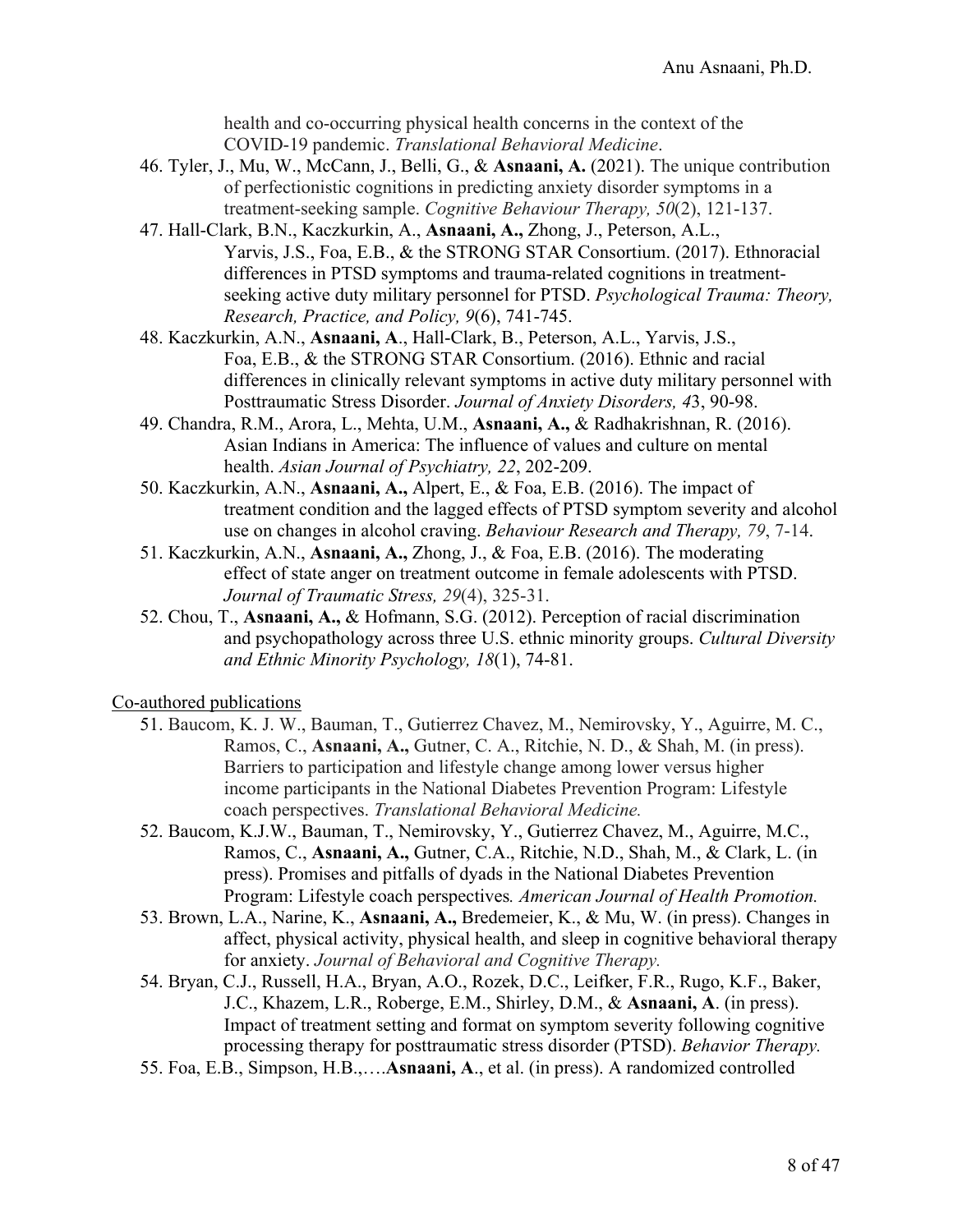trial to test if medicated patients with Obsessive Compulsive Disorder can discontinue medication after Exposure/Response Prevention augmentation. *JAMA Psychiatry.*

- 56. Wen, Z., Hammoud, M., Scott, J.C., Jimmy, J., Brown. L., Marin, M.-F., **Asnaani, A.,** Gur, R.C., Foa, E.B., & Milad, M.R. (in press). Exogenous estradiol modulates task-based and resting-state neural signature within multiple networks in women. *Neuropsychopharmacology.*
- 57. Simpson, H.B., Foa. E.B.,…**Asnaani, A.,** et al. (in press). Maximizing remission from cognitive-behavioral therapy in medicated adults with Obsessive-Compulsive Disorder. *Behaviour Research and Therapy.*
- 58. Cenkner, D. P., **Asnaani, A.,** DiChiara, C., Harb, G. C., Lynch, K. G., Greene, J., & Scott, C. (in press). Neurocognitive Predictors of Treatment Outcomes in Cognitive Processing Therapy for Posttraumatic Stress Disorder: Study Protocol. *Frontiers in Psychology.*
- 59. Brown, L.A., Belli, G., **Asnaani, A.,** & Foa, E.B. (2019). A review of the role of negative cognitions about oneself, others, and the world in the treatment of PTSD. *Cognitive Therapy and Research, 43*(1), 143-173.
- 60. Brown, L.A., Jerud, A., **Asnaani, A.,** Petersen, J., Zang, Y., & Foa, E.B. (2018). Changes in posttraumatic stress disorder (PTSD) and depressive symptoms over the course of prolonged exposure. *Journal of Consulting and Clinical Psychology, 86*(5), 452-463.
- 61. Foa, E. B., McLean, C. P., Zandberg, L. J., Zang, Y., **Asnaani, A.,** Benhamou, K., Rosenfield, D., Campbell, H., Francis, J., Hanson, B. S., Lillard, I. J., Patterson, T. J., Scott, V., Weber, C., Wise, J. E., Zamora, C., Mintz, J., Young-McCaughan, S., & Peterson, A. L.; for the STRONG STAR Consortium. (2017). The implementation of Prolonged Exposure: Design of a multisite study evaluating the usefulness of workshop with and without consultation. *Contemporary Clinical Trials, 61,* 48-54.
- 62. Nickerson, A., Garber, B., Liddell, B., Litz, B.T., Hofmann, S.G., **Asnaani, A.,** Ahmed, O., Cheung, J., Huynh, L., & Bryant, R. (2017). Impact of cognitive reappraisal on negative affect, heart rate, and intrusive memories in traumatized refugees. *Clinical Psychological Science, 5*(3), 497-512.
- 63. Beard, C., Fuchs, C., **Asnaani, A.,** Schulson, M., Schofield, C. A., Clerkin, E. M., & Weisberg, R. B. (2016). A pilot open trial of cognitive bias modification for panic disorder. *Cognitive Therapy and Research, 40*(6), 792-798.
- 64. Capaldi, S., **Asnaani, A.,** Zandberg, L.J., Carpenter, J.K., & Foa, E.B. (2016). Therapeutic alliance during prolonged exposure versus client-centered therapy for adolescent posttraumatic stress disorder. *Journal of Clinical Psychology, 72*(10), 1026-1036.
- 65. Nickerson, A., Garber, B., Ahmed, O., **Asnaani, A.,** Cheung, J., Hofmann, S. G., Huynh, L., Liddell, B. J., Litz, B. T., Pajak, R. & Bryant, R. A. (2016). Emotional suppression in torture survivors: Relationship to posttraumatic stress symptoms and trauma-related negative affect. *Psychiatry Research, 242*, 233-9.
- 66. Petrocchi, N., **Asnaani, A.,** Piquer Martinez, A., Nadkarni, A., & Hofmann,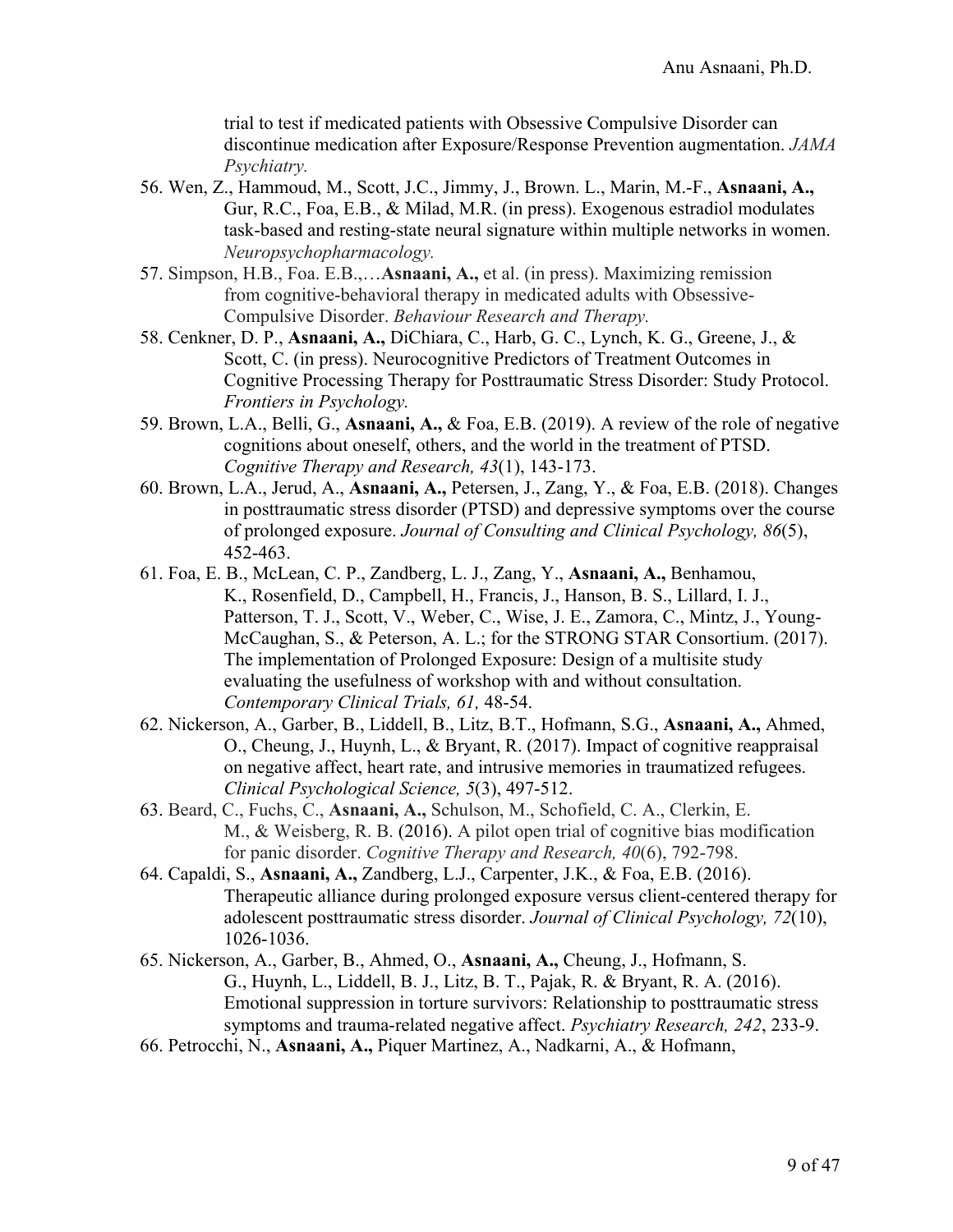S.G. (2015). Differences between people who use only Facebook and those who use Facebook plus Twitter. *International Journal of Human-Computer Interaction, 31*(2), 157-165.

- 67. Fang, A., Sawyer, A.T., **Asnaani, A.,** & Hofmann, S.G. (2013). Social mishap exposures for social anxiety disorder: An important treatment ingredient. *Cognitive and Behavioral Practice, 20*(2), 213-220.
- 68. Hofmann, S.G., Sawyer, A.T., & **Asnaani, A**. (2012). D-cycloserine as an augmentation strategy for cognitive-behavioral therapy for anxiety disorders: an update. *Current Pharmaceutical Design: Special Issue on Anxiety Disorders, 18*(35), 5659-62.
- 69. Hofmann, S.G., Smits, J.A.J., **Asnaani, A.,** Gutner, C.A., & Otto, M.W. (2011). Cognitive enhancers for anxiety disorders. *Pharmacology, Biochemistry, & Behavior, 99*(2), 275-284.
- 70. Fang, A., **Asnaani, A.,** Gutner, C.A., Cook, C., & Hofmann, S.G. (2011). Rejection sensitivity mediates the relationship between social anxiety and body dysmorphic concerns. *Journal of Anxiety Disorders, 25*(7), 946-949.
- 71. Lewis-Fernandez, R., Hinton, D.E., Laria, A.J., Patterson, L.H., Hofmann, S.G., Craske, M.G., Stein, D.J., **Asnaani, A.,** & Liao, B. (2010). Culture and the anxiety disorders: Recommendations for DSM-V. *Depression and Anxiety, 27*, 212-229.
- 72. Hofmann, S.G., **Asnaani, A**., Gutner, C., Sawyer, A.T., & Steenkamp, M. (2009). Psychotherapy for anxiety disorders. *Japanese Society of Anxiety Disorders, 1*, 123-132.
- B. Other research publications

#### Chapters and invited publications

- 1. Contractor, A., & **Asnaani, A.** (2022). PTSD Treatment Considerations for Asian Indians in the United States. Invited commentary for "Clinician Corner" of the *International Society for Traumatic Stress Studies*.
- 2. **Asnaani, A**., Majeed, I.M., Kaur, K., & Gutierrez Chavez, M. (in press). Diversity and Cultural Perspectives in Psychology. Invited Chapter in G. Asmundson (Ed.), *Comprehensive Clinical Psychology* (2nd ed.)*.* Elsevier.
- 3. **Asnaani, A**., & McLean, C.P. (2017). Ethics in Exposure Therapy. In A. E. Wenzel (Ed.), *Sage Encyclopedia of Abnormal and Clinical Psychology*. Sage Publications.
- 4. Nickerson, A., Liddell, B., **Asnaani, A.,** Carlsson, J., Fazel, M., Knaevelsrud, C., Morina, N., Nuener, F., Newnham, E., & Rasmussen, A. (2017). Trauma and mental health in forcibly displaced populations: A briefing paper prepared for the *International Society for Traumatic Stress Studies*.
- 5. Gallagher, T., Gay, N.G., **Asnaani, A**., & Foa, E.B. (2016). Empirically-Based Trauma Therapies. In L.C. Wilson (Ed.), *The Wiley Handbook of the Psychology of Mass Shootings.* Wiley Publishing.
- 6. **Asnaani, A.,** Zandberg, L.J., Petersen, J. (2016). Barriers to CBT training: Is mobile technology the solution? *The Clinical Psychologist, 69*(4), 6-13.
- 7. McLean, C.P., **Asnaani, A**., & Foa, E.B. (2015). Prolonged Exposure Therapy. In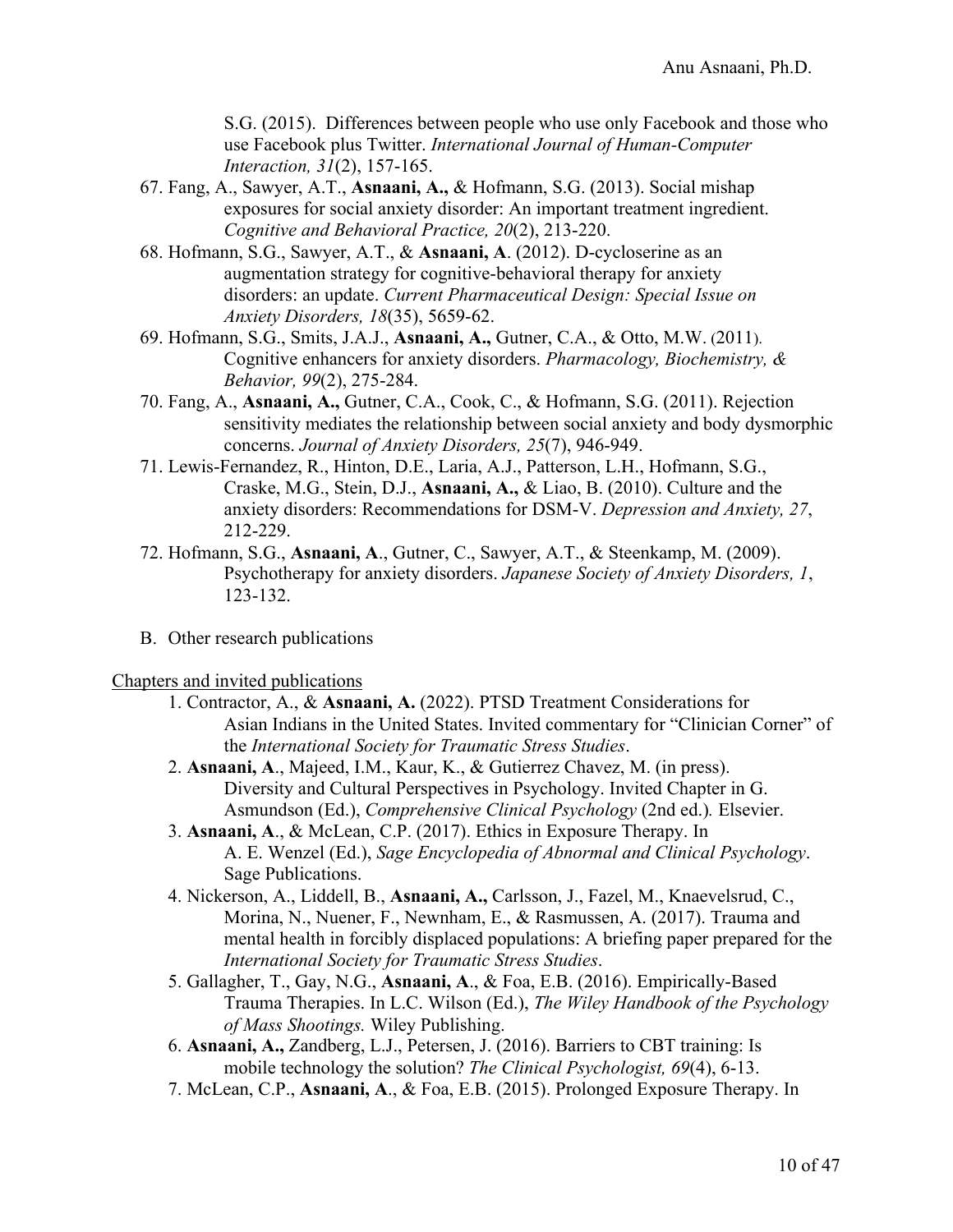U. Schnyder & M. Cloitre (Eds.), *Evidence-based Treatments for Trauma-Related Disorders: A Practical Guide for Clinicians.* Springer Press.

- 8. **Asnaani, A.,** & Foa, E.B. (2015). Expanding the Lens of Evidence-Based Practice in Psychotherapy To Include A Common Factors Perspective: Comment on Laska, Gurman, & Wampold. *Psychotherapy, 51*(4), 487-90.
- 9. Hofmann, S. G., Gutner, C.A., & **Asnaani, A**. (2012). Cognitive Enhancers for the Anxiety and Related Disorders. In P. Neudeck & H.U. Wittchen (Eds.), *Exposure Therapy: Rethinking the Model - Refining the Method.* Springer Press.
- 10. Hofmann, S. G., Glombiewski, J., **Asnaani, A.,** & Sawyer, A.T. (2010). Mindfulness and acceptance: The Perspective of Cognitive Therapy. In J. Herbert & E. Forman (Eds.), *Acceptance and Mindfulness in Cognitive Behavior Therapy.* Springer Publishing.
- 11. Hofmann, S.G., Richey, J.A., **Asnaani, A.,** & Sawyer, A.T. (2010). Avoiding Treatment Failures in Social Anxiety Disorder. In M.W. Otto & S.G. Hofmann (Eds.), *Avoiding Treatment Failures in the Anxiety Disorders*. Springer Publishing.
- 12. Hofmann, S. G., Richey, J. A., Sawyer, A., **Asnaani, A.,** & Rief, W. (2009). Social Anxiety Disorder and the DSM-V. In D. McKay, J. Abramowitz, S. Taylor, & G.J.G. Asmundson (Eds.), *Current Perspectives on the Anxiety Disorders: Implications for DSM-V and Beyond*. Springer Publishing..

#### Alternative Media:

1. **Asnaani, A.:** "How 9/11, the pandemic and other big events rewire our fear circuitry." Printed article by reporter Matt Canham from the *Salt Lake Tribune* citing expert opinion around how post-trauma symptoms can continue long after a traumatic event, and how additional, new traumas might re-ignite memories of previous traumas. September, 2021,

https://www.sltrib.com/news/2021/09/12/how-sept-put-all-us-front/

- 2. **Asnaani, A.:** "When police dogs attack: Utah suspects have been bitten when they appear to be surrendering." Joint investigation between the *Salt Lake Tribune* and *Fox 13 channel* news team citing expert opinion around the association between dog bites and potential development of post-traumatic stress disorder. June, 2021, print: https://www.sltrib.com/news/2021/06/06/when-police-dogs-attack/, video interview: https://www.fox13now.com/news/fox-13-investigates/fox-13 investigates-some-utah-police-dogs-bite-even-when-suspects-are-surrendering.
- 3. **Asnaani, A.:** "5 Things You Need to Stop Telling Yourself When Anxiety Creeps In." Printed article by writer Eric Sangerama on *Medium* citing expert opinion around ways to manage feelings of anxiety. October, 2020, https://medium.com/wholistique/5-things-you-need-to-stop-telling-yourselfwhen-anxiety-creeps-in-541d2716cbe6
- 4. **Asnaani, A.: "**Going Outside This Weekend? Don't Freak Out." Printed article by writer Allie Volpe in *The New York Times* citing expert opinion around ways to balance COVID-19 pandemic precautions/public health guidelines and reengaging in valued activities. May, 2020, https://www.nytimes.com/2020/05/23/style/memorial-day-crowds-panic.html
- 5. **Asnaani, A.: "**Don't Go Down a Coronavirus Anxiety Spiral." Printed article by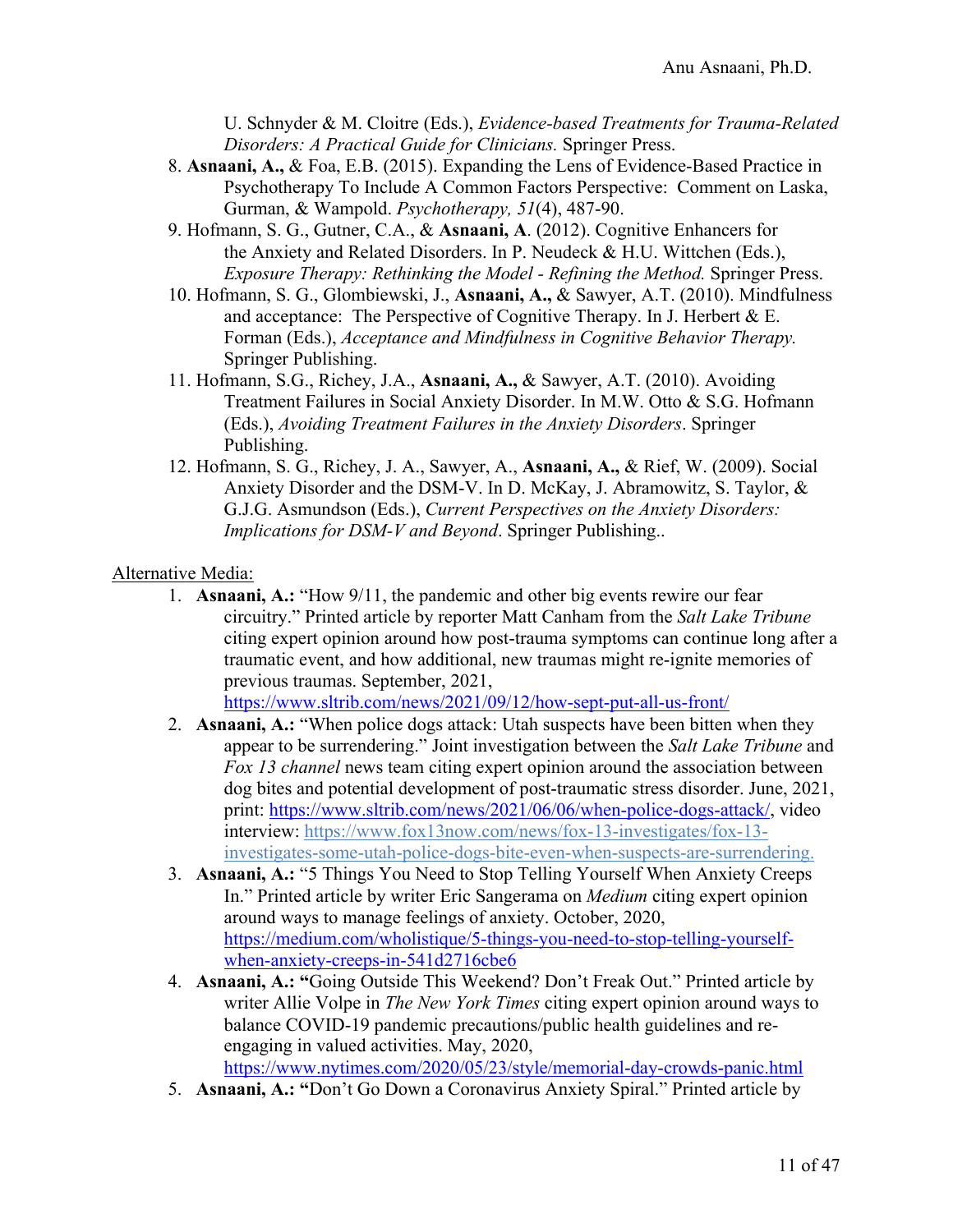reporter Louise Matsakis in *Wired* magazine citing expert opinion around ways to manage mental health concerns due to the COVID-19 public health crisis. March, 2020, https://www.wired.com/story/how-to-stop-coronavirus-anxiety-spiral/

- 6. **Asnaani, A.:** Featured on a series of nightly news segments on Saint Lucia-based national TV channel CHOICE TV and in printed features in local magazines in reference to trauma training workshop held in Caribbean sponsored by the Equality and Justice Alliance and a separate series on mental healthcare during the COVID-19 public health crisis. March, 2020, https://www.slyoumag.com/2020/02/25/the-herstoire-collective-is-set-to-host-aworkshop/ and https://m.youtube.com/watch?v=rePb5Oxn-rs&feature=youtu.be
- 7. **Asnaani, A.:** Interviewed for a podcast discussing lack of fear in thrill-seeking individuals on *National Public Radio – Utah* with reporter Nate Hegyi. October, 2019, https://www.kuer.org/post/waterboarding-and-electric-shock-await-visitorsextreme-haunts#stream/0
- 8. **Asnaani, A.:** Interviewed for a podcast discussing anxiety and mindfulness on the German-based podcast "*Allstagsduche*" by host Martin Alt. August, 2019, https://martinalt.de/podcast/07-interview-anu-asnaani-angst/
- 9. **Asnaani, A.:** Featured on local nightly news segments on Saint Lucia-based TV channels (DBS and CHOICE News) and in printed features in local newspapers (The Voice Saint Lucia and The St. Lucia Star) in reference to trauma and selfcare workshop conducted with mental health providers, counselors, advocates, public health educators, and government administrators on the island. March, 2019, https://thevoiceslu.com/2019/03/herstoire-collaborates-with-internationaldoctors/?fbclid=IwAR1vFWl6ar\_4YLbOhGOfB6YjMFer9NPNEbaXUjip7w9hW9doK3f0poGkIo
- 10. **Asnaani, A.: "**Universities Can Do Better To Help Students with Mental Illness." Printed article by reporter Lucia Limanni in *Trauma and Mental Health Report*  citing expert opinion on the need for specialized and evidence-based treatments for students struggling with emotional disorders who present to school-based counseling services. October, 2018, http://trauma.blog.yorku.ca/2018/10/universities-can-do-better-to-help-studentswith-mental-illness/
- 11. **Asnaani, A.: "**Anxiety: What You Need to Know." Printed article by reporter for Here.Now series, an online series supported by the UJA Federation of New York and The Jewish Board. September, 2018, https://www.kveller.com/article/anxiety-what-you-need-to-know/
- 12. **Asnaani, A.:** Moderator for Association of Behavioral and Cognitive Therapies Webinar "Stuck Points in CBT Training in Community Mental Health" presented by Dr. Lynn McFarr. August, 2018, https://www.abctcentral.org/eStore/index.cfm?mz=110&prid=446&s\_category\_id  $=8$
- 13. **Asnaani, A**.: "Contemporary Issues in Understanding Immigrant Mental Health Needs and Challenges." American Psychological Association Division 12 Society of Clinical Psychology Website Newsletter/Blog Post. March, 2018, https://www.div12.org/contemporary-issues-in-understanding-immigrant-mentalhealth-needs-and-challenges/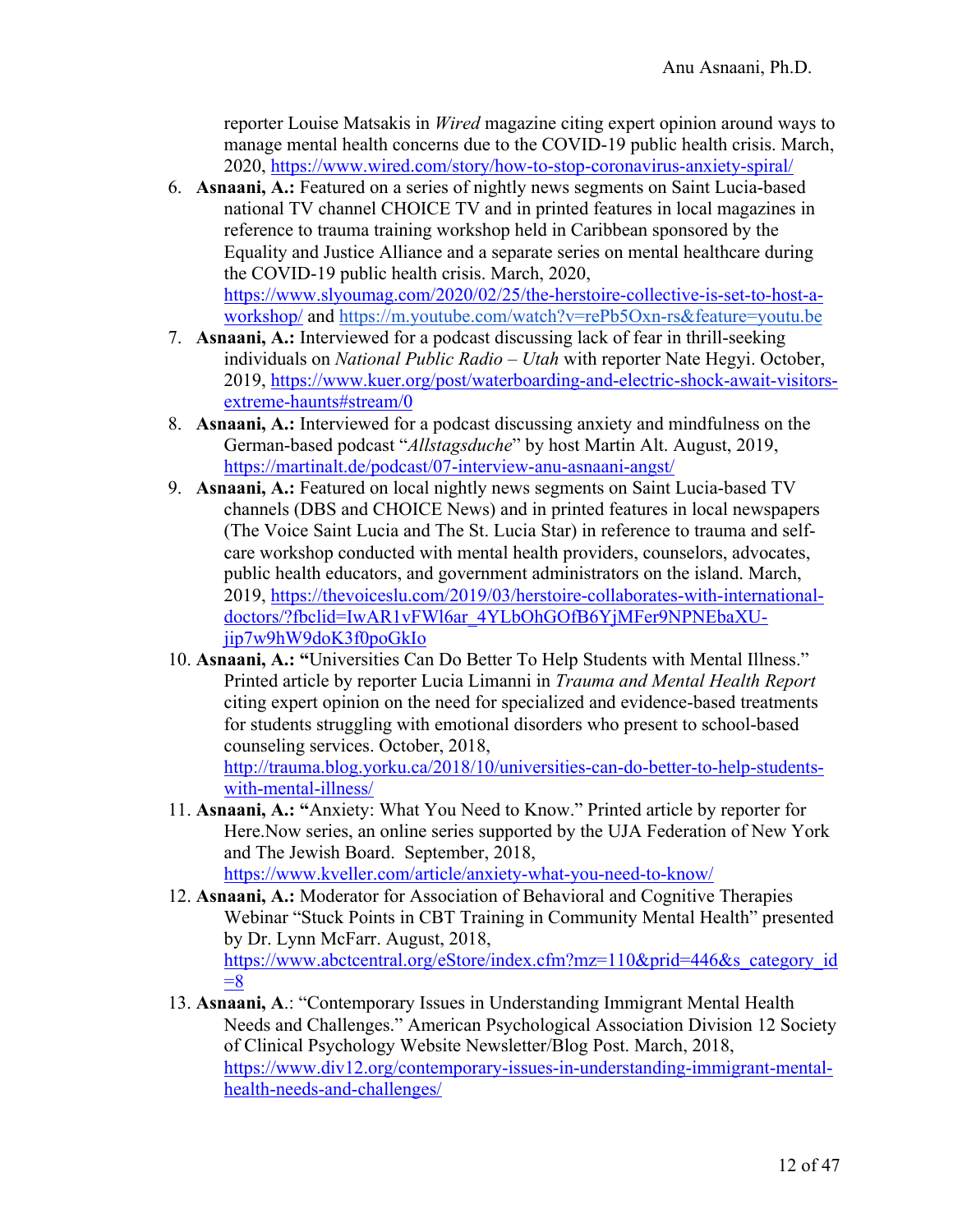- 14. **Asnaani, A.**: "Assessment and Treatment of PTSD in Children." Televised interview with team at Elite Investigative Journal, aired on Comcast Channel 66 and Verizon Channel 29 every Monday night for four consecutive weeks. September, 2017, https://www.eliteinvestigativejournal.com/saairahglobal
- 15. **Asnaani, A.**: "Five Phobias You May Not Realize You Experience." Printed article by health and lifestyle Sonima Wellness writer Cassie Shortsleeve featured on HuffPost citing causes and evidence-based treatments for the treatment of specific phobias and social anxiety. August, 2017, https://www.huffingtonpost.com/sonimacom/5-phobias-you-may-notrea\_b\_11571540.html
- 16. **Asnaani, A.**, Zandberg, L.J., Ruggiero, K.J., Rheingold, A.A., Borkman, A.L., & Foa, E.B.: *PE Consultant* Smartphone Application. Project lead for design and creation of mobile application funded by the Department of Defense which serves as a trainer of military and civilian providers in Prolonged Exposure treatment for patients with PTSD. Final build completed March, 2017. Currently available in Apple and Android stores.
- 17. **Asnaani, A.**: "Agoraphobia and the Telecommuter." Printed article by reporter Lenika Cruz in *The Atlantic* citing expert opinion on links between panic disorder and agoraphobia and telecommuting. September, 2014, http://www.theatlantic.com/health/archive/2014/09/agoraphobia-and-thetelecommuter/379483/
- 18. Hofmann, S.G., **Asnaani, A.,** Sawyer, A.T., & Fang, A.: Session by session video instruction of therapy for social anxiety disorder using social mishaps, with patient-therapist role-plays. Psychotherapy and Emotion Research Lab (PERL) and Center for Anxiety and Related Disorders, January, 2012, www.bostonanxiety.org/treatmenttools.html

## **TEACHING RESPONSIBILITIES**

#### Courses:

- 1. Course Instructor, "*Cultural Diversity and Mental Health*" Graduate Level Seminar (PSY7860), Department of Psychology, University of Utah, August – December, 2019; August, 2021-December, 2021.
- 2. Course Instructor, "*Myths about Mental Illness in the Media*" Undergraduate Course (PSY3960), Department of Psychology, University of Utah, January, 2021-May, 2021.
- 3. Course Instructor, "*Advanced Research Methods in Clinical Psychology*" Graduate Level Seminar (PSY6535), Department of Psychology, University of Utah, January-May, 2020; January-May, 2021.
- 4. Course Instructor, "*Psychology of Abnormal Behavior*" Undergraduate Course (PSY2300), Department of Psychology, University of Utah, August-December, 2020.
- 5. Course Instructor/Research Mentor, Independent Study in Psychology (PY399), Department of Psychology, University of Pennsylvania, January 20, 2018 – May 11, 2018.

Project Title: "*Variations in PTSD Characteristics Among Trauma-Exposed Urban Black and Non-Black Youth*"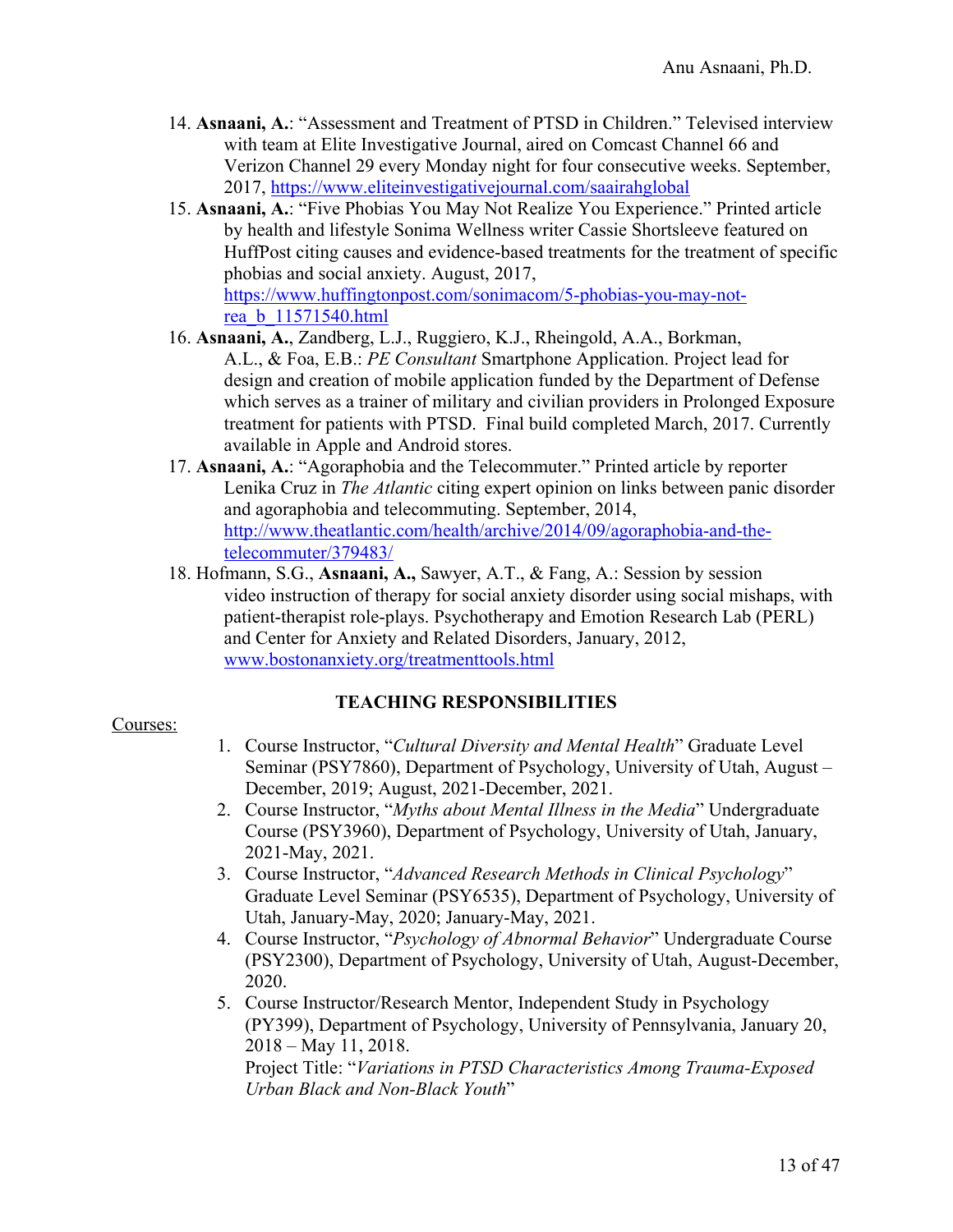Mentee: Kevin Narine

- 6. CBT Program Coordinator/Primary Lecturer, Psychiatry Resident CBT Training Program, Department of Psychiatry, University of Pennsylvania Perelman School of Medicine, July, 2015 – May, 2018. Courses taught: "*CBT for anxiety disorders, OCD and PTSD"; "Advanced Issues in CBT"; "Behavioral Theory of the Mind"; "CBT Assessment"; "Trauma in the Community: Biological, Psychological, and Pharmacological Underpinnings"*
- 7. Course Instructor, "*Diagnosis and Cognitive-Behavioral Treatment for Anxiety Disorders, OCD & PTSD*", Department of Human Sciences, Musashino University International Week Intensive Summer Undergraduate Education Program, Tokyo, Japan, July 2017.
- 8. Course Instructor/Research Mentor, Independent Study in Psychology (PY399), Department of Psychology, University of Pennsylvania, January 18, 2017 – May 15, 2017. Project Title: "*The Relationship between Culture and Treatment in Patients with OCD*"

Mentee: Maham Ahmad

- 9. Course Instructor, "*Myths about Mental Illness in the Media*" Advanced Abnormal Psychology Seminar (PSYC 462 920), Department of Psychology, University of Pennsylvania, July – August, 2016.
- 10. Course Instructor/Research Mentor, Independent Study in Psychology (PY399), Department of Psychology, University of Pennsylvania, January 15, 2014 – May 20, 2014. Project Title: "*The Impact of Social Networks on the Diagnosis of Eating Disorders"*

Mentee: Jacquelin Snell

- 12. Course Instructor, "*Advanced Seminar in Abnormal Psychology*", Summer Term Office, Boston University, July – August 2010 and July – August 2011.
- 13. Teaching Fellow, "*Introduction to Psychology*" (2 semesters) and "*Abnormal Psychology*" (1 semester), Department of Psychology, Boston University, September 1, 2008 – May 20, 2009 and January 15, 2011 – May 20, 2011.
- 14. Teaching Assistant, "*Abnormal Psychology*", Department of Psychology, Brown University, September 1, 2006 – December 10, 2006.

Thesis/Dissertation/Preliminary Exam Committees:

- 1. Primary Research Supervisor, Undergraduate Honors' Thesis, Department of Psychology, University of Utah, January 2022-present. Title: "*Impact of Trauma Exposure on Experimenter-Rated Versus Self-Reported Safety Behaviors During Distressing Tasks*" Honors' Student: Caleb Woolston
- 2. Chair/First Reader, Masters' Thesis Committee, College of Social and Behavioral Science, University of Utah, Salt Lake City, August 2021-April 2022.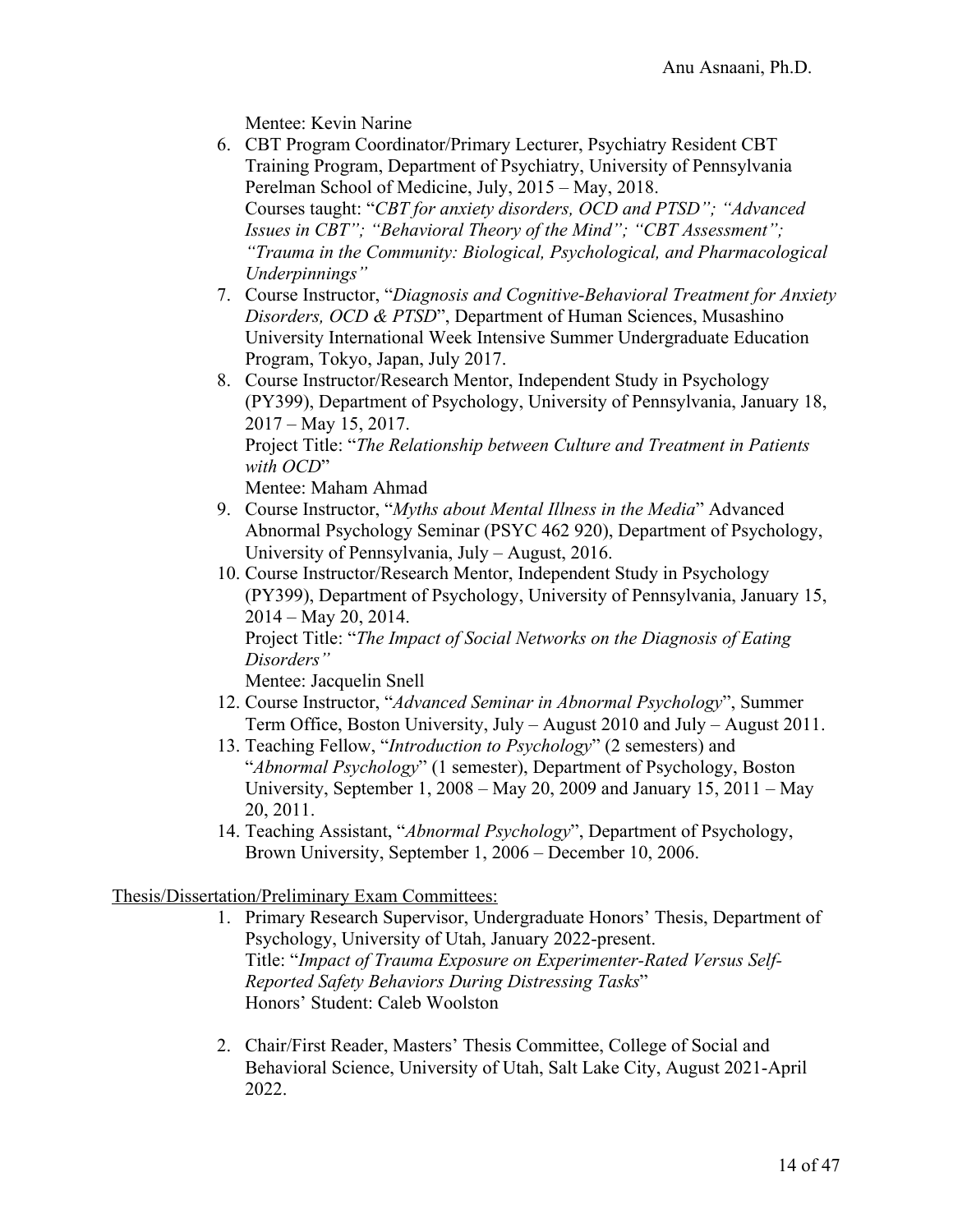Title: "*Developing Equitable Interventions for Ethnically Diverse Populations: Mental Health and Co-occurring Physical Symptoms in the Context of the COVID-19 Pandemic"* Masters' Candidate: Manuel Gutierrez Chavez, B.S.

- 3. Fourth Reader, Dissertation Committee, College of Nursing, University of Utah, Salt Lake City, October 2021-present. Title: "*Impact of Restrictive, Anti-immigration Policy on the Mental Health Outcomes of Hispanic/Latino Adolescents"* Doctoral Candidate: Denise Crismon, B.A.
- 4. Third Reader, Masters' Thesis Committee, College of Social and Behavioral Science, University of Utah, Salt Lake City, October 2021-present. Title: "*Prenatal Exposure to Discrimination: Effects on Latina maternal and Fetal Psychophysiology"* Masters' Candidate: Nicolette Molina, B.A.
- 5. Second Reader, Masters' Thesis Committee, College of Social and Behavioral Science, University of Utah, Salt Lake City, February 2021-September 2021. Title: "*Predictors of Impairment and Self-Concept in Children and Adolescents with Persistent Tic Disorder"* Masters' Candidate: Kirsten Bootes, B.A.
- 6. Chair/First Reader, Dissertation Committee, College of Social and Behavioral Science, University of Utah, Salt Lake City, June 2020-April 2022. Title: "*Using a Latent Class Analysis of Trauma and Depression Screens to Examine Suicide Risk in Primary Care*" Doctoral Candidate: Kent Hinkson, M.S.
- 7. Second Reader, Dissertation Committee, College of Social and Behavioral Science, University of Utah, Salt Lake City, August 2020-April 2022. Title: "*A Pilot Test of an Ecological Momentary Intervention Program Designed to Support a Web-Based Treatment of Relationship Distress in Romantic Partners*" Doctoral Candidate: Colin Adamo, M.S.
- 8. Second Reader, Dissertation Committee, College of Social and Behavioral Science, University of Utah, Salt Lake City, August 2020-March 2022. Title: "*Unsafe Havens: A Preliminary Test of Developmental Moral Injury Among Juvenile Justice-Involved Adolescents*" Doctoral Candidate: Mallory Kidwell, M.S.
- 9. Third Reader, Clinical Psychology Doctoral Preliminary Examination Committee, College of Social and Behavioral Science, University of Utah, Salt Lake City, April 2020-September 2020.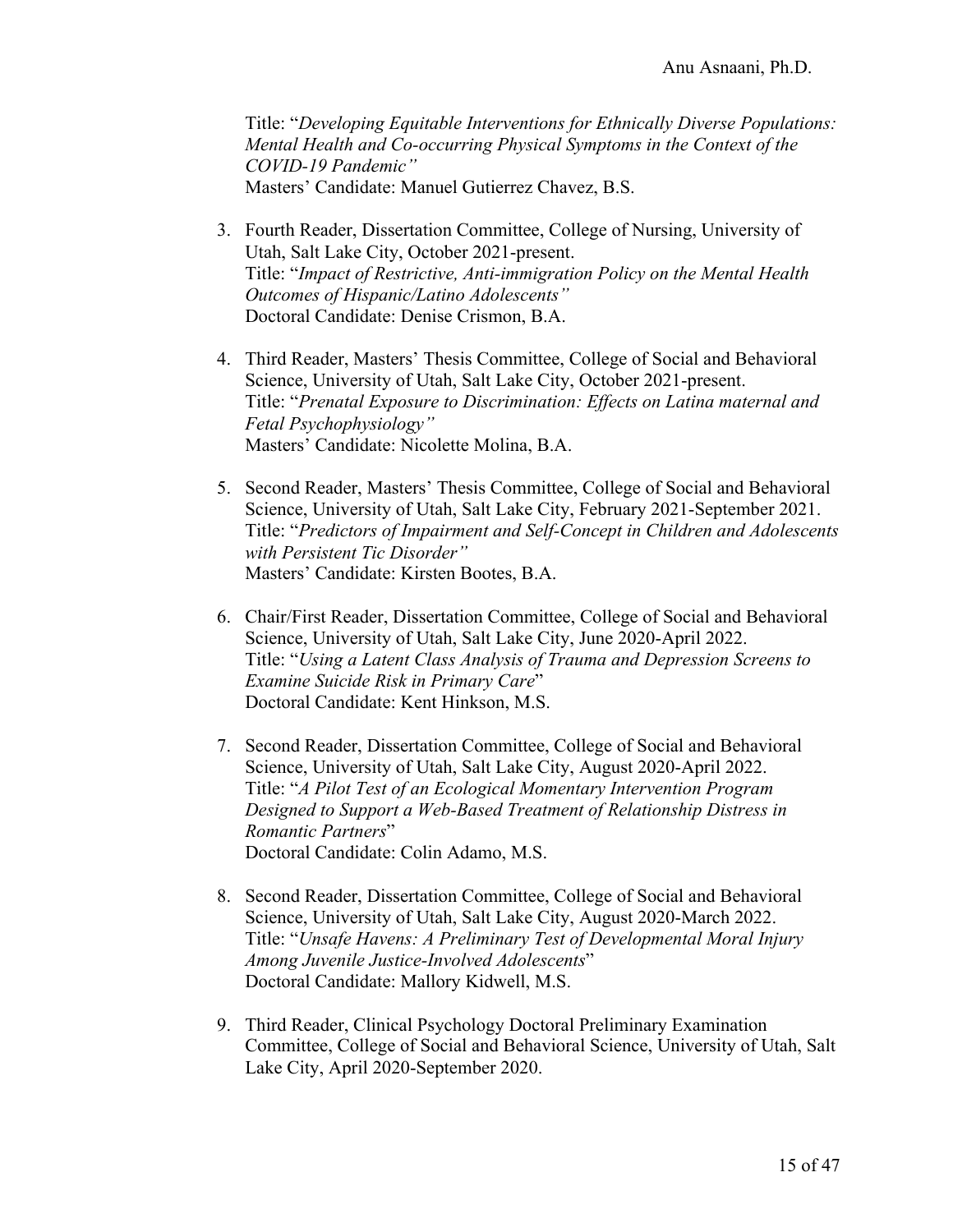Title: "*A Theoretical Framework and Review of Refugee Youths' Discrimination Experiences*" Doctoral Candidate: Lucybel Mendez, M.S.

- 10. Second Reader, Clinical Psychology Doctoral Preliminary Examination Committee, College of Social and Behavioral Science, University of Utah, Salt Lake City, December 2019-February 2020. Title: "*Use of Mobile Technology as an Augment to Couples Therapy: A Methodological Proposal and Implications*" Doctoral Candidate: Colin Adamo, M.S.
- 11. Fourth Reader, Dissertation Committee, College of Social and Behavioral Science, University of Utah, Salt Lake City, December 2019-May 2021. Title: "*Respiratory Sinus Arrhythmia in Social Interactions: Effects of Interaction Valence and Self-Regulatory Effort*" Doctoral Candidate: Carlene Deits-Lebehn, M.S.
- 12. Third Reader, Clinical Psychology Doctoral Preliminary Examination Committee, College of Social and Behavioral Science, University of Utah, Salt Lake City, April 2020-July 2020. Title: "*Viewing Moral Injury Through a Developmental Lens*" Doctoral Candidate: Mallory Kidwell, M.S.
- 13. Primary Reader, Master of Liberal Arts Capstone Thesis Committee, College of Arts and Sciences, University of Pennsylvania, Philadelphia, July 2017 – May 2018. Title: "*Policy implications of cross-cultural differences in self concept for the treatment of mental health disorders*" Masters' Candidate: Jason Freeman, B.A.
- 14. Third Reader and Workshop Co-Facilitator, Dissertation Committee, Department of Psychology, Drexel University, Philadelphia, February 2017 – May 2018. Title: "*Targeting therapists' experiential avoidance during exposure delivery: An experimental investigation to improve the quality of exposure-based interventions*" Doctoral Candidate: Joanna Kaye, M.A.
- 15. Fourth Reader, Dissertation Committee, Department of Psychology, University of Haifa, Haifa, Israel, September 2016 – present. Title: "*Experiential avoidance in Social Anxiety Disorder: intrapersonal, interpersonal and physiological processes*" Doctoral Candidate: Maya Asher, M.A.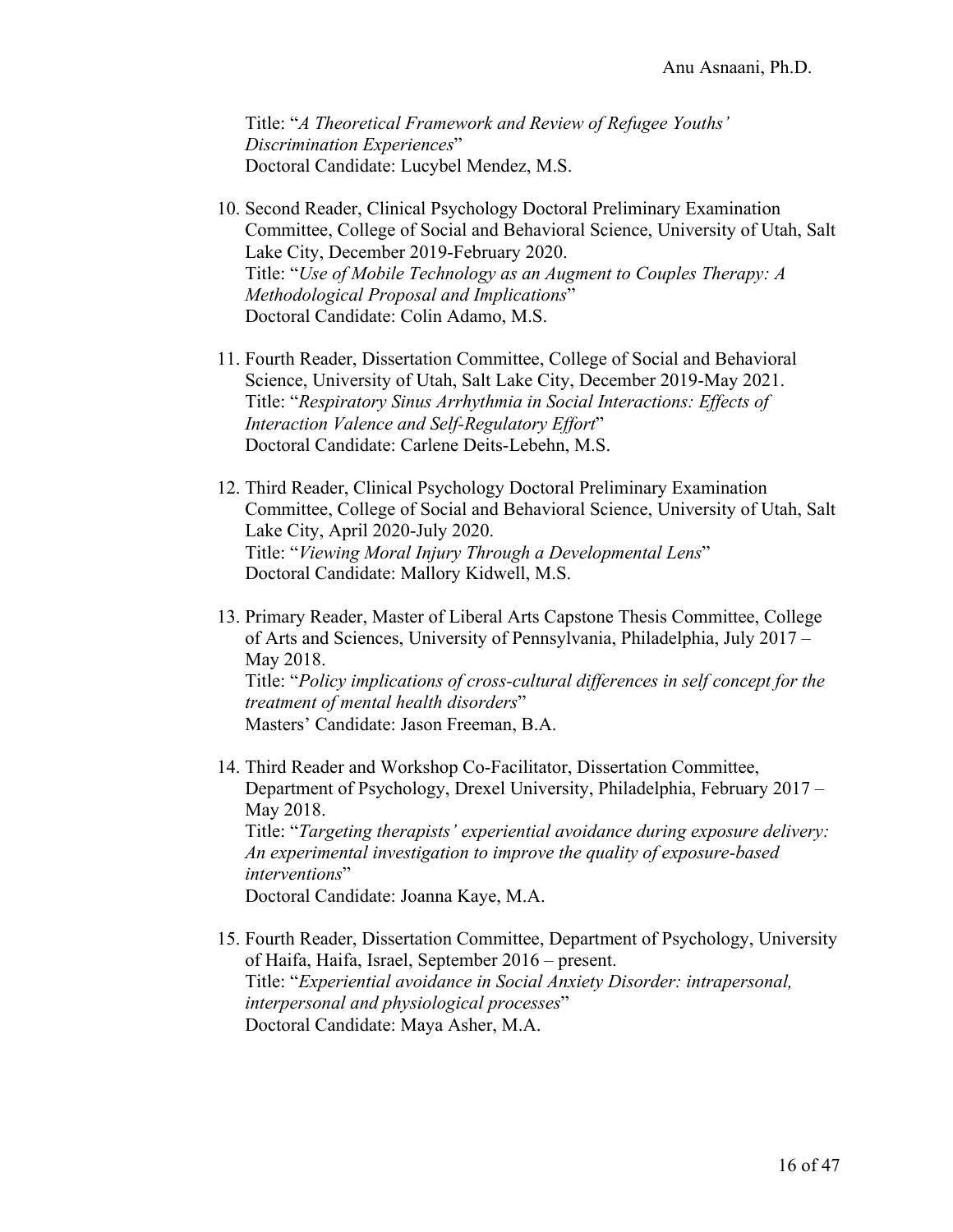16. Primary Research Supervisor & Second Reader, Masters' Thesis Committee, Department of Psychology, Boston University, September 1, 2009 – May 18, 2010.

Title: "*The association between religiosity and mental health help-seeking behavior*"

Masters' Candidate: Alexandra Dick, B.A.

- 17. Primary Research Supervisor & First Reader, Undergraduate Honors' Thesis Committee, Department of Psychology, Boston University, September 1, 2008 – May 20, 2009. Title: "*Perception of racial discrimination and its association with psychopathology in ethnic minorities*" Honors' Student: Tina Chou
- 18. Primary Research Supervisor & First Reader, Undergraduate Honors' Thesis Committee, Department of Psychology, Boston University, September 1, 2008 – May 20, 2009. Title: "*Investigation of treatment-seeking behavior and outcomes in individuals with mood disorders in a nationally representative sample*" Honors' Student: Zachary Mardoc

Research Supervision:

- 1. Primary Research Supervisor for Clinical Psychology Doctoral Candidates, University of Utah Department of Psychology, 2020-present. Current mentees: Kent Hinkson, Kiran Kaur, and Manuel Chavez Gutierrez. Incoming comentee (Fall 2022): Brooke Franklin.
- 2. Research Supervisor for Post-Baccalaureate Visiting Scholars, Treatment Mechanisms, Community Empowerment, & Technology Innovations (TCT) Lab, University of Utah Department of Psychology, 2020-present. Current mentees: Rosalia Samuel (University of Toronto) and Monique Chantelle Aguirre (HEART Lab, University of Utah) .
- 3. Primary Research Supervisor for Post-Baccalaureate Research Assistants, Treatment Mechanisms, Community Empowerment, & Technology Innovations (TCT) Lab, University of Utah Department of Psychology, 2019- 2021. Mentee: Ifrah Majeed.
- 4. Primary Research Supervisor for Undergraduate Research Assistants, Treatment Mechanisms, Community Empowerment, & Technology Innovations (TCT) Lab, University of Utah Department of Psychology, 2019 present. Current mentees: Angela Pham (Departmental Diverse Undergraduate Research Award recipient), Sami Saadi Soufi (Departmental Diverse Undergraduate Research Award recipient), Jasmine Noria Moretz, Caleb Woolston, Jiayu Gao, & Michael Wasser. Past mentees (2019-2021): Tracey Tacana, William Tanguy (Departmental Diverse Undergraduate Research Award recipient), Ally Snider Askew, Kaitlyn Curtis, Rachel Cole, and Hongku Lee.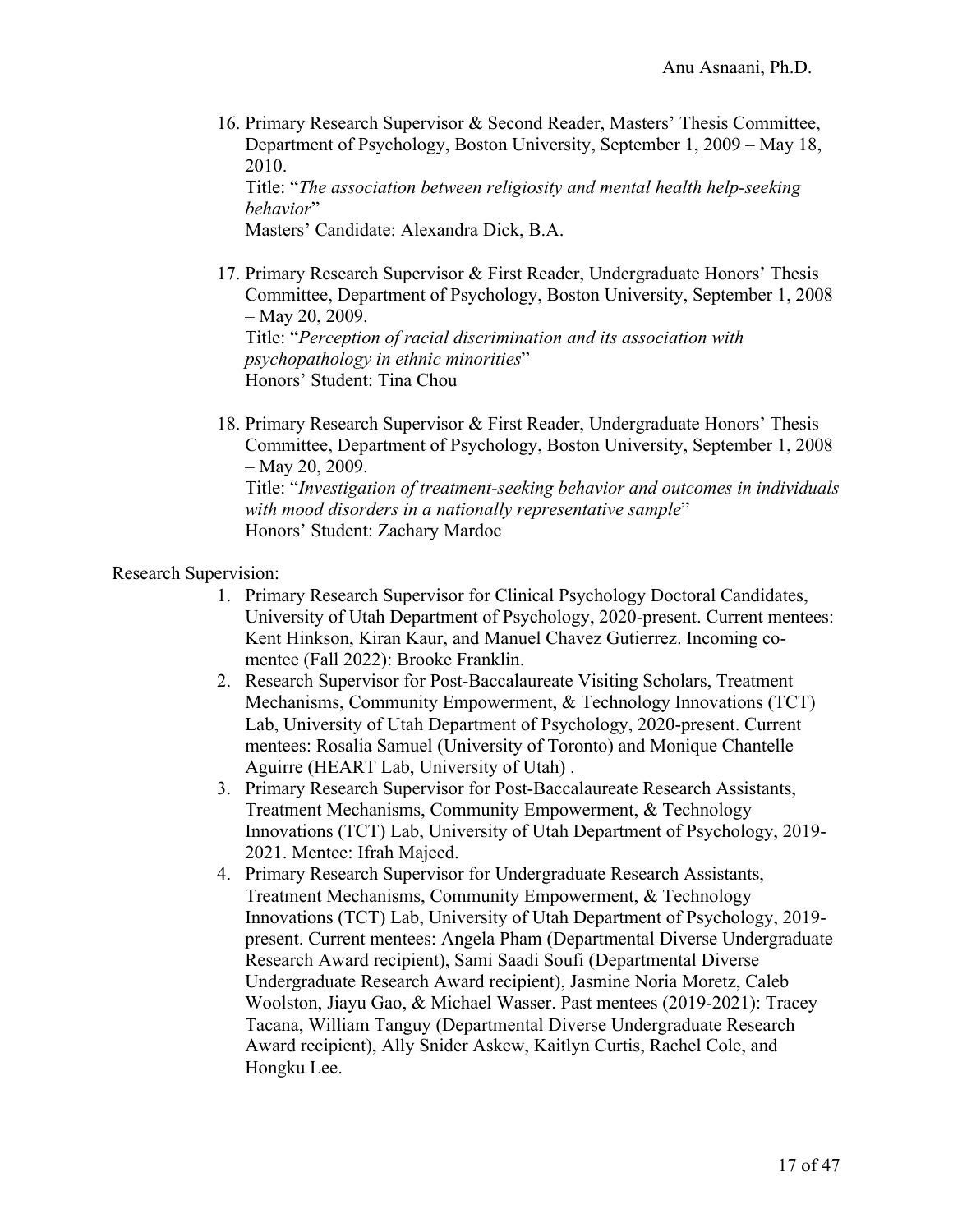- 5. Primary Research Supervisor for Post-Baccalaureate Research Assistants, Center for the Treatment and Study of Anxiety, University of Pennsylvania Perelman School of Medicine, 2013-2018. Previous mentees: Joseph Carpenter, Elizabeth Alpert, Natalie Gay, Rebecca Yeh, Jody Zhong, Hayley Fitzgerald, Hallie Tannahill, Kathy Benhamou, Julie Petersen, Noah Suzuki, Gina Belli, and Kevin Narine.
- 6. Primary Research Supervisor of Post-doctoral Fellows, Center for the Treatment and Study of Anxiety, University of Pennsylvania Perelman School of Medicine, 2014 – 2018. Mentees: Antonia Kaczkurkin, Ph.D.; Yinyin Zang, Ph.D.; Thea Gallagher, Psy.D.; and Jeremy Tyler, Psy.D.
- 7. Primary Research Mentor, Penn Undergraduate Research Mentorship (PURM) 10-week summer program, Center for Undergraduate Research and Fellowships (CURF), Office of the Provost, University of Pennsylvania, Summer, 2017. Mentee: Savannah Simon
- 8. Primary Research Mentor, Visiting Masters in Clinical Psychology Program student from University of Bologna, Italy, for a 5-month self-designed structured research and academic learning program to cover the breadth of treatment research around anxiety disorders, OCD and PTSD, with a focus on diagnosis/treatment of PTSD in children, April, 2017 – September, 2017. Mentee: Caterina Bartolozzi, B.Sc.
- 9. Primary Research Mentor, Visiting Postgraduate Trainee in Clinical Psychology from University Hospital Marques de Valdecilla, Spain, for a 3 month self-designed structured research, clinical and academic learning program to cover the breadth of treatment research around anxiety disorders, OCD and PTSD, with a focus on diagnosis/treatment of PTSD in comorbid chronic migraine patients, February, 2017 – April, 2017. Mentee: Olga Umaran, M.A.
- 10. Primary Research Mentor, Penn Undergraduate Research Mentorship (PURM) 10-week summer program, Center for Undergraduate Research and Fellowships (CURF), Office of the Provost, University of Pennsylvania, Summer, 2016. Mentee: Madeline Rosato
- 11. Primary Research Mentor, Visiting Masters in Clinical Psychology Program student from Ruhr-University of Bochum, Germany, for a 2-month selfdesigned structured research and academic learning program to cover the breadth of treatment research around anxiety disorders, OCD and PTSD, August-September, 2015. Mentee: Katharina Sommer, B.Sc.

## Clinical Supervision:

- 1. Clinical Supervisor, Behavioral Health Innovation and Dissemination Center (BHIDC), University of Utah, 2021-present. Supervisee: Kiran Kaur, M.S.
- 2. Clinical Supervisor of Advanced Doctoral Candidates, Center for the Treatment and Study of Anxiety, University of Pennsylvania Perelman School of Medicine, 2017-2018. Supervisees: Olga Tkachenko, M.A. and Leah Schumacher, M.A.
- 3. Clinical Supervisor of Post-doctoral Fellows, Center for the Treatment and Study of Anxiety, University of Pennsylvania Perelman School of Medicine,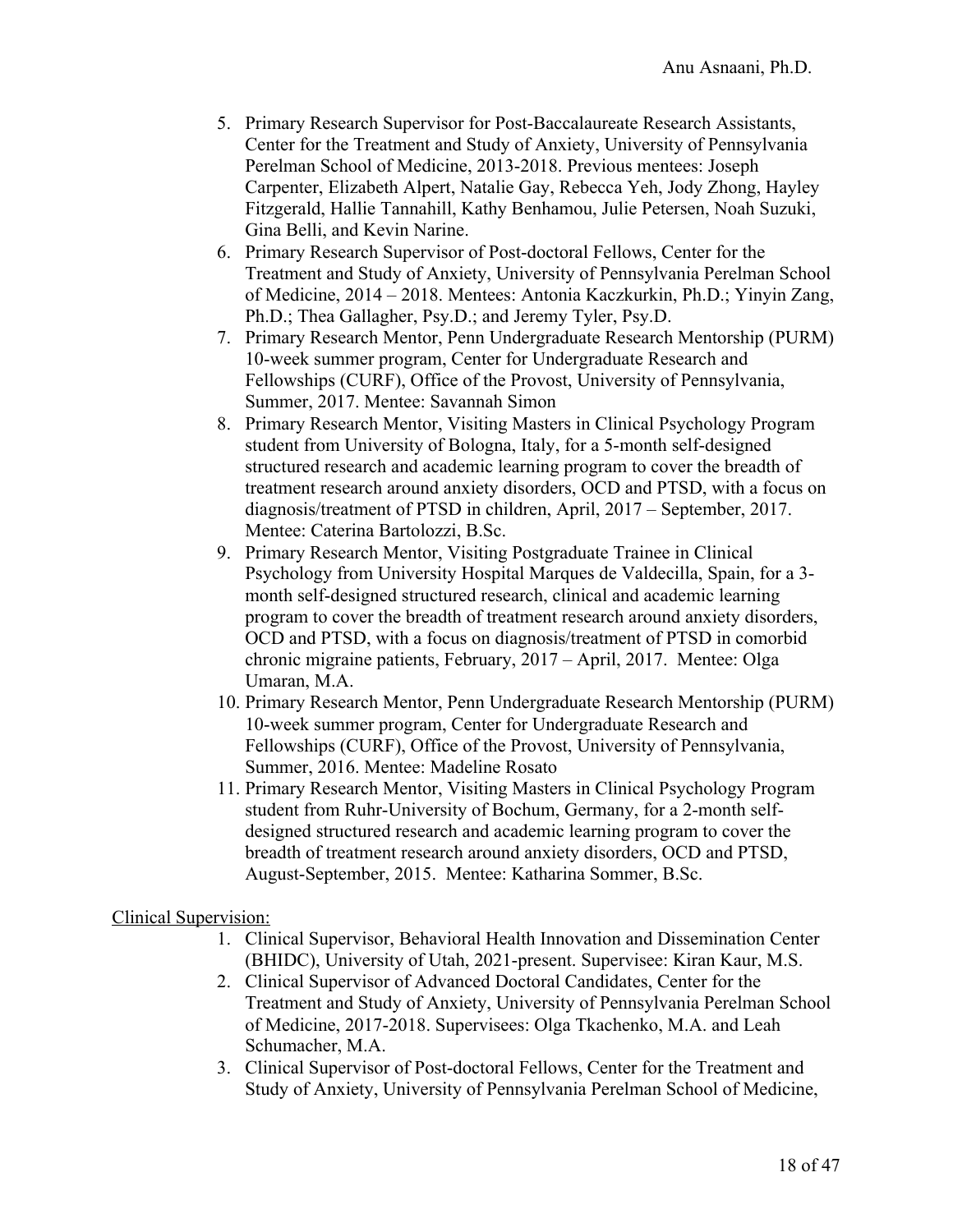2014 – 2018. Mentees: Antonia Kaczkurkin, Ph.D., Jeremy Tyler, Ph.D., Alissa Jerud, Ph.D., and Jessica Bodie, Ph.D. 4. Clinical Supervisor in CBT Track, Psychiatry Training Program, Department of Psychiatry, University of Pennsylvania Perelman School of Medicine, 2014- 2018. Individually-supervised residents: Kimberly Resnick, M.D.; Catharyn Turner, M.D.; Puneet Sahota, M.D., Ph.D.; Maria Lisotto, M.D.; Roberta Rasetti, M.D., Ph.D.; Hamid Naficy, M.D.; Sunny Tang, M.D.; Kenny Perez, M.D.; Rocksheng Zhong, M.D.; Andrew Migliaccio, M.D. 5. Clinical Supervisor, Center for Anxiety and Related Disorders, Graduate Department of Clinical Psychology, Boston University, 2011-2012. Individually-supervised 2nd year doctoral student: Caitlin Moore, M.A. Lectures/Workshops by Invitation: March 25, 2022 "Integrating Diversity Factors into Evidence-Based Treatments: Application and Training in Empirically-Based Guidelines for Diversity Perspectives in Mental Health" Invited Half-Day Workshop Sole Facilitator, Department of Psychology, University of Pittsburgh, Pittsburgh, PA March 25, 2022 "Using Community-Partnered Approaches to Identify Mechanisms and Outcomes of Evidence-Based Interventions That Matter to Diverse Local and Global Communities" Invited Research Colloquium, Department of Psychology, University of Pittsburgh, Pittsburgh, PA March 24, 2022 "Broadening our Perspectives on Emotional Health Priorities and Preferences: Elevating the Voices of our Diverse Cultural Communities in Utah" Invited Speaker, Social Solutions Series, University of Utah, Salt Lake City, UT March 16, 2022 "Understanding Common Community Mental Health Concerns and Application of Practical Skills to Support Individuals in Crisis" Mentor for graduate student presenters/workshop facilitators (Manny Gutierrez Chavez and Kiran Kaur), Utah Department of Health COVID Community Partnership team, Salt Lake City, UT October 28, 2021 "Mind-Body Connection: Taking a Holistic Approach to Stress Management" Invited Speaker, Calvary Baptist Church Monthly Virtual Health and Wellness Townhall Series 2021-2022, Salt Lake City, UT October 7, 2021 "Integrating Diversity-Related Considerations into Evidence-Based Practices for PTSD"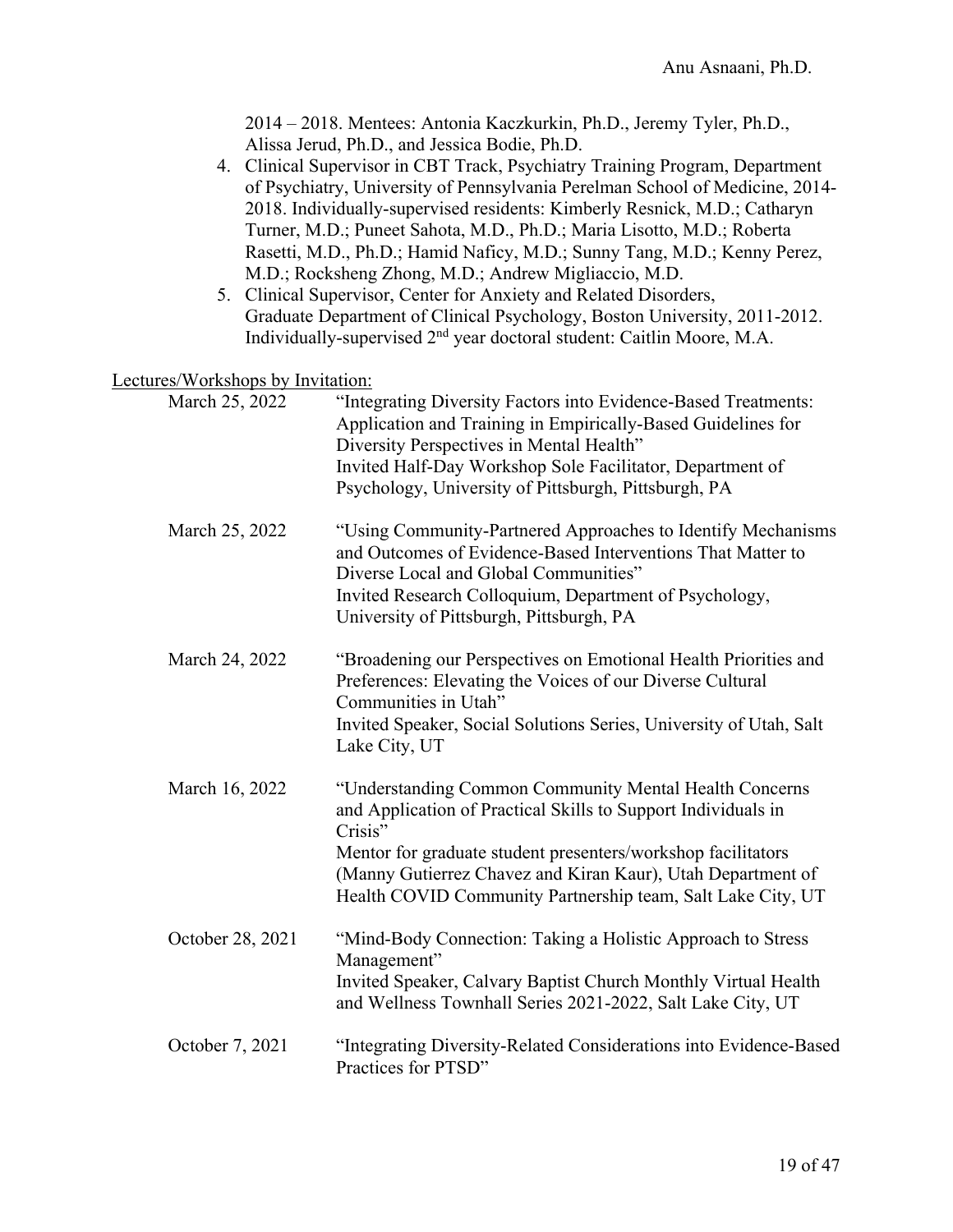|                                     | Invited Speaker, Monthly Training Series, Women in Private<br>Practice organization, UT                                                                                                                                                                                                                                                                                                                                                                                      |
|-------------------------------------|------------------------------------------------------------------------------------------------------------------------------------------------------------------------------------------------------------------------------------------------------------------------------------------------------------------------------------------------------------------------------------------------------------------------------------------------------------------------------|
| September 22, 2021                  | "Incorporation of Diversity-Related Factors into Evidence-Based<br>Treatments for PTSD"<br>Invited Colloquium Speaker, National Center for PTSD Women's<br>Health Sciences Division, Boston VA, Boston, MA                                                                                                                                                                                                                                                                   |
| August 10, 2021                     | "Understanding Common Community Mental Health Concerns<br>and Application of Practical Skills to Support Individuals in<br>Crisis"<br>Lead Workshop Facilitator (mentoring co-facilitators Manny<br>Gutierrez Chavez and Kiran Kaur), Utah Department of Health<br>Community Health Worker Section, Salt Lake City, UT                                                                                                                                                       |
| June 28, 2021                       | "Addressing Mental Health Disparities in Culturally Diverse<br>Groups Using a Community-Partnered Approach"<br>Primary Mentor, Invited Speakers: Manny Gutierrez Chavez and<br>Kiran Kaur, Utah CCTS Collaborative Community Engagement<br>Team Grants Workshop, University of Utah, Salt Lake City, UT                                                                                                                                                                      |
| May 21, 2021                        | "Weaving Together Diversity and Clinical Science: Empirically-<br>Derived Guidelines for Integrating Diversity Principles into<br>Evidence-Based Practice, Research, and Teaching"<br>Invited Half-Day Workshop Sole Facilitator, Department of<br>Psychology, Boston University, Boston, MA                                                                                                                                                                                 |
| May 13, 2021                        | "Sex, Gender and Women's Health Across the Lifespan" Annual<br>Symposium<br>Invited Presenter, Center of Excellence in Women's Health,<br>University of Utah, Salt Lake City, UT                                                                                                                                                                                                                                                                                             |
| March 16, 2021                      | "Bridging International Borders in Academia: Equity,<br>Diversity, & Inclusion"<br>Invited Panelist, Cross-departmental panel for female Asian<br>students at the University of Utah and Asian University for<br>Women (Chittagong, Bangladesh) to enhance awareness about<br>resources and journeys in academia for diverse communities in<br>both institutions, University of Utah's Women of Color Academics<br>(WoCA) Collective and the Asia Center, Salt Lake City, UT |
| February 23, 2021;<br>March 2, 2021 | "Supporting Survivors of Trauma: A Two-Part Training<br>Series to Improve Understanding of Psychological Consequences<br>of Trauma and Application of Practical Skills to Support<br>Individuals in Crisis"                                                                                                                                                                                                                                                                  |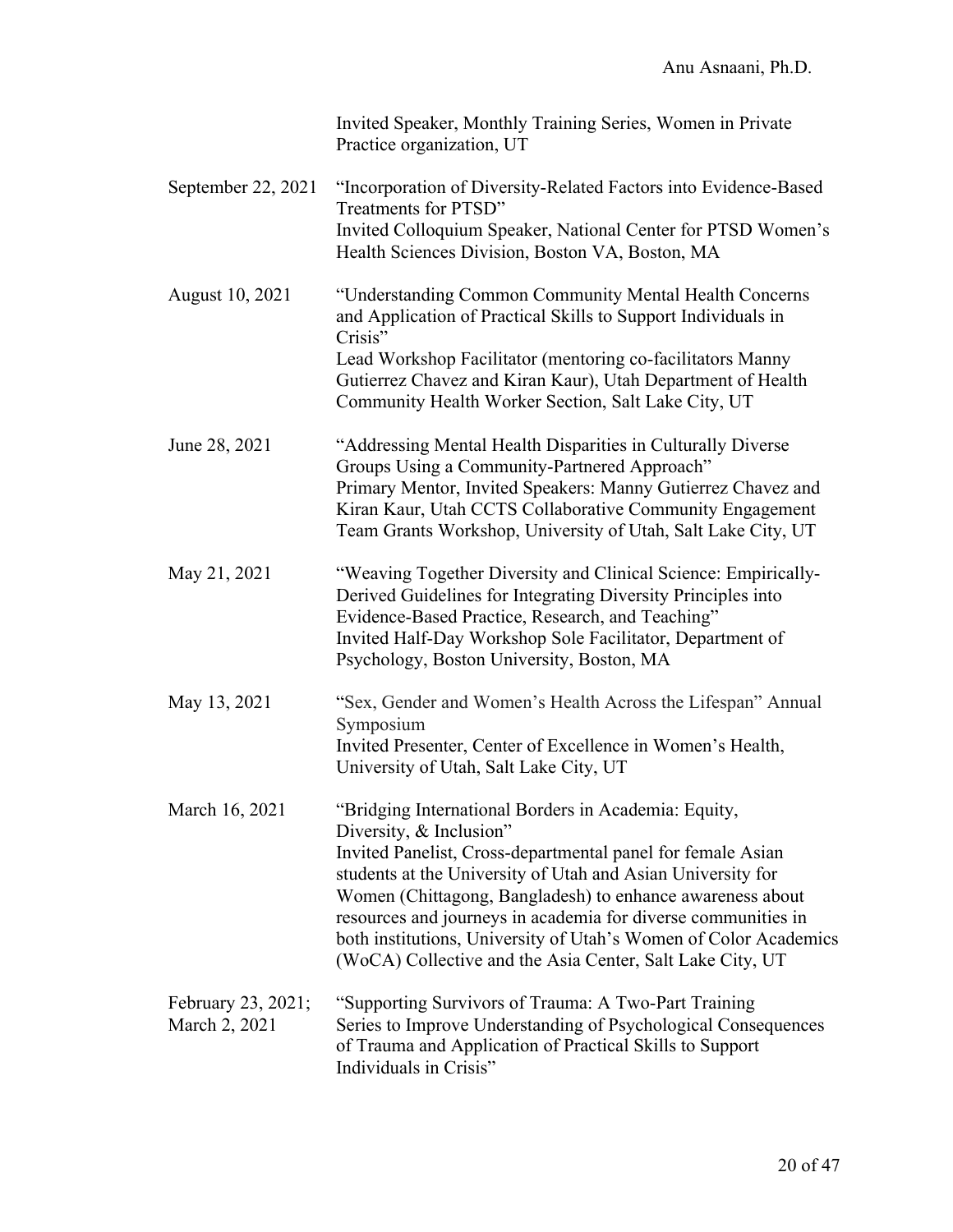|                   | Lead Workshop Facilitator and mentoring supervisor for graduate<br>student workshop facilitators (Kent Hinkson, Manuel Gutierrez<br>Chavez, & Kiran Kaur) for a virtual series serving front-line<br>providers in 8 different Caribbean nations, the U.K., and the U.S<br>Conducted in collaboration with the HERStoire Collective and<br>funded by a research award given by the non-profit human rights<br>organization Kaleidoscope Trust. |
|-------------------|-----------------------------------------------------------------------------------------------------------------------------------------------------------------------------------------------------------------------------------------------------------------------------------------------------------------------------------------------------------------------------------------------------------------------------------------------|
| February 5, 2021  | "Integrated Qualitative and Quantitative Methods to Address<br>Mental Health Disparities Using a Community-Based Approach"<br>Invited Guest Lecturer, Graduate Seminar MDCRC 6480<br>"Engaging with Communities, Patients, and other Stakeholders to<br>Enhance Research" (Instructors: Dr. Ana Sanchez-Birkhead and<br>Heather Brown), School of Medicine Clinical Research Center,<br>University of Utah, Salt Lake City, UT                |
| January 14, 2021  | "Basics of Exposure Therapy"<br>Invited Guest Lecturer, Capstone Course on Counseling and<br>Therapy (Prof. Crissa Levin), Department of Psychology, Utah<br>State University, Logan, UT                                                                                                                                                                                                                                                      |
| January 11, 2021  | "Impact of the COVID-19 Public Health Crisis on the Emotional<br>Well-Being of Diverse Communities in Salt Lake City"<br>Invited Presenter, Meeting of the Minds Annual Meeting,<br>University of Utah Alumni Center and Intermountain Healthcare<br>(in collaboration with a number of other institutional and<br>community-based organizations), Salt Lake City, UT                                                                         |
| December 10, 2020 | "Understanding Emotional Health"<br>Invited Presenter, Refugee Women's Educational Series for<br>Swahili-Speaking Women, Catholic Community Services (CCS),<br>Salt Lake City, UT                                                                                                                                                                                                                                                             |
| October 21, 2020  | "Investigation of Community-Level Definitions of Mental Health,<br>Mental Health Priority Areas, and Barriers to Care Across Diverse<br>Communities: Development of a Framework for Culturally-<br>Responsive, Evidence-Based Mental Health Intervention"<br>Invited Presenter, Clinical Research & Methods (CRAM) Speaker<br>Series, Center of Excellence in Women's Health, University of<br>Utah, Salt Lake City, UT                       |
| August 4, 2020    | PBS Documentary: "Bedlam" and accompanying panel "Policing<br>Mental Health"<br>Invited Panelist as expert on mental health on panel with<br>advocates, police officers, and other mental health professionals<br><b>CONNECT Summit County, UT</b>                                                                                                                                                                                            |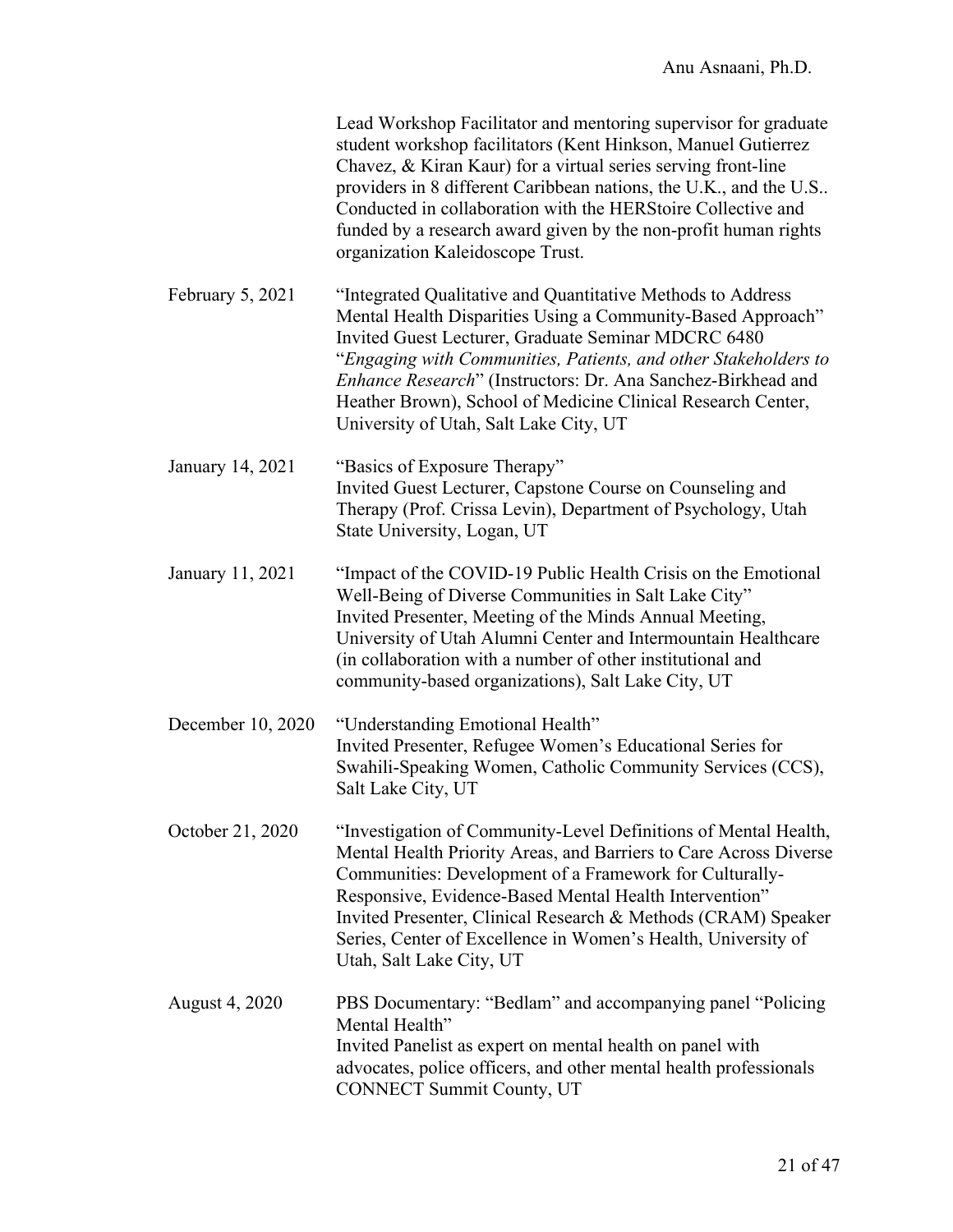| July 15, 2020      | "Review of Qualitative Interviewing Techniques and Their<br>Application to the CFU-CCTS Mental Health Study"<br>Workshop Co-Facilitator, Community Faces of Utah/Community<br>Collaboration Engagement Team, University of Utah, Salt Lake<br>City, UT                                                                                                                                                                                                                    |
|--------------------|---------------------------------------------------------------------------------------------------------------------------------------------------------------------------------------------------------------------------------------------------------------------------------------------------------------------------------------------------------------------------------------------------------------------------------------------------------------------------|
| June 26, 2020      | "Exploration of Stressors in COVID-19 And Debriefing Session"<br>Invited Speaker and Sole Facilitator, Ministry of Education District<br>Guidance Counsellors' Meeting, Government of Saint Lucia                                                                                                                                                                                                                                                                         |
| April 3, 2020      | "Navigating Cultural Issues in Clinical Practice: Finding the<br>Balance Between Cross-Cultural Competency and Fidelity to<br>Evidence-Based Treatment"<br>Invited Speaker, Monthly Didactic Series, Utah Center for<br>Evidence Based Treatment, Salt Lake City, UT                                                                                                                                                                                                      |
| March 30, 2020     | "Treatment Mechanisms, Community Empowerment, and<br>Technology Innovations Lab Overview"<br>Guest Lecture, Solutions Scholar Program, University of Utah, Salt<br>Lake City, UT                                                                                                                                                                                                                                                                                          |
| March 4, 2020      | ""The only way to get past fear is to go through it": An<br>Introduction to Exposure Therapy Techniques for Phobias, OCD,<br>and PTSD"<br>Invited Speaker, Psychology Department, Salt Lake Community<br>College, Taylorsville, UT                                                                                                                                                                                                                                        |
| February 26, 2020  | "Expanding our Therapy Skills Toolbox: Understanding<br>Psychological Consequences of Trauma, Learning about Effective<br>Treatments and Practical Skills to Support Individuals in Crisis,<br>and Improving Provider Self-Care"<br>Sole Full Day Workshop Facilitator, in collaboration with the<br>HERStoire Collective, and as sponsored by the Equality and<br>Justice Alliance and the Eastern Caribbean Alliance for Diversity<br>and Equity, Gros Islet, St. Lucia |
| September 30, 2019 | "Treatment Mechanisms, Community Empowerment, and<br>Technology Innovations Lab Overview"<br>Featured Speaker, Research Day, Psi Chi Honor Society in<br>Psychology - University of Utah Chapter, Salt Lake City, UT                                                                                                                                                                                                                                                      |
| April 23, 2019     | "Mechanisms of CBT, Technological Innovations, & Diversity<br>Considerations: Integrating Three Lines of Research in the<br>Treatment of Anxiety-Based Disorders"<br>Distinguished Visitor, Haverford College, Haverford, PA                                                                                                                                                                                                                                              |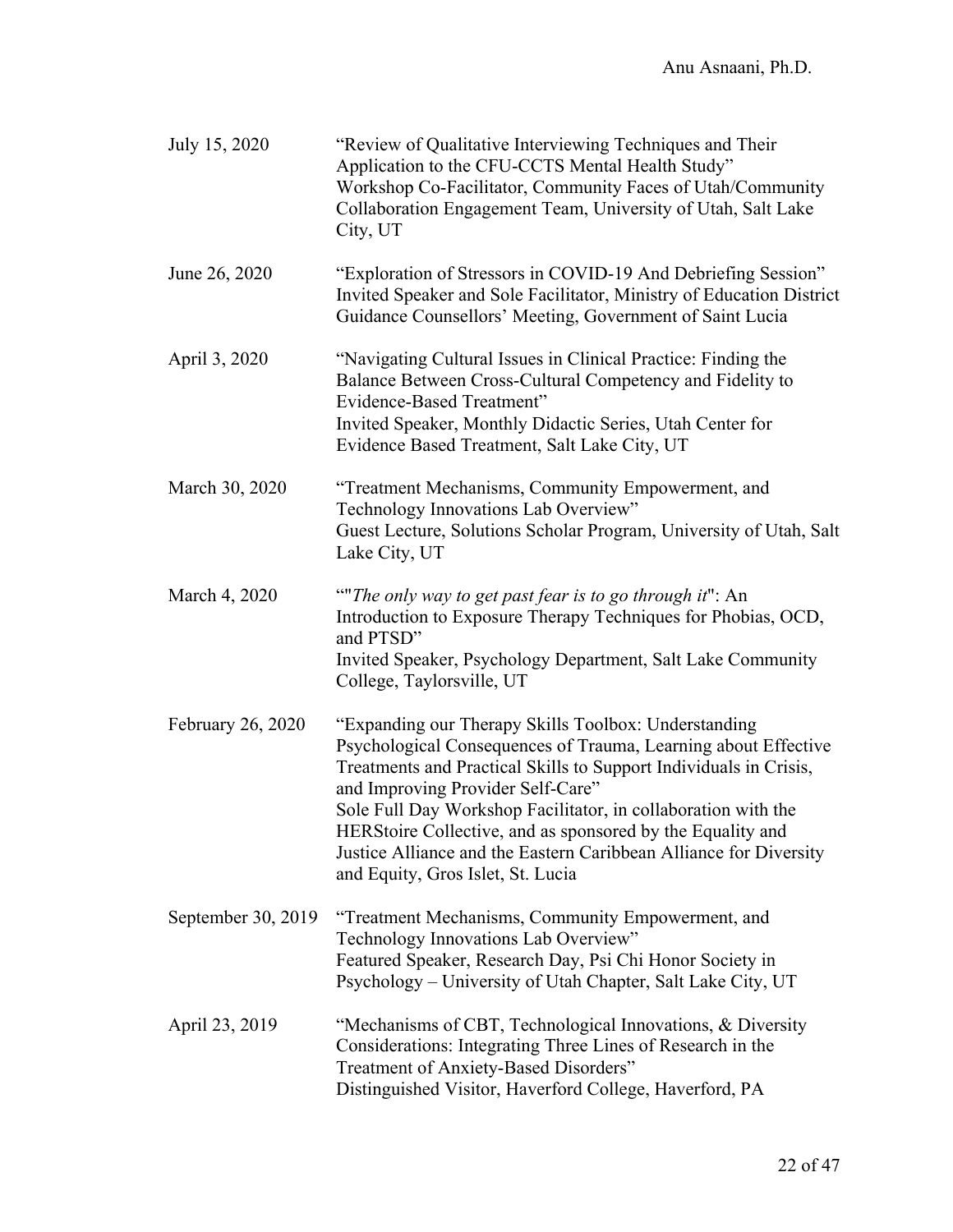| March 18, 2019                      | "Self-care and Mindfulness Practice in Daily Life"<br>Invited Speaker, Bank of Saint Lucia Central Headquarters,<br>Castries, St. Lucia                                                                                                                                                                                                 |
|-------------------------------------|-----------------------------------------------------------------------------------------------------------------------------------------------------------------------------------------------------------------------------------------------------------------------------------------------------------------------------------------|
| March 14, 2019                      | "Broadening Our Understanding of Trauma: Psychological<br>Consequences, Effective Treatments, and How to Engage in<br>Provider Self-Care"<br>Sole Full Day Workshop Facilitator, HERStoire Collective in<br>collaboration with Ministry of Health and Wellness/Ministry of<br>Education, Government of Saint Lucia, Castries, St. Lucia |
| March 1, 2019                       | "Social Mishaps: An Important Ingredient in Treating Social<br><b>Anxiety Disorder"</b><br>Invited Sole Day Workshop Facilitator, Center for Hope and<br>Health, LLC, Ardmore, PA                                                                                                                                                       |
| May 22, 2018                        | "Examination of Mechanisms Underlying Effective Treatment of<br>Anxiety Disorders, OCD and PTSD: Initial Findings"<br>Invited Speaker, Behavioral Science Institute, Department of<br>Experimental Psychopathology and Treatment, Radboud<br>University, Nijmegen, Netherlands                                                          |
| April 9, 2018;<br>March 15, 2021    | "Trauma Exposure and Posttraumatic Stress Disorder:<br>Intersections with Gender and Gender-Based Assumptions"<br>Invited Guest Lecturer, Advanced Undergraduate Seminar<br>"Gender and Psychopathology" (Prof. Laura Sockol), Department<br>of Psychology, Davidson College, Davidson, NC                                              |
| March 26, 2018                      | "Ensuring Multicultural Competency in Delivering Evidence-<br>based Treatments"<br>Invited Colloquium Speaker, Department of Psychology, Suffolk<br>University, Boston, MA                                                                                                                                                              |
| February 21, 2018                   | "Integrated Treatments for PTSD and Substance Dependence"<br>Invited Speaker, Physicians' Study Group on Addictions,<br>Department of Psychiatry, University of Pennsylvania,<br>Philadelphia, PA                                                                                                                                       |
| February 13, 2018                   | "Empirically-based Guidelines for Improving Alliance in<br>Multicultural Therapy Settings"<br>Invited Speaker, Department of Psychology Doctoral Program,<br>University of Pennsylvania, Philadelphia, PA                                                                                                                               |
| December 7, 2017;<br>April 23, 2019 | "Culture and Anxiety: Culturally-Bound versus Universal<br>Syndromes"                                                                                                                                                                                                                                                                   |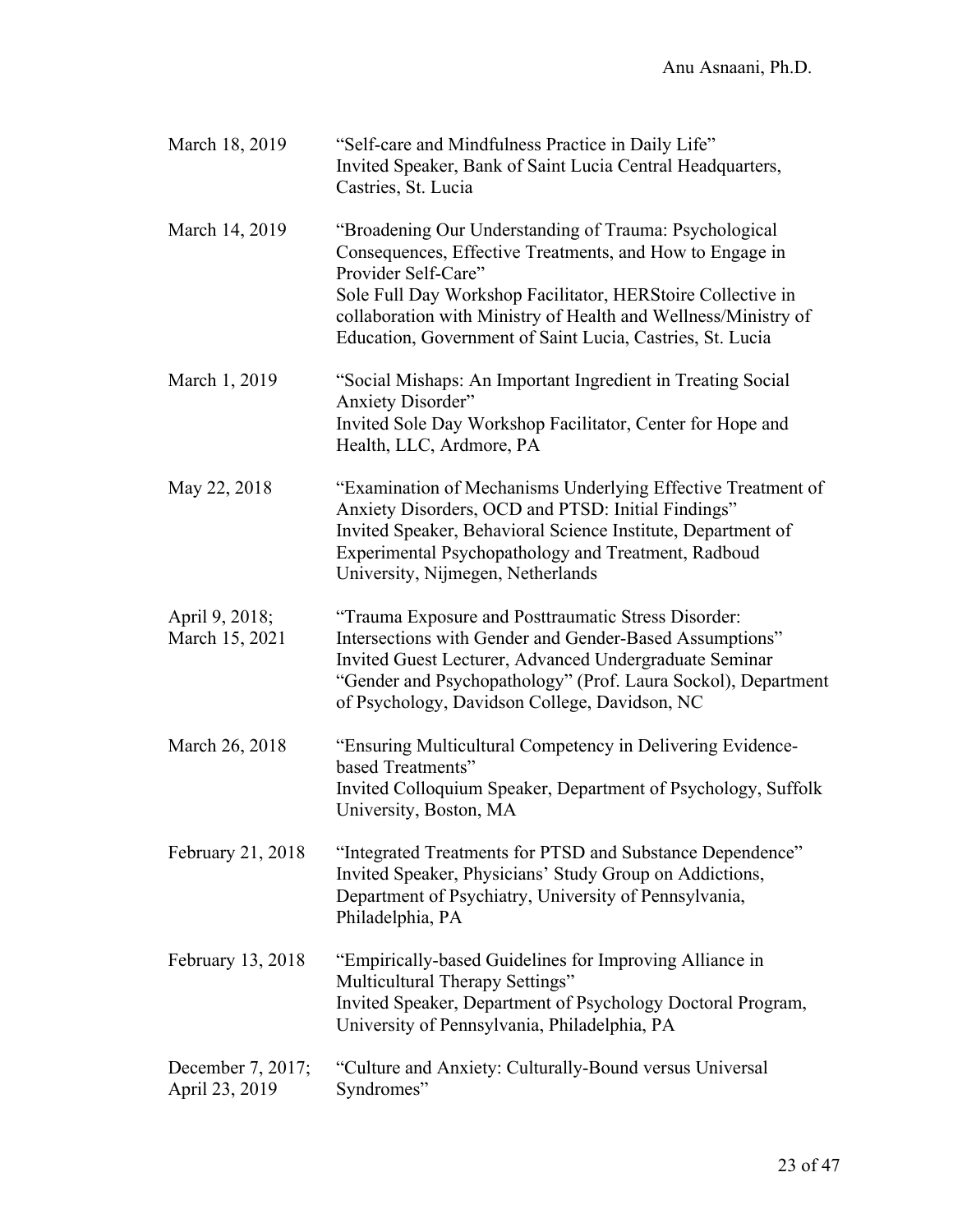|                                                                                    | Invited Guest Lecturer, Undergraduate Course "Cultural<br>Psychology" (Prof. Shu-wen Wang), Department of Psychology,<br>Haverford College, Haverford, PA                                                                                                                                                                                                   |
|------------------------------------------------------------------------------------|-------------------------------------------------------------------------------------------------------------------------------------------------------------------------------------------------------------------------------------------------------------------------------------------------------------------------------------------------------------|
| September 16, 2017;<br>September 23, 2017;<br>October 8, 2017;<br>November 5, 2017 | "Exposure Therapy for Pathological Anxiety from a<br>Transdiagnostic Perspective with Experiential Practice"<br>Invited Lead Workshop Facilitator, Drexel University/Philadelphia<br>Behavior Therapy Association, Philadelphia, PA                                                                                                                         |
| October 24, 2017                                                                   | "Technological Innovations in Clinical Training, Practice, and<br>Research: Striving to Find "Smart" Ways to Conduct Community-<br>Based Work"<br>Invited Speaker, Division of Dissemination and Training, National<br>Center for PTSD, Palo Alto VA Hospital, Palo Alto, CA                                                                                |
| October 17, 2017                                                                   | "Social Anxiety Disorder: Diagnosis, Treatment and Cultural<br>Variants"<br>Invited Guest Lecturer, Advanced Undergraduate Seminar<br>"Anxiety Disorders, OCD and PTSD: Theory, Diagnosis, and<br>Evidence-Based Practice" (Prof. Jeremy Tyler), Department of<br>Psychology, College of Arts and Sciences, University of<br>Pennsylvania, Philadelphia, PA |
| October 5, 2017                                                                    | "Tough Talks: Navigating Diversity in Professional Practice"<br>Invited Speaker/Workshop Facilitator, Department of Psychology,<br>Drexel University, Philadelphia, PA                                                                                                                                                                                      |
| September 12, 2017                                                                 | "Mechanisms of CBT in Anxiety, Technological Innovations, &<br>Diversity Considerations: Integrating Three Lines of Research"<br>Invited Colloquium Speaker, Department of Psychology, Utah<br>State University, Logan, UT                                                                                                                                  |
| July 15-16, 2017                                                                   | "Advanced Issues Faced During Processing During Prolonged<br>Exposure for PTSD"<br>Invited 2-Day Workshop Facilitator/Trainer, Society of PE Japan<br>and Musashino University, Tokyo, Japan                                                                                                                                                                |
| June 22, 2017                                                                      | "Integrating Cultural Considerations Into Evidence-Based<br>Treatment: Guidelines for Practice"<br>Invited Guest Speaker, Annual Summer Diversity Conference,<br>Department of Psychology, University of Maryland, College Park,<br>MD                                                                                                                      |
| August 9, 2016;<br>March 2, 2017                                                   | "Treating PTSD with Prolonged Exposure: how does it<br>work and how effective is it?"                                                                                                                                                                                                                                                                       |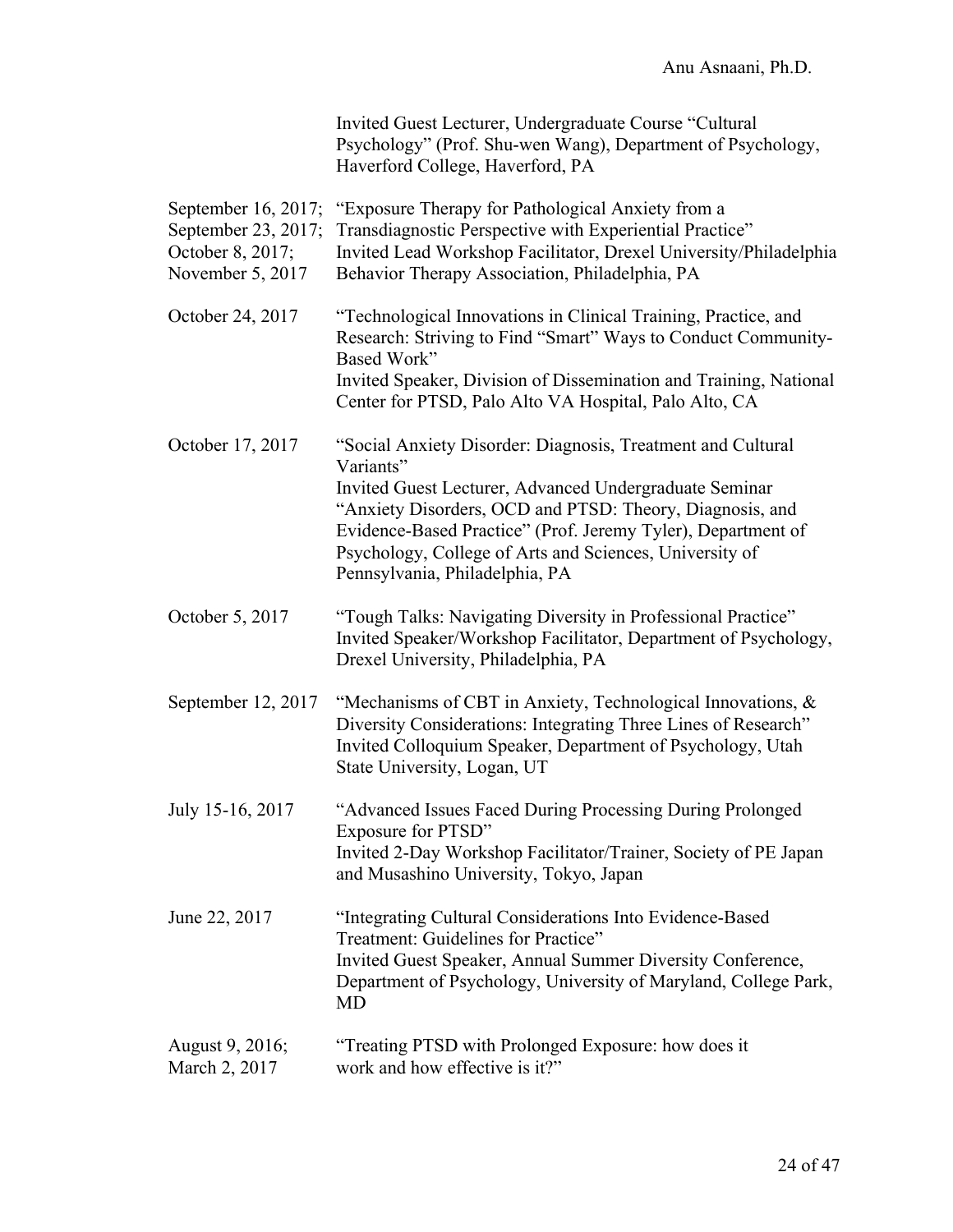|                                                               | Invited Lecturer, University of Pennsylvania Masters of Social<br>Work (MSW) program, Department of Social Work, Philadelphia,<br>PA                                                                                                                                    |
|---------------------------------------------------------------|-------------------------------------------------------------------------------------------------------------------------------------------------------------------------------------------------------------------------------------------------------------------------|
| January 20, 2017                                              | "Culture and therapeutic alliance: Seven empirically supported<br>guidelines for improving multicultural competency in CBT"<br>Invited Speaker, Association of Behavioral and Cognitive<br>Therapies Webinar Series 2017                                                |
| September 19, 2013;<br>October 2, 2014;<br>September 15, 2016 | "Treatment of Social Anxiety Disorder"<br>Lecturer, University of Pennsylvania Health System Psychiatry<br>Residency Seminar, Philadelphia, PA                                                                                                                          |
| July 5, 2016                                                  | "Application of extinction learning and exposure therapy for the<br>treatment of stuttering: How can we best use a behavioral<br>approach?"<br>Invited Distinguished Speaker, National Stuttering Association<br>Annual Research Symposium, Atlanta, GA                 |
| April 1, 2016                                                 | "Are the effects of traumatic stress reversible? The role of<br>plasticity in psychosocial and biological treatments"<br>Invited Speaker, Special Research Expert Symposium at the<br>Anxiety and Depression Association of America Annual Meeting,<br>Philadelphia, PA |
| January 16, 2015;<br>March 11, 2016                           | "Post-traumatic Stress Disorder: What works so far, and<br>where are we going with improving our treatments?"<br>Invited Lecturer, Chestnut Hill College Clinical Psychology<br>Internship Consortium Seminar, Philadelphia, PA                                         |
| December 1, 2015                                              | "Detection and Treatment Options for Veterans with PTSD"<br>Invited Speaker, Seasons Hospice Care Facility, King of Prussia,<br>PA                                                                                                                                      |
| November 20, 2015                                             | "Prolonged Exposure Treatment of PTSD in a Forensic<br>Population"<br>Invited Full-Day Guest Speaker, National Swedish Prison and<br>Probation Service Conference, Norrköping, Sweden                                                                                   |
| October 15, 2015                                              | Cultural Competence Committee Program on PTSD<br>Invited Panelist as Expert on Assessment, Treatment, and<br>Technological Innovations for PTSD,<br>Penn Presbyterian Medical Center, Philadelphia, PA                                                                  |
| <b>August 6, 2015</b>                                         | Play "Glory Denied"                                                                                                                                                                                                                                                     |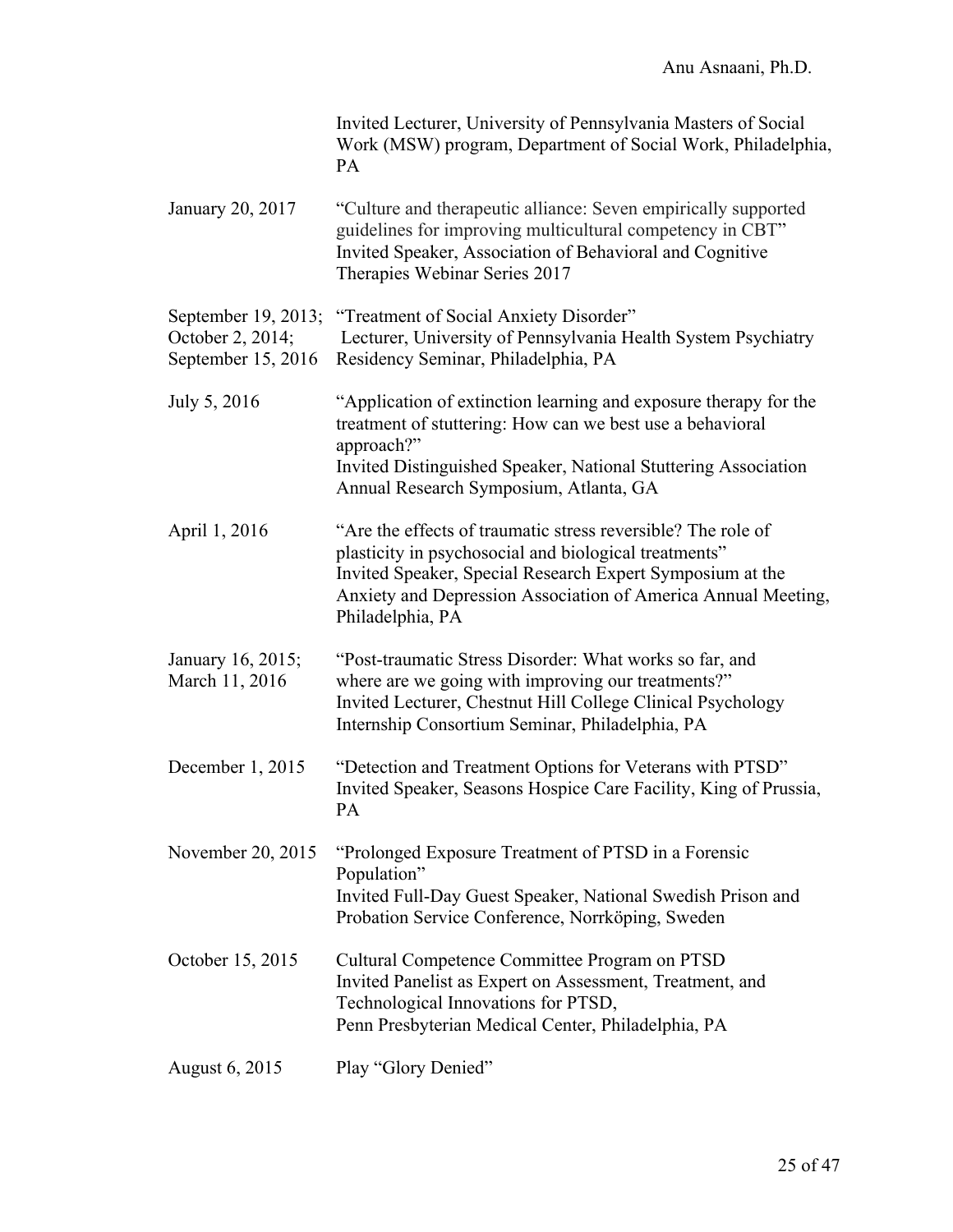|                                    | Invited Panelist as Expert on PTSD in Post-Performance Panel<br>Discussion<br>Vulcan Lyric Troupe, Prince Theater, Philadelphia, PA                                                                                                                                                                  |
|------------------------------------|------------------------------------------------------------------------------------------------------------------------------------------------------------------------------------------------------------------------------------------------------------------------------------------------------|
| April 10, 2015                     | "Emotional symptoms and their interference in academic<br>performance: how do we adequately assess the extent and impact<br>of psychological dysfunction?"<br>Distinguished Speaker, 14 <sup>th</sup> Annual Disability Symposium,<br>"Finding Balance" University of Pennsylvania, Philadelphia, PA |
| March 9, 2015                      | "Post-traumatic Stress Disorder as a Result of Chronic, Critical<br>Illnesses"<br>Invited Speaker, University of California - San Diego Internal<br>Medicine/Pediatrics Residency Monthly Program Meeting, San<br>Diego, CA                                                                          |
| March 6, 2014;<br>October 23, 2014 | "Diagnosis and Treatment of Anxiety & Fear-Based Disorders"<br>Invited Guest Lecturer, Undergraduate Course "Abnormal<br>Psychology" (Prof. Courtenay Cavanaugh), Rutgers Department of<br>Psychology, Camden, NJ                                                                                    |
| September 16, 2014                 | "Empirical Evidence for and Implementation of Social Mishaps for<br>Social Anxiety Disorder"<br>Center for the Treatment and Study of Anxiety Monthly Clinical<br>Research Seminar Series, Philadelphia, PA                                                                                          |
| April 29, 2014                     | "Considerations for the Treatment of PTSD in Children Receiving<br>Organ Transplants and Their Caregivers"<br>Invited Speaker, NIH Clinical Trials in Organ Transplantation<br>Annual Conference, Expert Symposium on PTSD, Atlanta, GA                                                              |
| May 20, 2006                       | "Diagnosing borderline personality disorder: Do the number of<br>criteria met make a difference?"<br>Invited Speaker, Young Investigator Research Symposium at the<br>159th Annual Meeting of the American Psychiatric Association,<br>Toronto, ON                                                   |

#### **ACADEMIC CONFERENCE PRESENTATIONS**

### Peer-Reviewed Poster Presentations:

**†** Indicates Primary Mentorship on poster

1. Aguirre, M.C., Diaz, Y., Bauman, T., Nemirovsky, Y., Gutierrez Chavez, M., Ramos, C., **Asnaani, A**., Gutner, C., Ritchie, N.D., & Baucom, K.J.W. *Emotional, social, and structural barriers among Latinx participants in the National Diabetes Prevention Program.* Poster presented in the Latinx Special Interest Group poster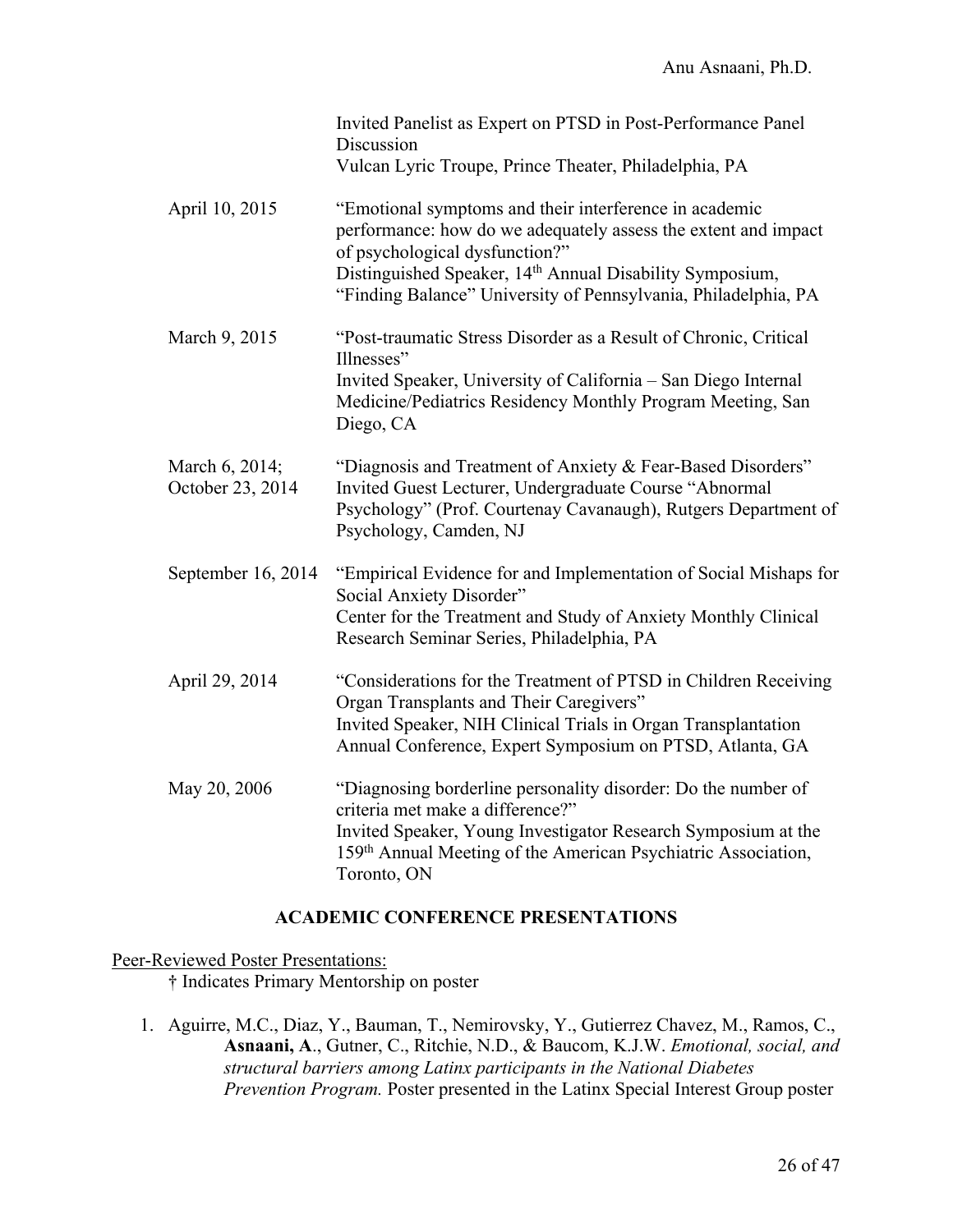session at the 55th Annual Convention of the Association for Behavioral and Cognitive Therapies, New Orleans, LA, November, 2021.

- 2. Wen, Z., Hammoud, M., Scott, J.C., Jimmy, J., Brown. L., Marin, M.-F., **Asnaani, A.,** Gur, R.C., Foa, E.B., & Milad, M.R*. Exogenous estradiol modulates task-based and resting-state neural signature within multiple networks in women.* Poster presented at the Annual Convention of the American College of Neuropsychopharmacology, Puerto Rico, December, 2021.
- 3. Tanguy, W., Kaur, K., & **Asnaani, A.†**. *Influence of distress tolerance and emotional clarity on state anxiety.* Poster presented at the 55th Annual Convention of the Association for Behavioral and Cognitive Therapies, New Orleans, LA, November, 2021.
- 4. Soufi, S.S., Hinkson, K.D., Brooks, M.M., **Asnaani, A.,** & Bryan, C.J. *Exploring the effect of trauma type, by gender, on the relationship between postsecondary academic performance and posttraumatic stress disorder.* Poster presented at the 55th Annual Convention of the Association for Behavioral and Cognitive Therapies, New Orleans, LA, November, 2021.
- 5. Pham, A. Askew, A., Gutierrez Chavez. M., Charlery White, R., & **Asnaani, A.†**. *Trauma-related burnout, self-care, and social support in front line providers in the Caribbean.* Poster presented at the 55<sup>th</sup> Annual Convention of the Association for Behavioral and Cognitive Therapies, New Orleans, LA, November, 2021.
- 6. Samuel, R., Majeed, I., & **Asnaani, A.†**: *Impact of the COVID-19 pandemic on self-care practices and well-being amongst mental health professionals and stakeholders in the Caribbean*. Poster presented at the Canadian Counselling and Psychotherapy Association Conference, Ottawa, ON, Canada, May, 2021.
- 7. Pham, A., Kaur, K., Majeed, I., & **Asnaani, A.†.** *Emotional suppression and social anxiety: Testing the moderation effect of help-seeking stigma.* Poster presented at the College of Social and Behavioral Sciences Annual Research Day and awarded first place, University of Utah, Salt Lake City, UT, April, 2021.
- 8. Tacana, T., Majeed, I., Alrabiah, R., Tyler, J., & **Asnaani, A.†**: *Exploring the relationship between resilience and post-traumatic stress symptoms following CBT treatment.* Poster presented at the Annual Meeting of the Anxiety and Depression Association of America, March, 2021.
- 9. Kaur, K. **Asnaani, A.†,** & Sanchez-Birkhead, A.: *Impact of COVID-19 on emotional health for communities of color.* Poster presented at the Annual Meeting of the Anxiety and Depression Association of America, March, 2021.
- 10. Samuel, R., Majeed, I., & **Asnaani, A.†**:. *Impact of the COVID-19 pandemic on self-care practices and well-being amongst mental health professionals and stakeholders in the Caribbean.* Poster presented at the Annual Meeting of the Anxiety and Depression Association of America, March, 2021.
- 11. McCann, J., Mu, W., Belli, G., **Asnaani, A**., & Tyler, J.: *The unique contribution of perfectionistic cognitions to anxiety disorder symptoms in a treatment-seeking sample.* Poster presented at the 54<sup>th</sup> Annual Convention of the Association for Behavioral and Cognitive Therapies, Philadelphia, PA, November, 2020.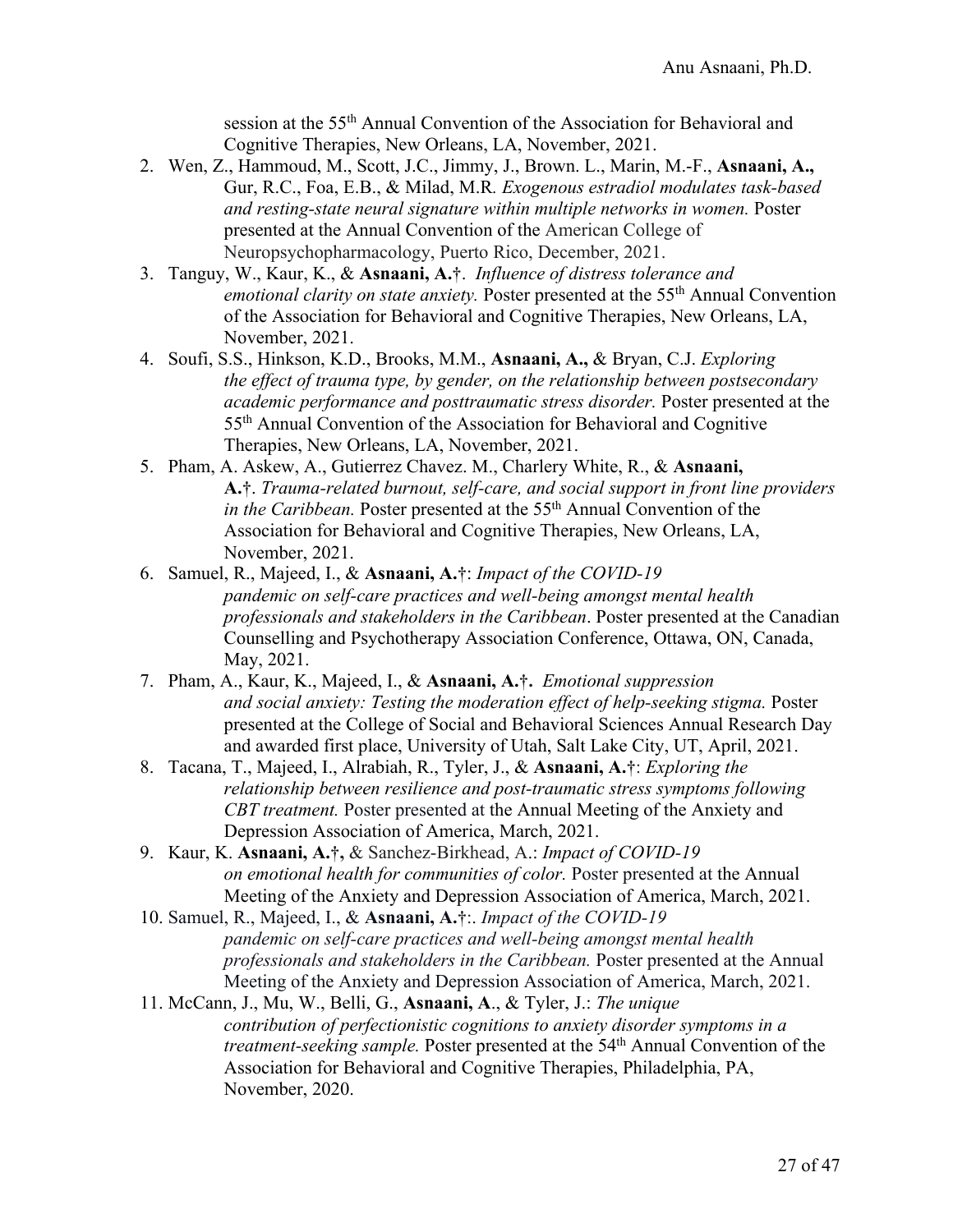- 12. Majeed, I., White, R. C., & **Asnaani, A.†:** *Impact of a One-Day Trauma Workshop for Community Stakeholders on Improving Understanding of Trauma and Reducing Stigma towards Survivors in St. Lucia.* Poster presented at the 128<sup>th</sup> Annual Convention of the American Psychological Association, Washington, DC, August, 2020. Awarded first place ranking in Division 52 (International Psychology).
- 13. Bartolozzi, C. & **Asnaani, A.†:** *PTSD, anxiety, and depression symptoms among trauma-exposed children in community settings.* Poster presented at the 127<sup>th</sup> Annual Convention of the American Psychological Association, Chicago, IL, August, 2019.
- 14. Hammoud, M., Jimmy, J., Lieblich, S., Brown, L., **Asnaani, A.,** Scott, C., Gur, R., Foa, E.B., & Milad, M.: *Estradiol administration modulates functional activation of the fear extinction network in women using oral contraceptives: An fMRI study.*  Poster presented at the 74<sup>th</sup> Annual Convention of Biological Psychiatry, Chicago, IL, May, 2019.
- 15. Suzuki, N., Yeh, R., Narine, K., Zang, Y., & **Asnaani, A.†:** *Using Technology as an Engaging Tool to Screen for Pediatric PTSD.* Poster presented at the 52nd Annual Convention of the Association for Behavioral and Cognitive Therapies, Washington, DC, November, 2018.
- 16. Narine, K., Suzuki, N., Yeh, R., Foa, E.B., & **Asnaani, A.†:** *Variations in PTSD Characteristics Among Black and non-Black Youth.* Poster presented at the 52nd Annual Convention of the Association for Behavioral and Cognitive Therapies, Washington, DC, November, 2018.
- 17. Tyler, J., Belli, G., & **Asnaani, A.†:** *Understanding the relative influence of perfectionistic cognitions, rumination, and anxiety sensitivity in social anxiety disorder and generalized anxiety disorder.* Poster presented at the Annual Meeting of the Anxiety and Depression Association of America, Washington, DC, April, 2018.
- 18. Ahmad, M. & **Asnaani, A.†:** *The Relationship between cultural values and treatment outcomes in Obsessive Compulsive Disorder.* Poster presented at the Annual Meeting of the Anxiety and Depression Association of America, Washington, DC, April, 2018.
- 19. Kaye, J., Glass, M., Suzuki, N., **Asnaani, A.,** Herbert, J., & Forman, E.: *Demographic and Clinical Factors Impact Therapists' Beliefs About Exposure Therapy.* Poster presented at the Annual Meeting of the Anxiety and Depression Association of America, Washington, DC, April, 2018.
- 20. Petersen, J., **Asnaani, A.†**, & Foa, E.B.**:** *Changes in functional impairment in anxiety disorders following 8 weeks of CBT*. Poster presented at the 51<sup>st</sup> Annual Convention of the Association for Behavioral and Cognitive Therapies, San Diego, CA, November, 2017.
- 21. Petersen, J., & **Asnaani, A.†:** *Presence of depressive features in anxiety disorders.* Poster presented at the 51<sup>st</sup> Annual Convention of the Association for Behavioral and Cognitive Therapies, San Diego, CA, November, 2017.
- 22. Tyler, J., **Asnaani, A.†,** Gallagher, T., Zandberg, L., Foa, E.B.**:** *Treatment effectiveness of Exposure and Response Prevention (EX/RP) for Obsessive Compulsive Disorder: Comparison of Randomized Control Trial (RCT) and outpatient clinic*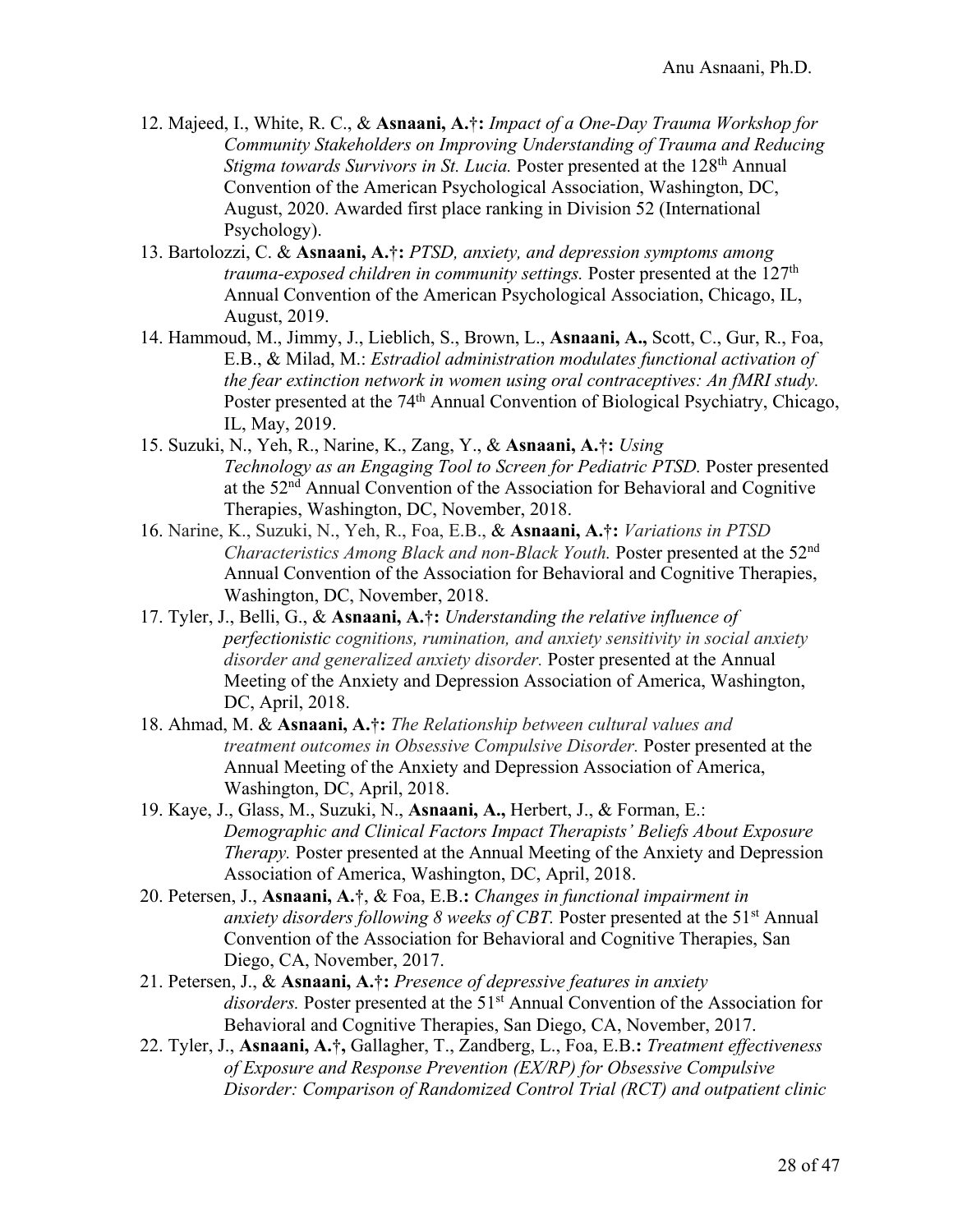*(OC) outcomes.* Poster presented at the 51<sup>st</sup> Annual Convention of the Association for Behavioral and Cognitive Therapies, San Diego, CA, November, 2017.

- 23. Benhamou, K., **Asnaani, A.†,** Kaczkurkin, A.N., Yarvis, J.S., Peterson, A.L., Young-McCaughan, S., Foa, E.B., & the STRONG STAR Consortium: *The influence of posttraumatic stress disorder on health functioning in active duty military.* Poster presented at the 33rd Annual Meeting for the International Society for Traumatic Stress Studies, Chicago, IL, November, 2017.
- 24. Benhamou, K., **Asnaani, A.†,** & Foa, E.B.: *Sleep dysfunction improvements in traumaexposed patients in a naturalistic treatment setting.* Poster presented at the 33rd Annual Meeting for the International Society for Traumatic Stress Studies, Chicago, IL, November, 2017.
- 25. Umaran, O., **Asnaani, A.†,** & Foa, E.B.: *An empirical review of Post-Traumatic Stress Disorder in migraines: Epidemiology and implications for treatment.* Poster presented at the 33rd Annual Meeting for the International Society for Traumatic Stress Studies, Chicago, IL, November, 2017.
- 26. Simon, S., & **Asnaani, A.†**: *Age of onset of anxiety pathology: Effects on severity of symptoms, quality of life, emotion regulation, and functioning before and during CBT treatment.* Poster presented at the University of Pennsylvania Center for Undergraduate Research and Fellowships Annual Research Open House, Philadelphia, PA, September, 2017.
- 27. Petersen, J., **Asnaani, A.†,** & Foa, E.B.: *Changes in functional impairment following 8 weeks of CBT.* Poster presented at the Annual Meeting of the Anxiety and Depression Association of America, San Francisco, CA, April, 2017.
- 28. Tannahill, H., **Asnaani, A.†,** Zang, Y., & Foa, E.B.: *Screening youth for PTSD with the CPSS-5 and addressing barriers to assessment and care.* Poster presented at the 32nd Annual Meeting for the International Society for Traumatic Stress Studies, Dallas, TX, November, 2016.
- 29. Berkowitz, S., **Asnaani, A.†,** & Foa. E.B.: *Using machine learning to predict*  dropout from Prolonged Exposure for PTSD. Poster presented at the 50<sup>th</sup> Annual Convention of the Association for Behavioral and Cognitive Therapies, New York, NY, October, 2016.
- 30. Fitzgerald, H., Kaczkurkin, A., Tannahill, H., & **Asnaani, A.†:** *Moderators of change in social anxiety during CBT in a transdiagnostic, naturalistic treatment-seeking sample.* Poster presented at the 50<sup>th</sup> Annual Convention of the Association for Behavioral and Cognitive Therapies, New York, NY, October, 2016.
- 31. Tannahill, H., **Asnaani, A.†,** Zang, Y., Capaldi, S., Yeh, R., & Foa, E.B.: *Psychometric properties of the CPSS-5.* Poster presented at the 50<sup>th</sup> Annual Convention of the Association for Behavioral and Cognitive Therapies, New York, NY, October, 2016.
- 32. Rosato, M. & **Asnaani, A.†:** *The effect of expectancy and alliance on treatment outcome of exposure-based therapies for anxiety*. Poster presented at the University of Pennsylvania Center for Undergraduate Research and Fellowships Annual Research Open House, Philadelphia, PA, September, 2016.
- 33. Chazin, D., Hossein, S., McLean, C.P., **Asnaani, A.†,** & Foa, E.B.: *Underdiagnosis and inadequate treatment of OCD in patient treatment histories: prevalence, predictors, and psychological impact in an outpatient sample.* Poster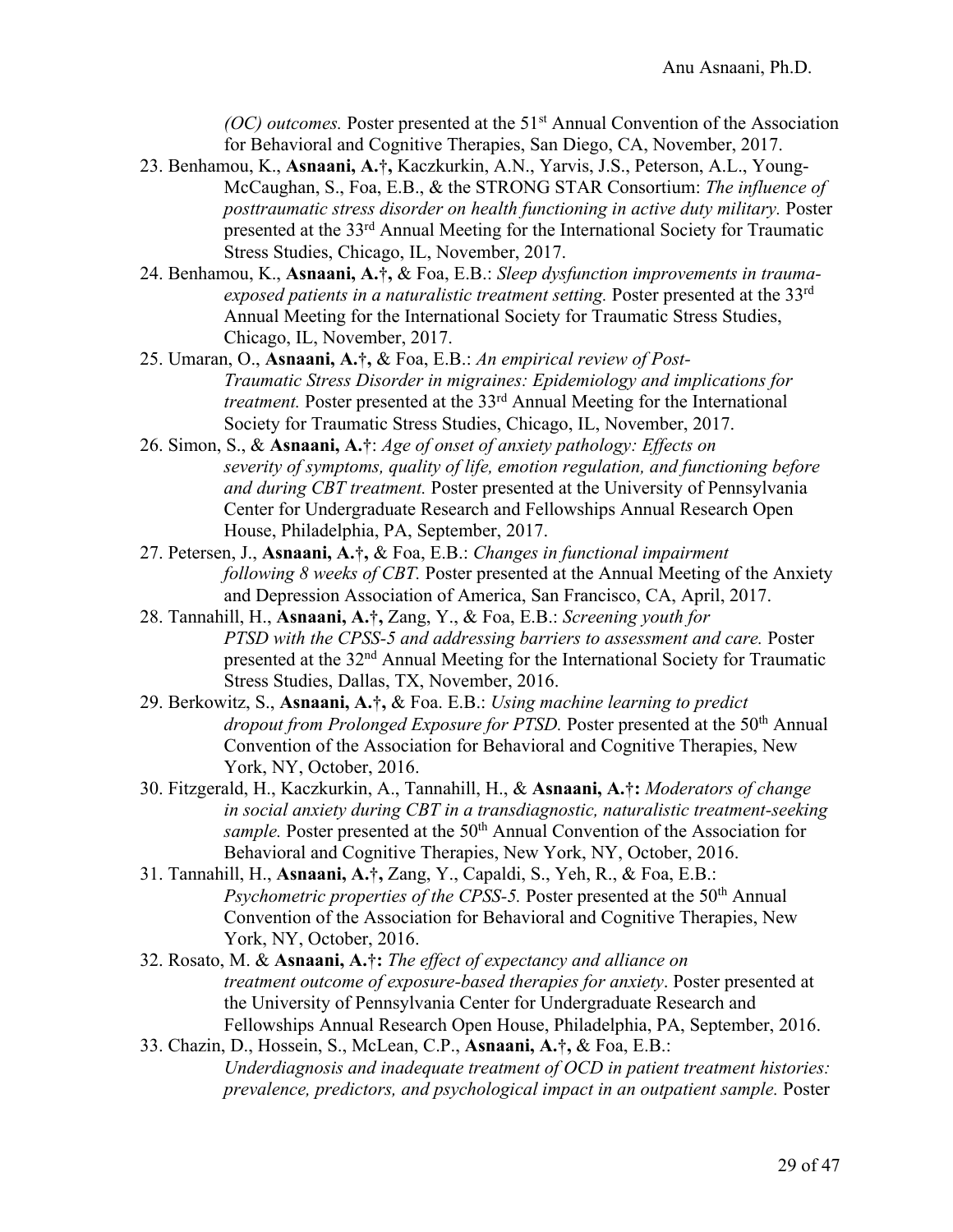presented at the Annual Meeting of the Anxiety and Depression Association of America, Philadelphia, PA, April, 2016.

- 34. Takmil, S., Zhong, J., & **Asnaani, A.†:** *Clinical characteristics in a patient population with and without a diagnosis of PTSD.* Poster presented at the Annual Meeting of the Anxiety and Depression Association of America, Philadelphia, PA, April, 2016.
- 35. Tannahill, H., **Asnaani, A.†,** Zhong, J., & Foa, E.B.: *The impact of individualistic and collectivistic value orientations on anxiety-related psychopathology.* Poster presented at the Annual Meeting of the Anxiety and Depression Association of America, Philadelphia, PA, April, 2016.
- 36. Fitzgerald, H., Kaczkurkin, A., **Asnaani, A.,** & Foa, E.B.: *Measuring anxiety sensitivity across the anxiety disorders in a naturalistic treatment setting.* Poster presented at the Annual Meeting of the Anxiety and Depression Association of America, Philadelphia, PA, April, 2016.
- 37. Alpert, E., **Asnaani, A.†,** McLean, C.P., Kaczkurkin, A., Simpson, H.B., & Foa, E.B.: *The utility of the Yale-Brown Obsessive Compulsive Scale and Obsessive-Compulsive Inventory–Revised for predicting Quality of Life in OCD.*  Poster presented at the 49<sup>th</sup> Annual Convention of the Association for Behavioral and Cognitive Therapies, Chicago, IL, November, 2015.
- 38. Zhong, J., Kaczkurkin, A., **Asnaani, A.,** & Foa, E.B.: *Trait anger, emotion regulation, and PTSD symptom severity in female adolescent survivors of sexual assault.* Poster presented at the 49<sup>th</sup> Annual Convention of the Association for Behavioral and Cognitive Therapies, Chicago, IL, November, 2015.
- 39. Gay, N., Capaldi, S., & **Asnaani, A.†**: *Parental psychopathology and its role in childhood PTSD.* Poster presented at the Annual Meeting of the Anxiety and Depression Association of America, Miami, FL, April, 2015.
- 40. Carpenter, J., **Asnaani, A.†**, Farris, S., Zandberg, L., & Foa, E.B.: *The role of nicotine withdrawal in moderating the relationship between anxiety sensitivity and post-traumatic stress disorder.* Poster presented at the 48th Annual Convention of the Association for Behavioral and Cognitive Therapies, Philadelphia, PA, November, 2014.
- 41. Alpert, E., **Asnaani, A**.**†**, McLean, C.P., & Foa, E.B.: *Resilient but addicted: The impact of resilience on the relationship between smoking withdrawal and PTSD.* Poster presented at the 48<sup>th</sup> Annual Convention of the Association for Behavioral and Cognitive Therapies, Philadelphia, PA, November, 2014.
- 42. Yeh, R., Carpenter, J., Capaldi, S., **Asnaani, A.†**, Zandberg, L., & Foa, E.B.: *Examining therapeutic alliance in adolescents with PTSD utilizing prolonged exposure versus client-centered therapy.* Poster presented at the 48th Annual Convention of the Association for Behavioral and Cognitive Therapies, Philadelphia, PA, November, 2014.
- 43. **Asnaani, A.,** Reddy, M.K., & Shea, M.T.: *The impact of PTSD symptoms on physical and mental health functioning in returning veterans.* Poster presented at the Annual Meeting of the Anxiety and Depression Association of America, San Diego, CA, April, 2013.
- 44. Garcia, I., **Asnaani, A.†,** Sawyer, A.T., & Hofmann, S.G.: *Effects of cultural*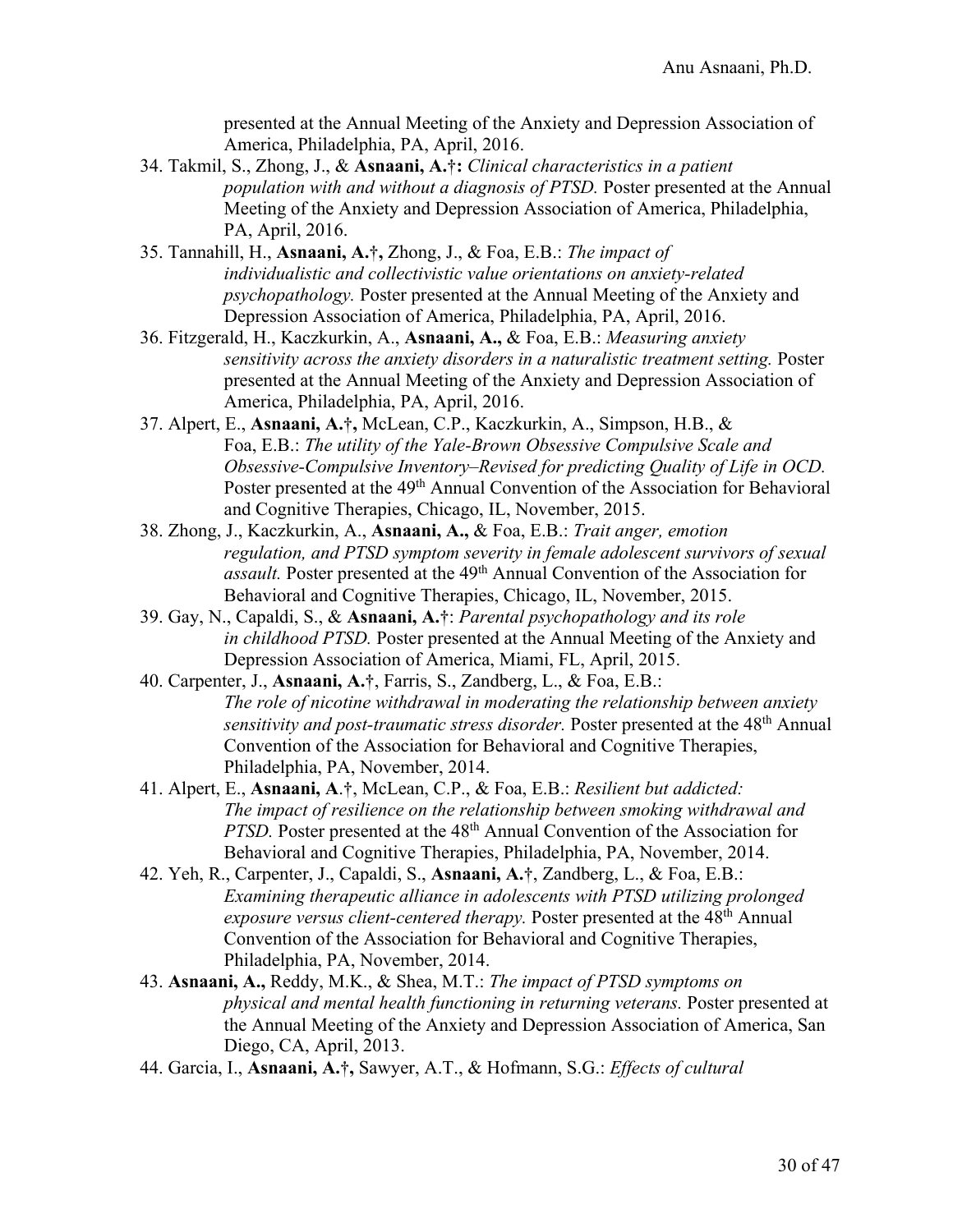*values on emotion regulation strategies during an acoustic eye-blink startle paradigm.* Poster presented at the 45<sup>th</sup> Annual Convention of the Association for Behavioral and Cognitive Therapies, Toronto, Canada, November, 2011.

- 45. Bullis, J., **Asnaani, A.†,** Boe, H.J., & Hofmann, S.G.: *The effects of emotion regulation strategies on subjective and physiological responses to a 15% CO2 challenge task.* Poster presented at the  $45<sup>th</sup>$  Annual Convention of the Association for Behavioral and Cognitive Therapies, Toronto, Canada, November, 2011.
- 46. **Asnaani, A.,** Sawyer, A.T., Aderka, I.M., & Hofmann, S.G.: *How to regulate the emotional blink: Effect of emotion regulation strategies on acoustic eye-blink startle magnitude.* Poster presented at the 2nd annual BU Science Poster Session, Boston, MA, March, 2011.
- 47. Sawyer, A.T., **Asnaani, A.,** & Hofmann, S.G.: *Flexibility in emotion regulation: Can this influence subjective distress and physiological arousal?*  Poster presented at the 44<sup>th</sup> Annual Convention of the Association for Behavioral and Cognitive Therapies, San Francisco, CA, November, 2010.
- 48. Chou, T., **Asnaani, A.†,** & Hofmann, S.G.: *Perception of racial discrimination and mood and anxiety disorders in ethnic minorities.* Poster presented at the 5th Annual Convention of the World Congress for Behavioral and Cognitive Therapies, Boston, MA, June, 2010.
- 49. Gutner, C., **Asnaani, A.,** & Hofmann, S.G.: *A cross-ethnic comparison of lifetime prevalence rates of anxiety disorders***.** Poster presented at the 43rd Annual Convention of the Association for Behavioral and Cognitive Therapies, New York, NY, November, 2009.
- 50. **Asnaani, A.,** Hinton, D., & Hofmann, S.G.: *Cultural differences in chronic pain.* Poster presented at the 43rd Annual Convention of the Association for Behavioral and Cognitive Therapies, New York, NY, November, 2009.
- 51. Sawyer, A., Heering, S., **Asnaani, A.,** & Hofmann, S.G.: *The effects of suppression, reappraisal, or acceptance strategies on anxious arousal.* Poster presented at the 42nd Annual Convention of the Association for Behavioral and Cognitive Therapies, Orlando, Fl, November, 2008.
- 52. **Asnaani, A.,** Richey, J.A., Sawyer, A., & Hofmann, S.G.: *Cross-cultural comparisons in social anxiety disorder.* Poster presented at the 42<sup>nd</sup> Annual Convention of the Association for Behavioral and Cognitive Therapies, Orlando, Fl, November, 2008.
- 53. Richey, J.A., Schmidt, N.B., **Asnaani, A.,** Sawyer, A., & Hofmann, S.G.: *Affective distress versus physical discomfort: Differential relations with subjective responding to an environmental stressor.* Poster presented at the 42<sup>nd</sup> Annual Convention of the Association for Behavioral and Cognitive Therapies, Orlando, Fl, November, 2008.
- 54. Chelminski, I., Zimmerman, M., & **Asnaani, A.:** *Is the circadian phase delay more pronounced among the depressed psychiatric outpatients in the winter?* Poster presented at the 41<sup>st</sup> Annual Convention of the Association for Behavioral and Cognitive Therapies, Philadelphia, PA, November, 2007.
- 55. **Asnaani, A.,** Zimmerman, M., Chelminski, I., Young, D., & Ruggiero, C.: *Clinical differences between patients with borderline personality disorder with and without a history of childhood sexual abuse.* Poster presented at the 40<sup>th</sup>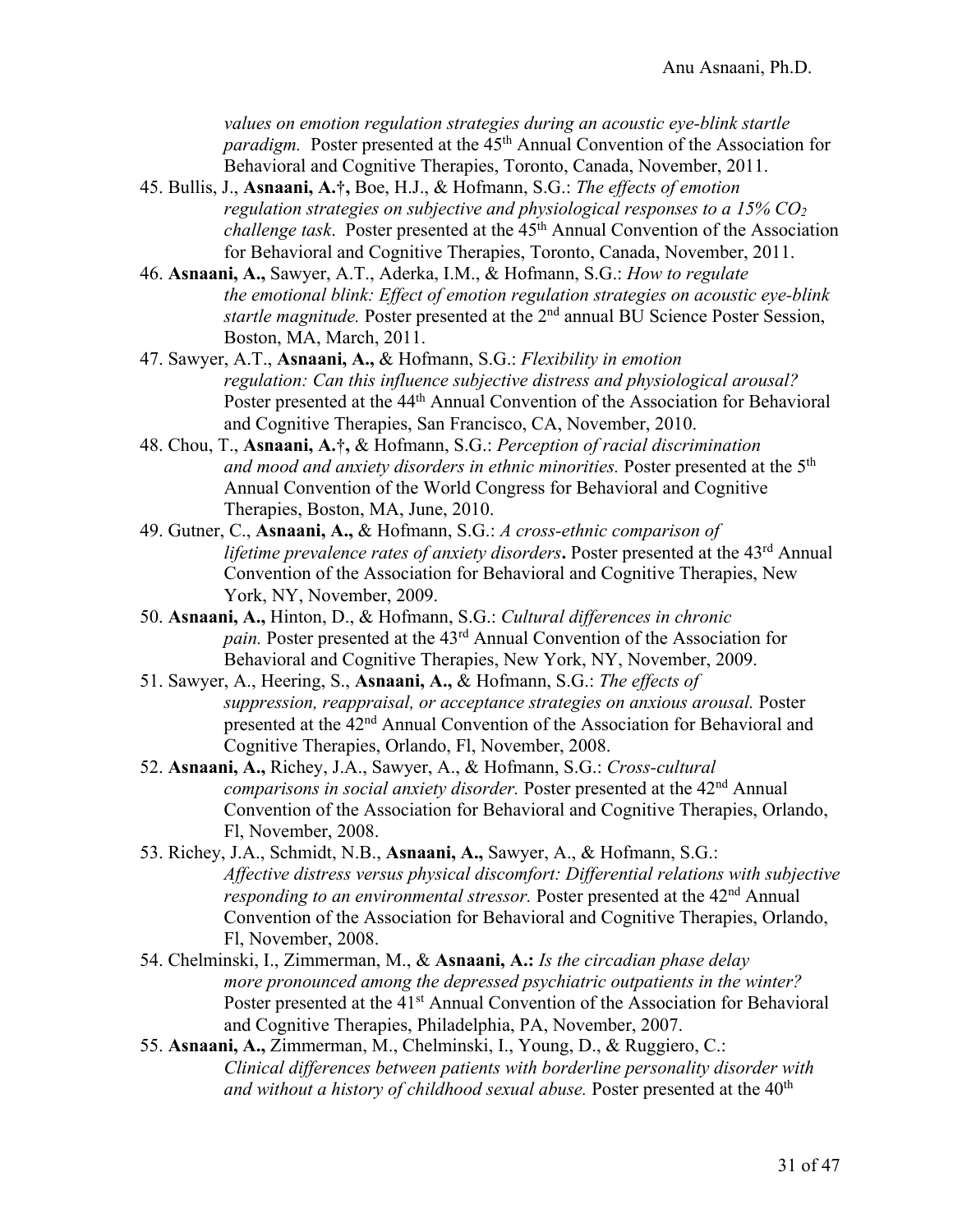Annual Convention of the Association for Behavioral and Cognitive Therapies, Chicago, IL, November, 2006.

Peer-Reviewed Symposia/Panels/Workshops:

| April 8, 2022     | "Exploring the relationships among interoceptive exposure,<br>distress tolerance, and emotion regulation in a remotely delivered<br>experimental study"<br>Co-Author/Primary Mentor (Speaker: Kiran Kaur, M.S.),<br>Research symposium presented at the Annual Convention of the<br>Rocky Mountain Psychological Association, Salt Lake City, UT                                                                             |
|-------------------|------------------------------------------------------------------------------------------------------------------------------------------------------------------------------------------------------------------------------------------------------------------------------------------------------------------------------------------------------------------------------------------------------------------------------|
| April 7, 2022     | "Developing an equitable intervention approach for communities<br>of color: Mental health and co-occurring physical health concerns<br>in the context of the COVID-19 pandemic"<br>Co-Author/Primary Mentor (Speaker: Manuel Gutierrez Chavez,<br>B.A.), Research symposium presented at the Annual Convention of<br>the Rocky Mountain Psychological Association, Salt Lake City,<br>UT                                     |
| November 21, 2021 | "Longitudinal results of a one-day evidence-based trauma<br>education and skills-building workshop with front-line providers in<br>the Caribbean"<br>Co-Author/Primary Mentor (Speaker: Manuel Gutierrez Chavez,<br>B.A.), Research symposium presented at the 55 <sup>th</sup> Annual<br>Convention of the Association for Behavioral and Cognitive<br>Therapies, New Orleans, LA                                           |
| November 19, 2021 | "Using a community-engaged approach to adapting and<br>implementing evidence-based treatments for generalized anxiety:<br>Development of a treatment framework across culturally-diverse<br>communities"<br>Co-Author/Primary Mentor (Speaker: Kiran Kaur, M.S.),<br>Research symposium presented at the 55 <sup>th</sup> Annual Convention of<br>the Association for Behavioral and Cognitive Therapies, New<br>Orleans, LA |
|                   | November 19, 2021 "The perfect storm: Experiences of racism, political strife, and<br>public health stressors during the COVID-19 pandemic in Asian<br>American and Pacific Islander communities"<br><b>Invited Panelist/Primary Organizer</b> , Panel discussion presented<br>at the 55 <sup>th</sup> Annual Convention of the Association for Behavioral<br>and Cognitive Therapies, New Orleans, LA                       |
| November 20, 2021 | "Towards creating an inclusive, equitable, and culturally<br>responsive clinical environment for doctoral trainees of color"                                                                                                                                                                                                                                                                                                 |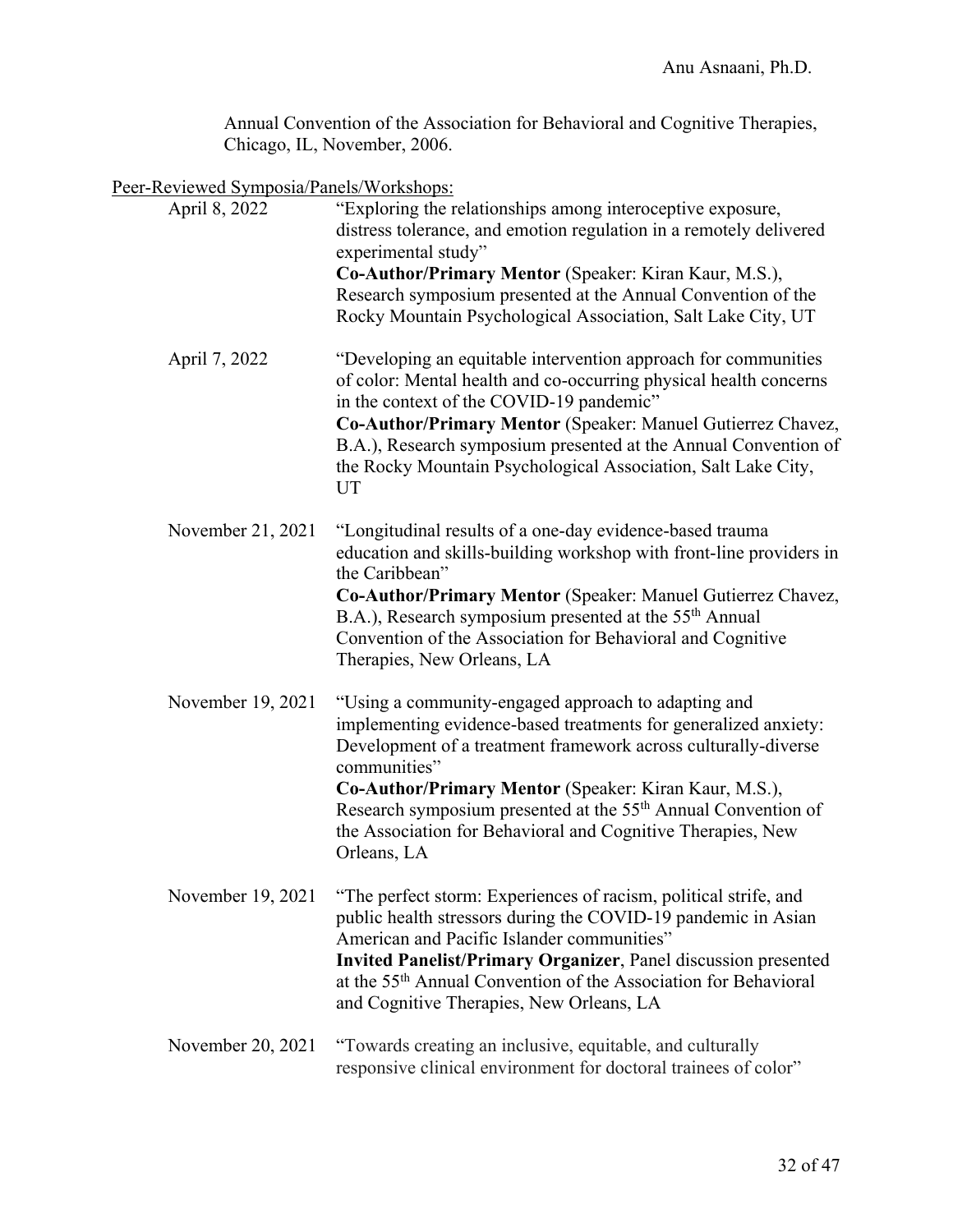|                   | Invited Panelist, Panel discussion presented at the 55 <sup>th</sup> Annual<br>Convention of the Association for Behavioral and Cognitive<br>Therapies, New Orleans, LA                                                                                                                                                                                                    |
|-------------------|----------------------------------------------------------------------------------------------------------------------------------------------------------------------------------------------------------------------------------------------------------------------------------------------------------------------------------------------------------------------------|
| November 21, 2021 | "Challenges and opportunities in the promotion of cognitive<br>behavioral therapies for social anxiety"<br>Invited Panelist, Panel discussion presented at the 55 <sup>th</sup> Annual<br>Convention of the Association for Behavioral and Cognitive<br>Therapies, New Orleans, LA                                                                                         |
| November 12, 2021 | "12-month follow-up data of daily delivery of Cognitive<br>Processing Therapy for veterans"<br>Co-Author (Speaker: Erika Roberge), Research symposium<br>accepted for presentation at the Annual Meeting of the<br>International Society for Traumatic Stress Studies, virtual                                                                                             |
| July 22, 2021     | "Practical strategies to reducing racial disparities in mental health<br>access and outcomes in prevention science"<br>Workshop Facilitator, Invited workshop accepted to the annual<br>meeting for Society of Prevention Research, Washington, DC<br>(unable to present due to COVID-19-related scheduling issues)                                                        |
| June 24, 2021     | "Past, present, and future of CBT: Reflecting on the historical<br>developments of radical behaviorism, relational frame theory,<br>acceptance and commitment therapy, and contextual behavioral<br>science"<br>Invited Panelist, Panel discussion presented to the Annual<br>Convention of the Association for Contextual Behavioral Science,<br>held virtually           |
| June 3, 2021      | "Impact of COVID-19 on emotional health for five communities of<br>color in Salt Lake City"<br>Primary Mentor/Co-Author (Speaker: Kiran Kaur, M.S.),<br>Symposium in Mental Health $&$ The Brain subsection of the<br>University of Utah Health COVID-19 Symposium, held virtually                                                                                         |
| November 22, 2020 | "Psychologists as Social Justice Advocates: Intertwining Research<br>and Advocacy to Improve Mental Health and Equity among<br>Marginalized Groups"<br>Primary Mentor/Co-Author (Speaker: Ifrah Majeed, B.A.),<br>Research Symposium presented at the 54 <sup>th</sup> Annual Convention of<br>the Association for Behavioral and Cognitive Therapies,<br>Philadelphia, PA |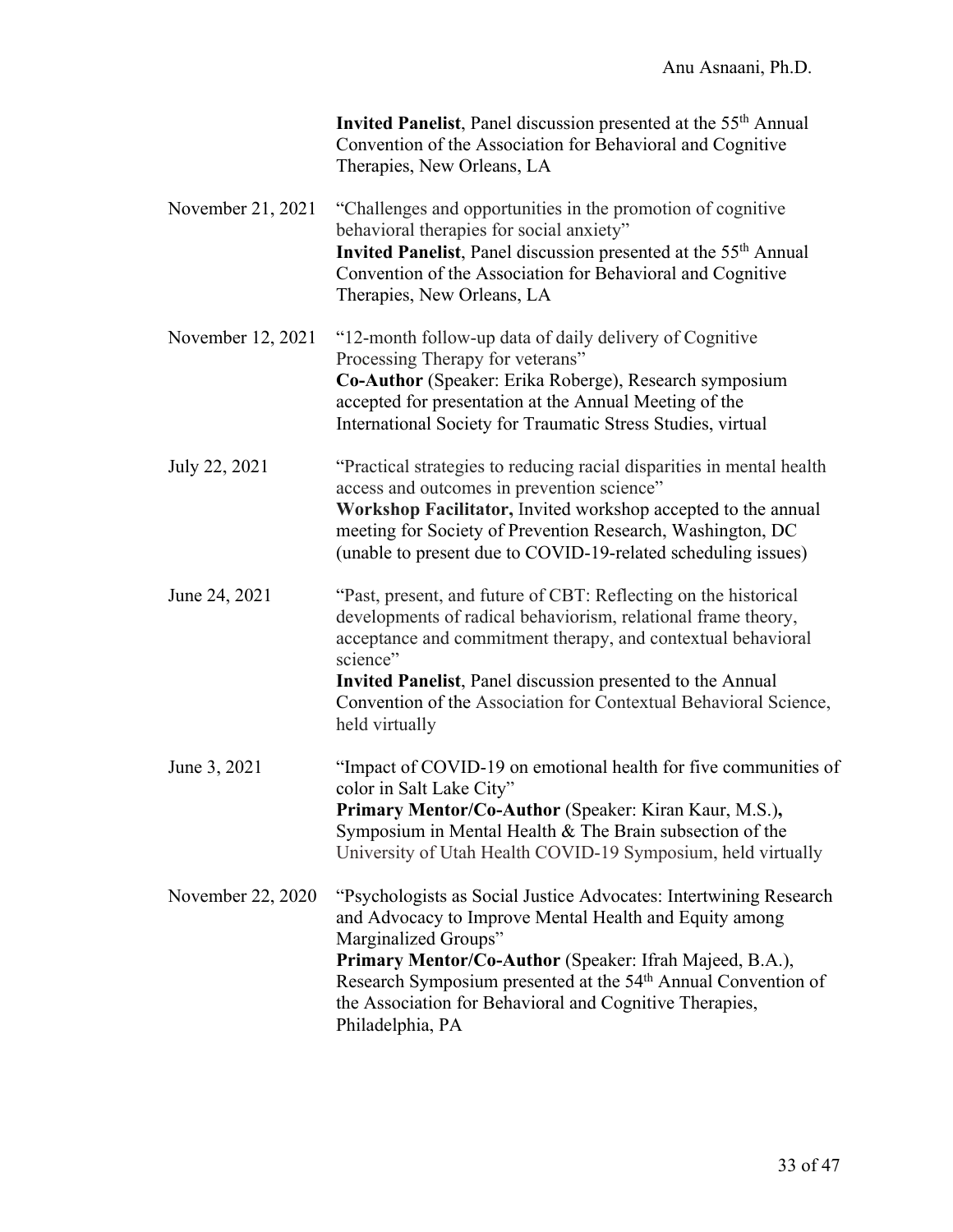| November 21, 2020 | "Closing the Gap: Transporting Evidence-Based Interventions to<br>Diverse "Real World" Settings via Community-Partnered<br>Research"<br>Invited Panelist, Panel presented at the 54 <sup>th</sup> Annual Convention of<br>the Association for Behavioral and Cognitive Therapies,                                      |
|-------------------|------------------------------------------------------------------------------------------------------------------------------------------------------------------------------------------------------------------------------------------------------------------------------------------------------------------------|
| November 21, 2020 | Philadelphia, PA<br>"Barriers to Mental Health Treatment Access among Marginalized<br>Racial and Ethnic Groups"<br>Invited Speaker, Research Symposium presented at the 54 <sup>th</sup><br>Annual Convention of the Association for Behavioral and<br>Cognitive Therapies, Philadelphia, PA                           |
| November 20, 2020 | "Strategies for engaging in advocacy as a psychological<br>professional: A skills-based introduction"<br>Workshop Facilitator, Invited Mini-Workshop presented at the<br>54 <sup>th</sup> Annual Convention of the Association for Behavioral and<br>Cognitive Therapies, Philadelphia, PA                             |
| November 23, 2019 | "Change that matters: What, why, and how meaningful change<br>happens in CBT for anxiety-related disorders"<br>Invited Discussant, Research Symposium presented at the 53rd<br>Annual Convention of the Association for Behavioral and<br>Cognitive Therapies, Atlanta, GA                                             |
| November 22, 2019 | "Advocacy in Action: Psychologists' role in advocacy to improve<br>the health of marginalized populations"<br>Invited Panelist, Panel presented at the 53 <sup>rd</sup> Annual Convention of<br>the Association for Behavioral and Cognitive Therapies, Atlanta,<br>GA                                                 |
| November 22, 2019 | "What holds us back? The role of therapist factors in the cautious<br>implementation of exposure therapy"<br>Co-Author (Speaker: Joanna L. Kaye), Research symposium<br>presented at the 53 <sup>rd</sup> Annual Convention of the Association for<br>Behavioral and Cognitive Therapies, Atlanta, GA                  |
| October 16, 2019  | "Sister2Sister Safe-Space Program: Use of Innovative Virtual and<br>Physical Forums to Increase Access to Education, Psychosocial<br>Support and Resources"<br>Co-Author (Speaker: Dr. Robyn Charlery White), Research<br>symposium presented at the Caribbean Congress on Adolescent<br>and Youth Health, West Indies |
| November 18, 2018 | "Out of the ivory tower, and into the real world: Effectiveness<br>and sustainability of CBT in naturalistic settings"                                                                                                                                                                                                 |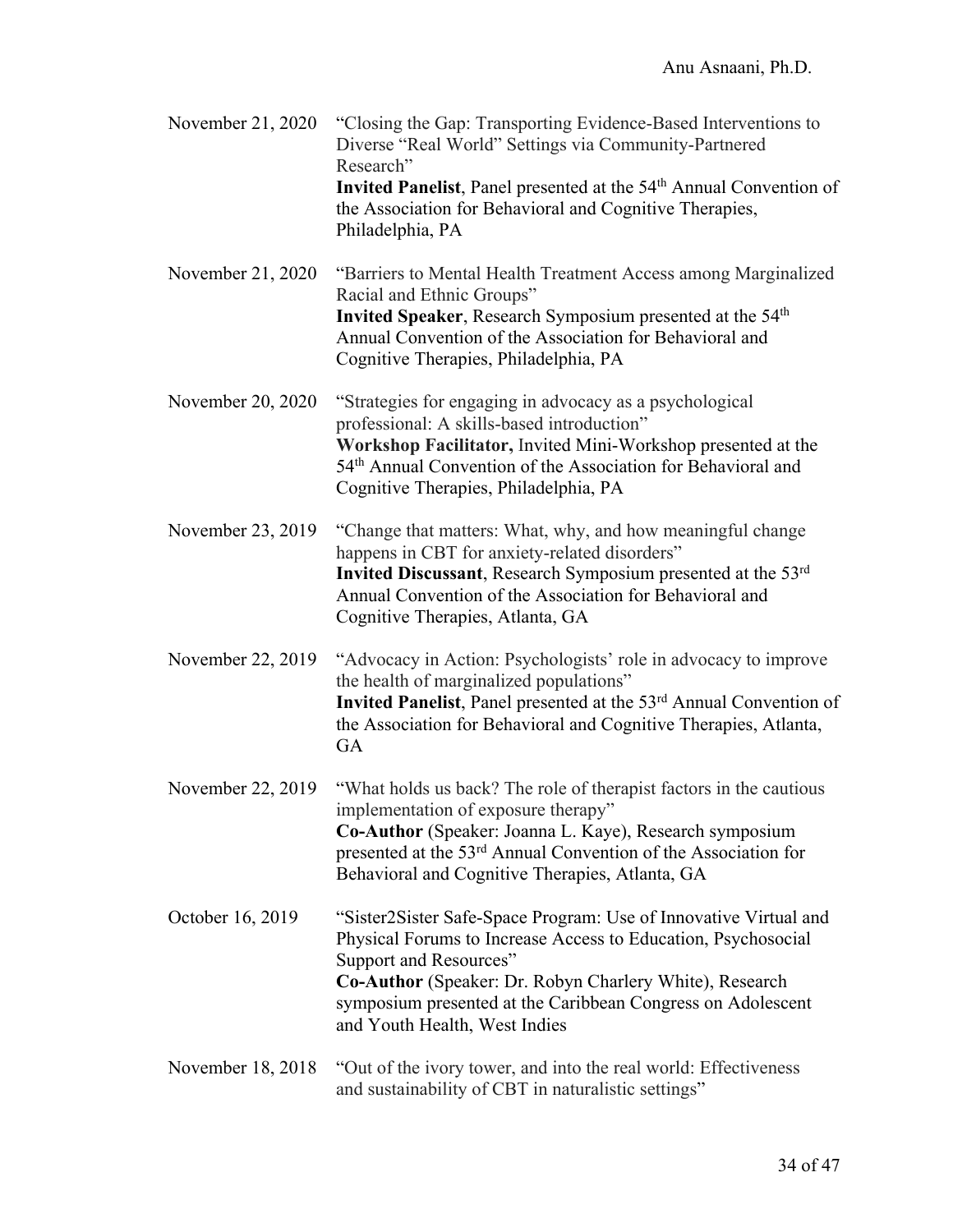|                   | Invited Speaker/Chair, Research Symposium presented at the<br>52 <sup>nd</sup> Annual Convention of the Association for Behavioral and<br>Cognitive Therapies, Washington, DC                                                                                                                                                                     |
|-------------------|---------------------------------------------------------------------------------------------------------------------------------------------------------------------------------------------------------------------------------------------------------------------------------------------------------------------------------------------------|
| November 18, 2018 | "Methodological innovations in the investigation of refugee mental<br>health"                                                                                                                                                                                                                                                                     |
|                   | Invited Discussant, Research Symposium presented at the 52 <sup>nd</sup><br>Annual Convention of the Association for Behavioral and<br>Cognitive Therapies, Washington, DC                                                                                                                                                                        |
| November 16, 2018 | "Broadening perspectives: Understanding the challenges in<br>implementation of evidence-based treatments from the viewpoints<br>of policy-makers, clinicians, and researchers"<br>Moderator, Panel discussion presented at the 52 <sup>nd</sup> Annual<br>Convention of the Association for Behavioral and Cognitive<br>Therapies, Washington, DC |
| November 19, 2017 | "How do we improve engagement in evidence-based therapies for<br>individuals from diverse backgrounds? Suggested strategies,<br>current efforts, and how to move forward"<br>Invited Panelist, Panel at the 51 <sup>st</sup> Annual Convention of the<br>Association for Behavioral and Cognitive Therapies, San Diego,<br>CA                     |
| November 18, 2017 | "Strategies for providing effective training in CBT with diverse<br>populations"<br>Invited Panelist, Panel at the 51 <sup>st</sup> Annual Convention of the<br>Association for Behavioral and Cognitive Therapies, San Diego,<br>CA                                                                                                              |
| July 7, 2017      | "Modifying interpretation bias: Advancing our<br>understanding of mechanisms underlying successful treatment<br>outcomes in Exposure in Ritual Prevention"<br>Invited Presenter/Co-Author (Speaker: Dr. Jessica Grisham),<br>Research symposium presentation at the Annual Meeting of the<br>International OCD Foundation, San Francisco, CA      |
| April 8, 2017     | "Moderators of change in social anxiety during CBT in a<br>transdiagnostic, naturalistic treatment-seeking sample"<br><b>Invited Speaker</b> , Research symposium presentation at the Anxiety<br>and Depression Association of America Annual Meeting, San<br>Francisco, CA                                                                       |
| November 11, 2016 | "Varenicline and Prolonged Exposure for patients with nicotine<br>dependence and PTSD: A randomized controlled trial"                                                                                                                                                                                                                             |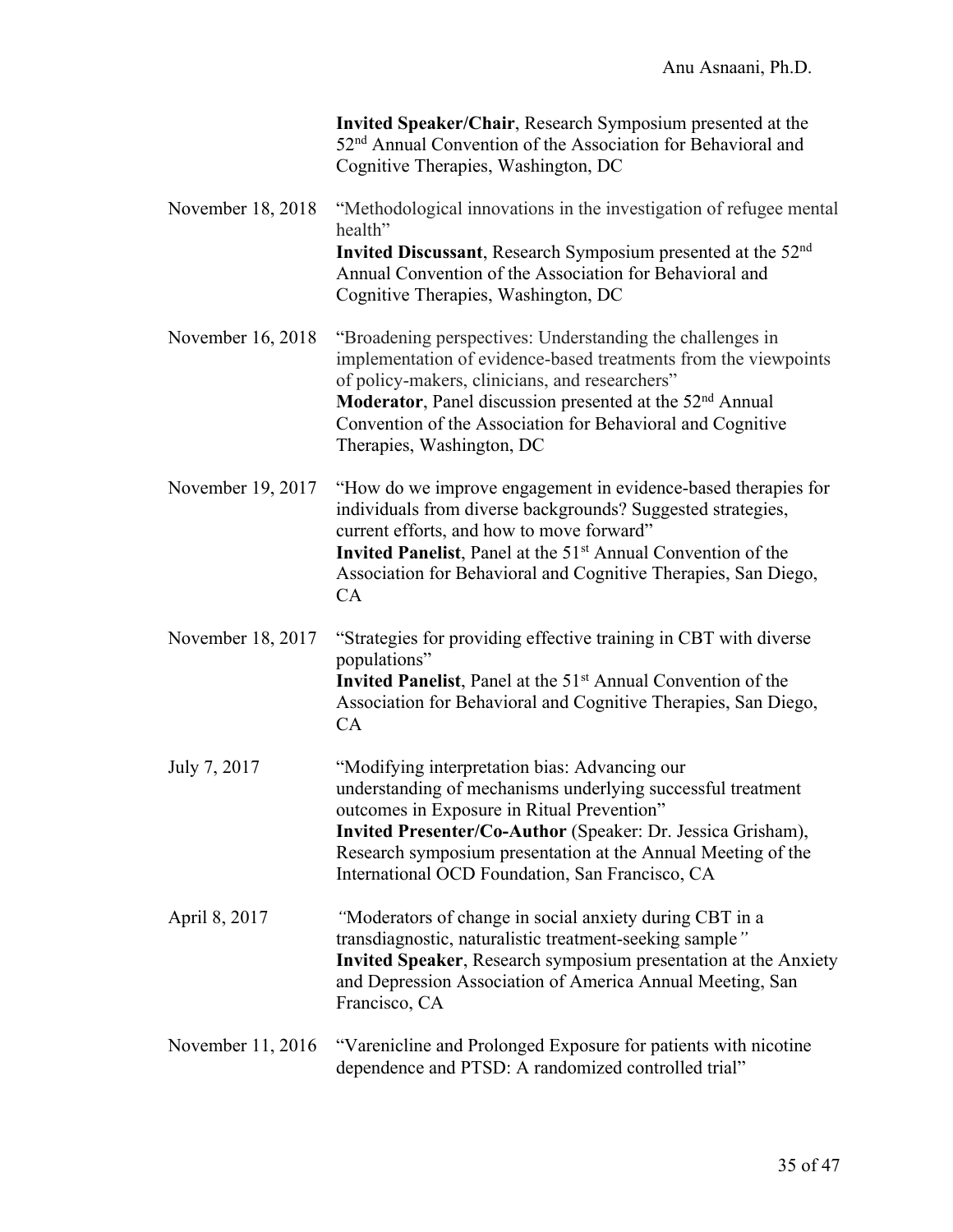|                   | Invited Speaker, Research symposium presentation at the 32 <sup>nd</sup><br>Annual Meeting of the International Society for Traumatic Stress<br>Studies, Dallas, TX                                                                                                                  |
|-------------------|--------------------------------------------------------------------------------------------------------------------------------------------------------------------------------------------------------------------------------------------------------------------------------------|
| October 29, 2016  | "Under the influence: The co-occurrence of substance use<br>disorders with PTSD and potential mechanisms maintaining their<br>comorbidity"<br>Chair, Research Symposium presented at the 50 <sup>th</sup> Annual<br>Convention of the Association for Behavioral and Cognitive       |
|                   | Therapies, New York, NY                                                                                                                                                                                                                                                              |
| October 29, 2016  | "Taking the lab into the clinic: Incorporating biomarkers into<br>PTSD treatment research"<br>Chair, Research Symposium presented at the 50 <sup>th</sup> Annual<br>Convention of the Association for Behavioral and Cognitive<br>Therapies, New York, NY                            |
| April 2, 2016     | "The impact of treatment condition and the lagged effects of PTSD<br>symptom severity and alcohol use on changes in alcohol craving"<br>Invited Speaker, Research symposium presentation at the Anxiety<br>and Depression Association of America Annual Meeting,<br>Philadelphia, PA |
| April 1, 2016     | "We know it works, but how? Mechanisms of behavioral therapy<br>across affective disorders"<br>Chair, Research Symposium at the Anxiety and Depression<br>Association of America Annual Meeting, Philadelphia, PA                                                                    |
| November 14, 2015 | "Addressing minority stress in CBT: Considerations for diverse<br>populations"<br>Invited Panelist, Panel at the 49 <sup>th</sup> Annual Convention of the<br>Association for Behavioral and Cognitive Therapies, Chicago, IL                                                        |
| November 14, 2015 | "Disseminating and implementing evidence-based treatments<br>effectively: Successes, pitfalls, and paving the way to the future"<br>Moderator, Panel discussion at the 49 <sup>th</sup> Annual Convention of the<br>Association for Behavioral and Cognitive Therapies, Chicago, IL  |
| November 13, 2015 | "Predictors and moderators of alcohol use in PTSD"<br>Co-Author (Speaker: Dr. Laurie Zandberg), Research symposium<br>presentation at the 49 <sup>th</sup> Annual Convention of the Association for<br>Behavioral and Cognitive Therapies, Chicago, IL                               |
| November 13, 2015 | "A pilot study of attention and interpretation modification<br>for panic disorder."                                                                                                                                                                                                  |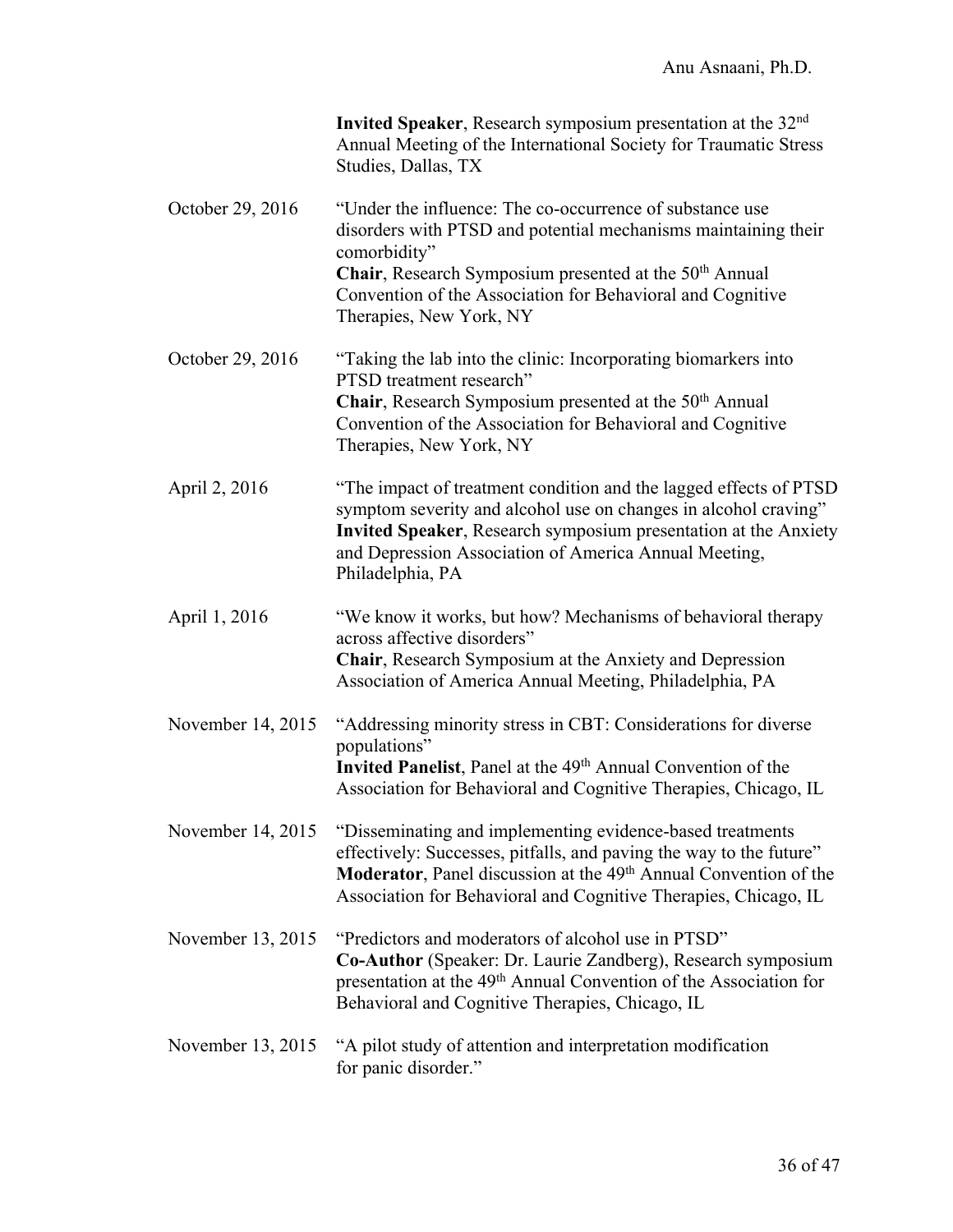|                    | Co-Author (Speaker: Dr. Risa Weisberg), Research symposium<br>presentation at the 49 <sup>th</sup> Annual Convention of the Association for<br>Behavioral and Cognitive Therapies, Chicago, IL                                                                              |
|--------------------|-----------------------------------------------------------------------------------------------------------------------------------------------------------------------------------------------------------------------------------------------------------------------------|
| November $6, 2015$ | "Impact of cognitive reappraisal and emotion suppression<br>on affect, heart rate and intrusive memories in traumatized<br>refugees"<br>Co-Author (Speaker: Dr. Angela Nickerson), Research                                                                                 |
|                    | symposium presentation at the Annual Meeting of the International<br>Society for Traumatic Stress Studies, New Orleans, LA                                                                                                                                                  |
| April 10, 2015     | "Risk and resilience factors in smokers with PTSD"<br>Invited Speaker, Research symposium presentation at the Anxiety<br>and Depression Association of America Annual Meeting, Miami,<br>FL                                                                                 |
| November 22, 2014  | "Novel and innovative applications of evidence-based treatments<br>for emotional disorders in adolescent patients"<br>Chair, Research Symposium at the 48 <sup>th</sup> Annual Convention of the<br>Association for Behavioral and Cognitive Therapies, Philadelphia,<br>PA |
| March 28, 2014     | "Using the computerized approach-avoidance task: a<br>novel, implicit approach to targeting SAD"<br>Co-Author (Speaker: Dr. Stefan Hofmann), Research symposium<br>presentation at the Annual Meeting of the Anxiety and Depression<br>Association of America, Chicago, IL  |
| April 6, 2013      | "Effects of approach-avoidance modification on social anxiety<br>disorder"<br>Invited Speaker, Research symposium presentation at the Anxiety<br>and Depression Association of America Annual Meeting, San<br>Diego, CA                                                     |
| November 17, 2012  | "Modifying cognitive biases: Emerging data on<br>applications and effects on clinical disorders"<br>Co-Chair, Research Symposium at the 46 <sup>th</sup> Annual Convention of<br>the Association for Behavioral and Cognitive Therapies, National<br>Harbor, MD             |
| November 12, 2011  | "Cross-cultural aspects in social anxiety disorder"<br><b>Invited Speaker, Research symposium presentation at the 45th</b><br>Annual Convention of the Association for Behavioral and<br>Cognitive Therapies, Toronto, Canada                                               |
| November 19, 2010  | "The effects of reappraisal, acceptance, and suppression on                                                                                                                                                                                                                 |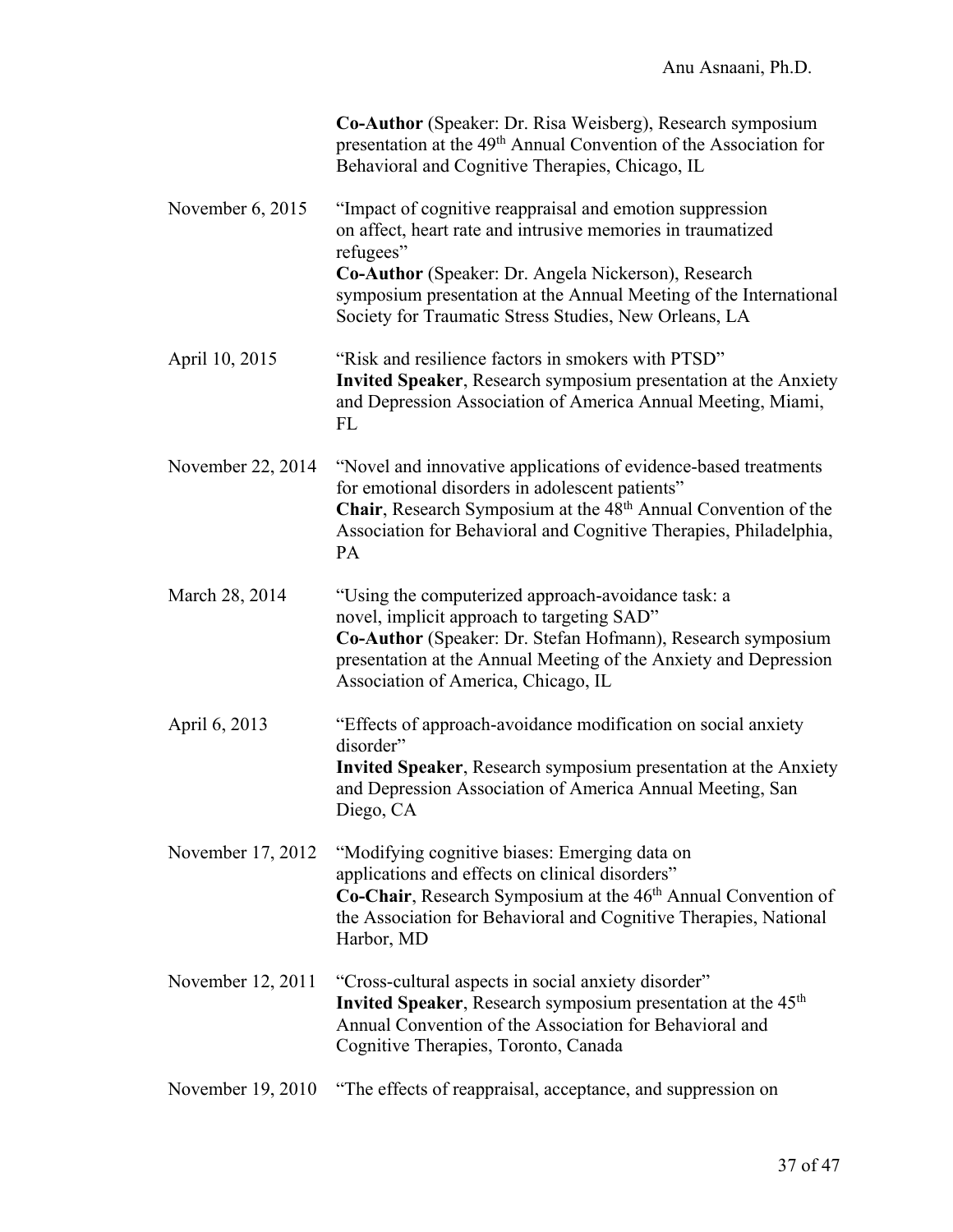|                   | fear-potentiated startle"<br>Invited Speaker, Research symposium presentation at the 44 <sup>th</sup><br>Annual Convention of the Association for Behavioral and<br>Cognitive Therapies, San Francisco, CA                                                                                      |
|-------------------|-------------------------------------------------------------------------------------------------------------------------------------------------------------------------------------------------------------------------------------------------------------------------------------------------|
| June 3, 2010      | "Augmentation of extinction-based treatments in anxiety<br>disorders"<br>Invited Speaker, Research symposium presentation at the 5 <sup>th</sup><br>Annual Convention of the World Congress for Behavioral and<br>Cognitive Therapies, Boston, MA                                               |
| November 20, 2009 | "The Affective Style Questionnaire: Development and<br>psychometric properties"<br>Invited Speaker, Research symposium presentation at the 43rd<br>Annual Convention of the Association for Behavioral and<br>Cognitive Therapies, New York, NY                                                 |
| May 22, 2007      | "Clinical differences between patients with post-traumatic stress<br>disorder with and without psychotic symptoms"<br>Co-Author (Speaker: Dr. Brian Mika), Research symposium<br>presentation at the 160 <sup>th</sup> Annual Meeting of the American<br>Psychiatric Association, San Diego, CA |
| May 22, 2006      | "Heterogeneity of Borderline Personality Disorder: Do the number<br>of criteria make a difference?"<br><b>Invited Speaker, Young Investigator Research symposium</b><br>presentation at the Annual Convention of the American Psychiatric<br>Association, Toronto, Canada                       |

## **GRANT SUPPORT**

Currently ongoing grants:

- 1. *Family-based lifestyle intervention to prevent diabetes in Hispanic/Latino communities in Utah* (PI: K. Baucom) Funding Agency: American Diabetes Association Role: Co-Investigator Status: Selected for funding
- 2. NIMH 1R41MH129004-01 *Improving Patient Care through objective monitoring of at-home repetitive ritual behaviors in Obsessive-Compulsive Disorder*  Funding Agency: National Institute of Mental Health (STTR award) Role: Principal Investigator Status: Data Collection
- 3. Boeing Company *Suicide and Trauma Reduction Initiative for VEterans (STRIVE) Treatment Outcomes Study* (PI: Bryan)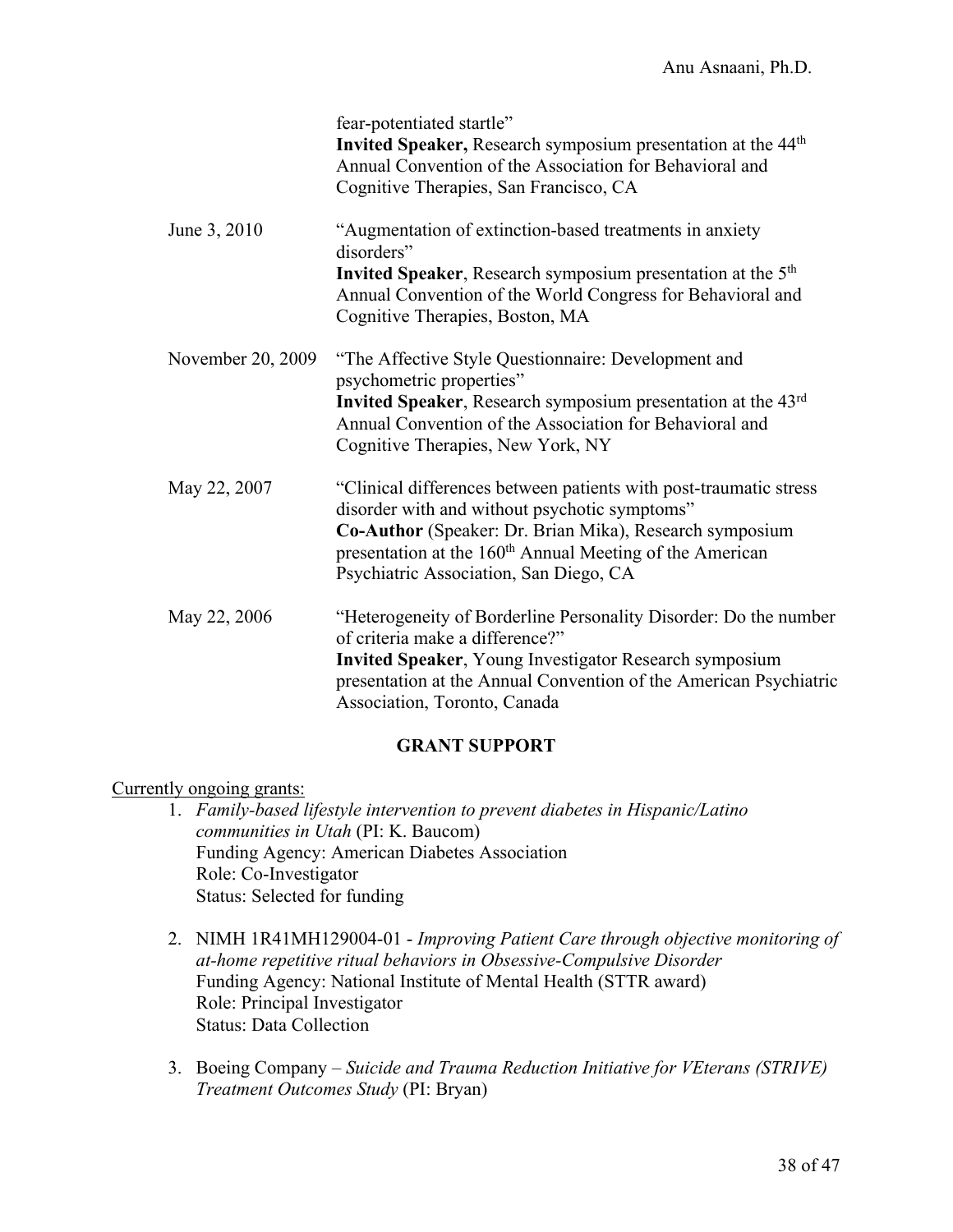Funding Agency: Boeing Company Role: Site Principal Investigator Status: Data Collection

- 4. VA ORD I01 RX002699 Merit Grant Application *- Cognition and psychotherapy in PTSD: Mechanisms and functional outcomes* (PI: Scott) Funding Agency: VA Rehabilitation Research and Development Role: Co-Investigator Status: Data Collection
- 5. College for Social and Behavioral Sciences Research Incentive Seed Grant Program *Understanding Implementation of the CDC National Diabetes Prevention Program Delivered to Hispanic/Latinx Americans* (PI: K. Baucom) Funding Agency: University of Utah Role: Co-Investigator Status: Data Collection
- 6. Larry H. Miller Wellness Initiative Seed Grant *Understanding Implementation of the CDC National Diabetes Prevention Program Delivered to Hispanic/Latinx Americans* (PI: K. Baucom) Funding Agency: University of Utah Driving Out Diabetes program Role: Co-Investigator Status: Data Collection

## Submitted/unfunded grants (since July 2019):

- 7. *Development and testing of a culturally-responsive trauma intervention to promote health equity among underserved Asian Indian communities* (PI: Contractor, University of North Texas) Funding Agency: National Institute of Health Status: Submitted May, 2022 Role: Co-Investigator/Key Personnel
- 8. *Treating relationships and safety together (TR&ST): Preliminary efficacy of a couple-based intervention for suicide* (PI: Leifker) Funding Agency: National Institute of Health Status: Submitted February, 2022 Role: Co-Investigator
- 9. *Advancing understanding of racism-related health disparities beginning before birth: A multisite study with Black and Latina pregnant women* (PI: Carter, Georgia State University; Site PIs: Conradt & Crowell) Funding Agency: National Institute of Health (R01 application) Status: Scored in fundable range after second submission, revised and resubmitted (initially submitted February, 2021; resubmitted October, 2021) Role: Co-Investigator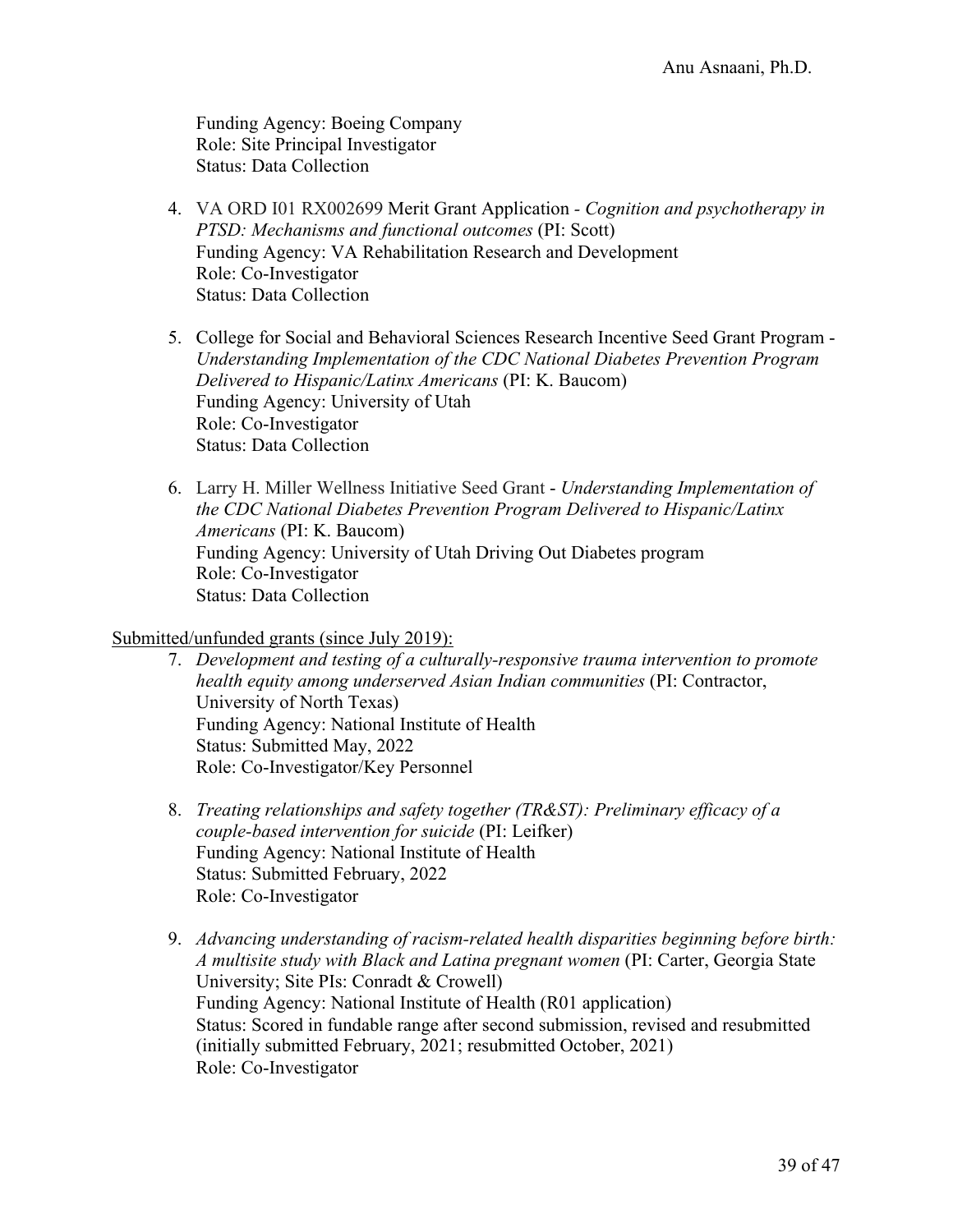- 10. *Addressing chronic worry and distress among vulnerable communities against the backdrop of COVID-19 using a hybrid effectiveness-implementation approach* Funding Agency: Patient-Centered Outcomes Research Institute (Addressing Health Disparities clinical trial study) Status: Not scored or funded (submitted May 2021) Role: Principal Investigator
- 11. *Protege a tu familia: CHW-initiated telenovela intervention to address vaccine hesitancy and uptake among Hispanic families* (PIs: Sanchez-Birkhead & Kepka, College of Nursing) Funding Agency: National Institute of Health (R01 application) Status: Scored, not funded (submitted February, 2021) Role: Co-Investigator
- 12. *Development of a smartwatch application supporting a mindfulness approach and pilot testing in older adults with generalized anxiety disorder and associated insomnia* (PI: Gooneratne, University of Pennsylvania) Funding Agency: National Institute of Health (STTR application) Status: Not scored or funded (submitted January, 2021) Role: Consultant
- 13. *Optimizing Adolescent Mental Health Treatment through Virtual Reality Exergaming* (PI: Nelson; Department of Occupational and Recreational Therapies) Funding Agency: College of Health Competitive Seed Grant Status: Not funded (first submission to Huntsman Mental Health & Department of Psychiatry Seed Grant; March, 2020; second submission to College of Health Competitive Seed Grant program; November, 2020) Role: Co-Investigator
- 14. *Distinguishing Adjustment Disorders from Chronic Behavioral Health Disorders After Sexual Assault and Other Military-Relevant Stressors* (PI: Leifker) Funding Agency: Department of Defense Submitted: October, 2019 Status: Not funded Role: Co-Investigator

## Relevant concluded grants:

1. Utah Center for Clinical and Translational Science (CCTS) Community-Initiated Translational Research Pilot Program - *Investigation of Community-Level Definitions of Mental Health, Mental Health Priority Areas, and Barriers to Care Across Diverse Communities: Development of a Framework for Culturally-Responsive, Evidence-Based Mental Health Intervention* (PI: **Asnaani**) Years supported: 5/1/2020-4/30/2021 Funding Agency: NIH/NCATS Role: Principal Investigator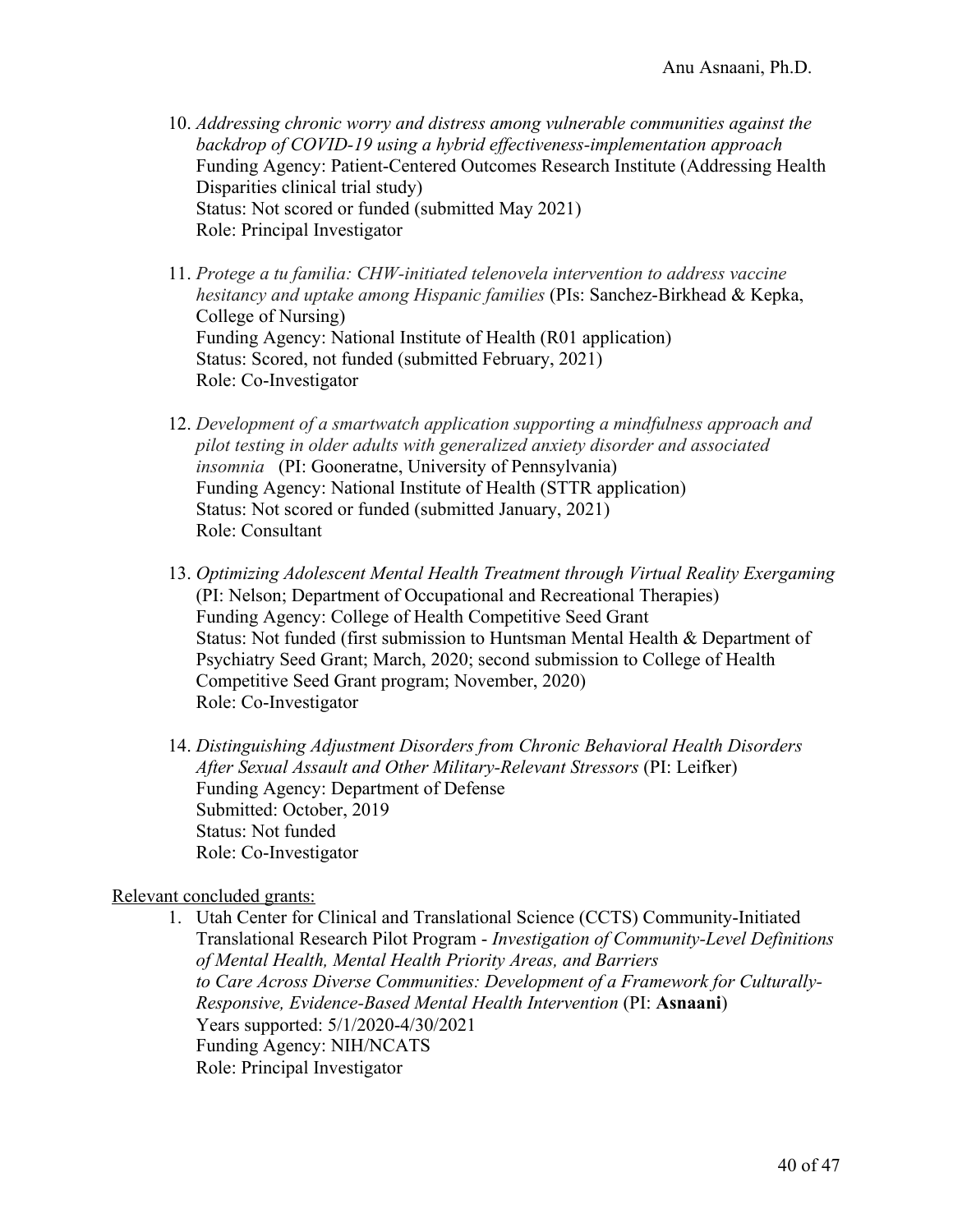- 2. 1 R61 MH111907-01 *Estrogen-induced changes in the neural mechanisms of PTSD symptom reduction* (PI: Milad) Years supported: 1/1/2018-12/31/2019 Funding Agency: NIMH Role: Co-Investigator/Key Personnel
- 3. Penn ALACRITY P50 Grant Application *- Financial incentives for CBT for Insomnia for patients with PTSD* (PI: Gooneratne) Years supported: 3/30/2018-6/30/2020 Funding Agency: Penn Center for Health Incentives and Behavioral Economics/Center for Mental Health Policy and Services Research Role: Co-Investigator
- 4. 1U01MH109991-01 *Dimensional connectomics of anxious misery* (PI: Sheline) Years supported: 04/01/16 – 04/30/18 Funding Agency: NIMH Role: Co-Investigator
- 5. W81YWH-12-2-0116 *Implementation of Prolonged Exposure in the Army: Is Consultation Necessary for Effective Dissemination?* (PI: Foa) Years supported: 06/01/15 – 09/29/17 Funding Agency: Department of Defense Role: Clinical Supervisor/Conducting site visits to military posts
- 6. 2R01 MH045404-20 *Attaining and Maintaining Wellness in OCD* (PI: Foa) Years supported: 09/01/13 – 07/31/17 Funding Agency: NIMH Role: Independent Evaluator
- 7. W81XWH-08-2-0111 PT074199P19 *Massed vs spaced trials for prolonged exposure for PTSD* (PI: Foa) Years supported: 09/01/13 – 07/31/17 Funding Agency: Department of Defense Role: Data analysis/research manager
- 8. 8UL1TR000003 *Testing and dissemination of screening measure for PTSD in youth*  (PI: **Asnaani**) Years supported: 07/01/14 – 12/31/15 Funding Agency: Community Engagement and Research Core, University of Pennsylvania Role: Principal Investigator
- 9. R01- DA023507-01A1– *Treatment of smoking in individuals with PTSD* (PI: Foa) Years supported: 09/01/13 – 05/31/14 Funding Agency: NIDA Role: Independent Evaluator/Data Manager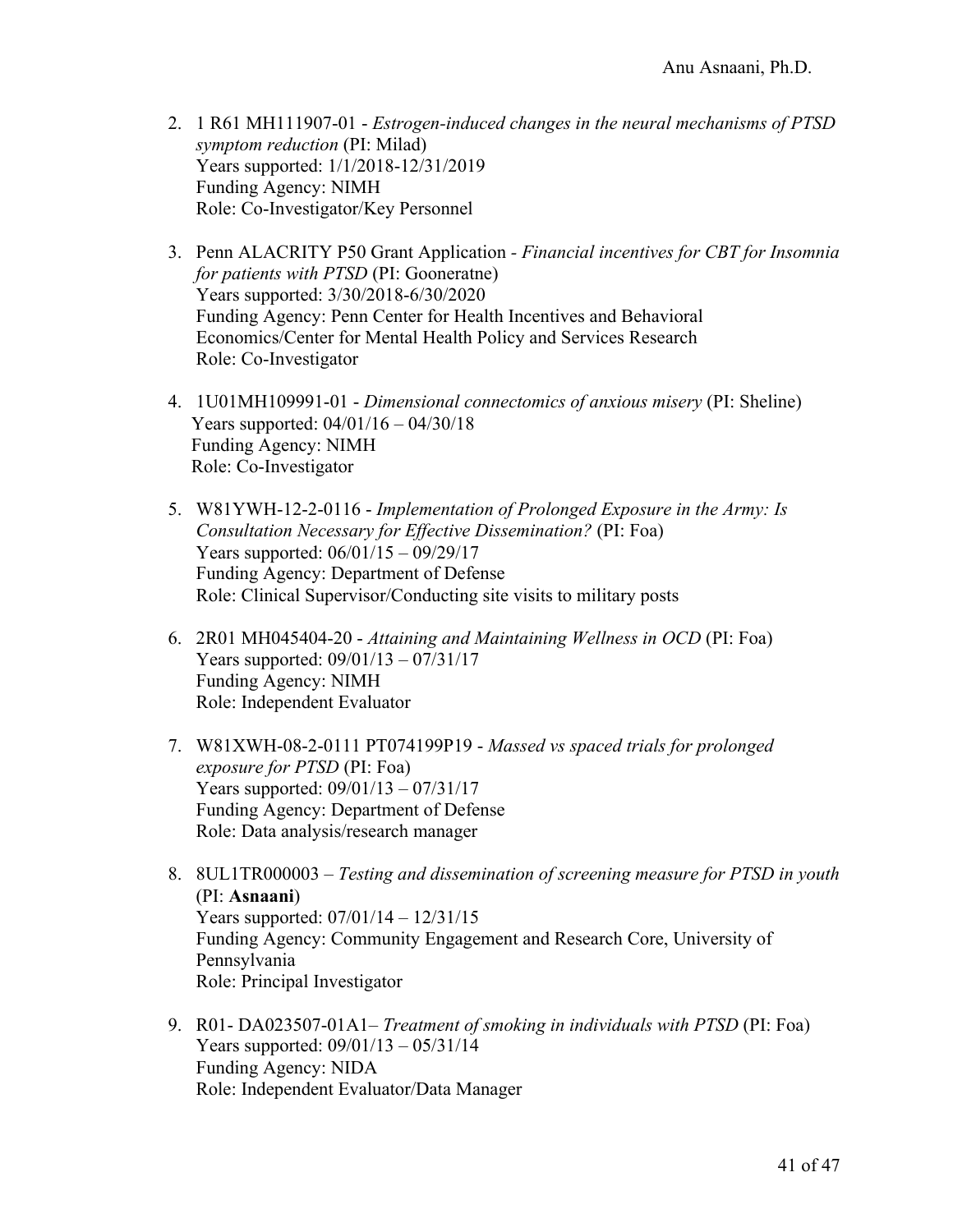## Relevant concluded projects:

1. *REDCap Moderators and Mediators in CBT study* (PI: **Asnaani**) Years active: 2015 – 2019

Description: Examined proposed mechanisms of change over course of empiricallysupported psychotherapies for anxiety disorders, OCD and PTSD via an online electronic capture system (REDCap) for all patients seeking treatment at the Center for the Treatment and Study of Anxiety (CTSA) at Penn. Assessed a range of selfreported mechanisms and symptom change across all diagnoses at pre-, mid-, and post-treatment from both patients and clinicians as a new research practice fully integrated into standard clinical practice. Role: Principal Investigator

2. *Mechanisms of Treatment in the Open Clinic Study* (MTOCS) (PI: **Asnaani**) Years active: 2016 – 2019

Description: Extended previous study started in 2015 by examining objective measures of proposed mechanisms of psychotherapy outcome in patients seeking treatment for OCD, PTSD, and primary anxiety disorders. Patients were given computer-based task batteries (e.g., implicit association tasks, distress tolerance, emotion regulation practice with psychophysiological measurement, computerized behavioral intolerance to uncertainty decision-making tasks) that were dependent on their primary diagnosis, based on hypothesized mediators of treatment for each individual disorder. In addition, those with a primary diagnosis of OCD had the option to complete a brief cognitive bias modification program designed to modify the tendency to interpret situations as being threatening, completed in the lab and at home for two weeks prior to the start of treatment. All patients were re-assessed repeatedly on all objective measures throughout treatment, and paid for participation. Supported by: Internal Penn Undergraduate Research Mentorship (PURM) award (\$10, 000; \$7, 000 in undergraduate RA stipend support over two summers, \$3,000 in equipment and participant payment costs).

Role: Principal Investigator

3. *Reliability and validity of brief tablet game screen for PTSD in children* (PI: **Asnaani**)

## Years active: 2017 – 2019

Description: The purpose of this study was to examine how reliable and easy to use a tablet game that helps clinicians assess for PTSD symptoms was, and how well it performed in accurately detecting PTSD in children aged 8-12 years. This study built upon a previously funded study (PI: **Asnaani**, Grant: 8UL1TR000003 awarded by the Clinical and Translational Science Award: Community Engagement and Research Core, University of Pennsylvania) that examined the psychometric properties of the interviewer and self-reported version of the Child PTSD Symptom Scale for DSM-5 by providing the 6 most frequently endorsed items to create a brief screen of PTSD that was put into a creative format using a mobile game. This tablet game was designed using an interactive and animated game format to help make it less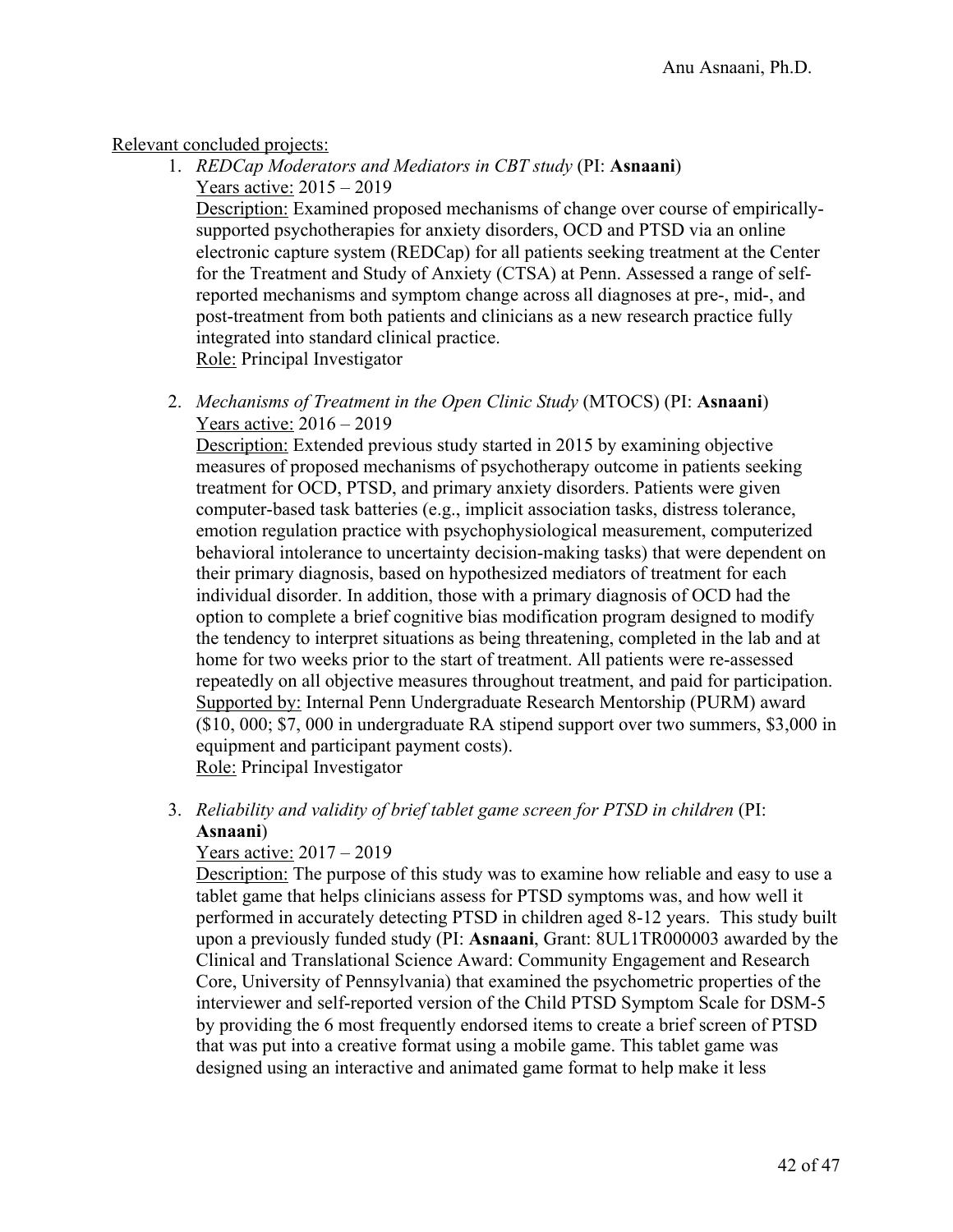distressing to screen for PTSD in children. The research team went into two primary care clinics in South/West Philadelphia and two other child-treatment community psychology clinics to meet with potential child participants and their families, consenting them to the study if eligible/interested, and then administering the game with some paper and pencil forms.

Role: Principal Investigator

4. *Physical health outcomes in anxiety disorder treatment* (PHIT study) (PI: Brown) Years active: 2017 - 2019

Description: The purpose of this study was to assess the acceptability of the Way To Health (WTH) patient portal in patients seeking anxiety disorder, PTSD, and OCD treatment. The WTH portal included data from the following: physical health indices from the Withings health monitor (a type of smart watch/Fitbit device) and nursing assessments, responses to electronic momentary assessment (eMA) text messaging prompts, self-report and clinician-interview symptom ratings, and cognitive/psychophysiological assessments. This patient portal was used to measure and eventually promote physical and psychological health in patients. In this pilot study, we will compare the patient- and clinician-rated acceptability of the WTH portal to assessment as usual (AAU). AAU typically includes self-reported, objective and clinician-rated measures of psychological symptoms, i.e., the study procedures used in MTOCS (see #2 above).

Supported by: Institute for Translational Medicine and Therapeutics (ITMAT) at University of Pennsylvania (\$50, 000 in equipment costs, RA support, and participant payments)

Role: Co-Investigator

5. *PE Consultant Smartphone Application: Development and Feasibility Testing* (**PI: Asnaani)**

Years active: 2014-2017

Description: The purpose of this study was to develop a smartphone application that provides automated supervision for therapists being trained on Prolonged Exposure, with modules for each session of the PE protocol that provide specific guidance on implementation, challenges faced, fidelity checklists, and short instructional videos that are responsive to specific areas in need of more training upon checklist completion. Created as a deliverable in a DoD-funded grant, this study entailed an extensive development period in close collaboration with colleagues at the Medical University of South Carolina, followed by a one-year testing period with two cohorts of trained PE community therapists to assess feasibility, usability, acceptability and utility of this application.

Supported by: Department of Defense grant W81YWH-12-2-0116 (PI: Foa) Role: Principal Investigator for this portion of the larger parent study

## **PROFESSIONAL ACTIVITIES**

Memberships in Professional & Scientific Societies and Other Professional Activities: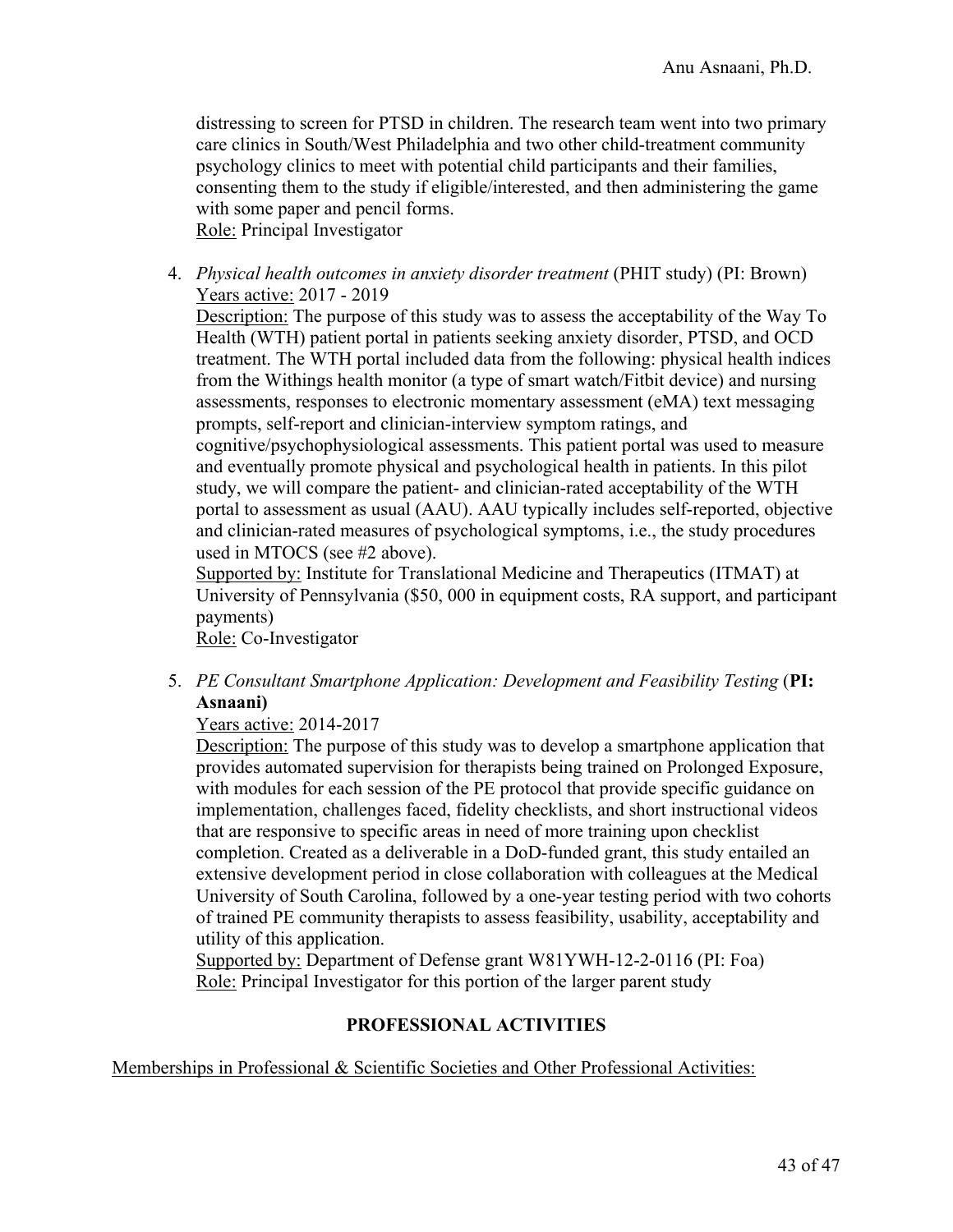International:

- 1. International Society for Traumatic Stress Studies (Scientific Reviewer, 2016-present; Member, 2014-present)
- 2. Health Education, Empowerment, Research, Stories (HERStoire Collective) (Consultant and Virtual Safespace moderator, Women's empowerment and sexual health initiative in Saint Lucia, March 2018 – present)

### National:

- 1. Association for Behavioral and Cognitive Therapies
	- a. Faculty Advisor, Oppression and Resilience: Minority Mental Health Special Interest Group, 2019-present
	- b. Continuing Education (CE) Committee member, 2016 present; organizer and moderator of most highly attended webinar in ABCT history examining ways to actively be anti-racist in professional psychology settings, May, 2021
	- c. Research Facilitation Committee member, 2021 present
	- d. Diversity, Equity, and Inclusion Taskforce, 2019-2020
	- e. Chair of Continuing Education (CE) Committee, 2017- 2020
	- f. Scientific Reviewer, 2017-present
	- g. CE Accreditation Coordinator, 2015-17
	- h. Assistant Web Editor, 2011-14
	- i. Member, 2006-present
- 2. Society of Clinical Psychology Division 12 of the American Psychological Association
	- a. Diversity Committee Member, 2017-18
	- b. Member, 2009-present
- 3. Society for the Psychological Study of Ethnic Minority Issues Division 45 of the American Psychological Association (Member, 2012-2018)
- 4. Anxiety and Depression Association of America (Scientific Reviewer, 2015-2019; Member, 2012-18)
- 5. Association for Psychological Science (Member, 2014-2018)
- 6. Cultural-Clinical Psychology Workgroup
	- a. Annual Meeting Planning Committee 2016-18
	- b. Member, 2015-present

## Local:

- 1. Salt Lake City Calvary Baptist Church Health Fair Committee (Member and mental health lead, 2021-present); organized and presented booth at CBC Health Fair with colleague Dr. Katie Baucom on May 14, 2022.
- 2. Utah Department of Health Community Health Worker and COVID Community Partnership team (Mental health collaborator and trainer, 2021-present)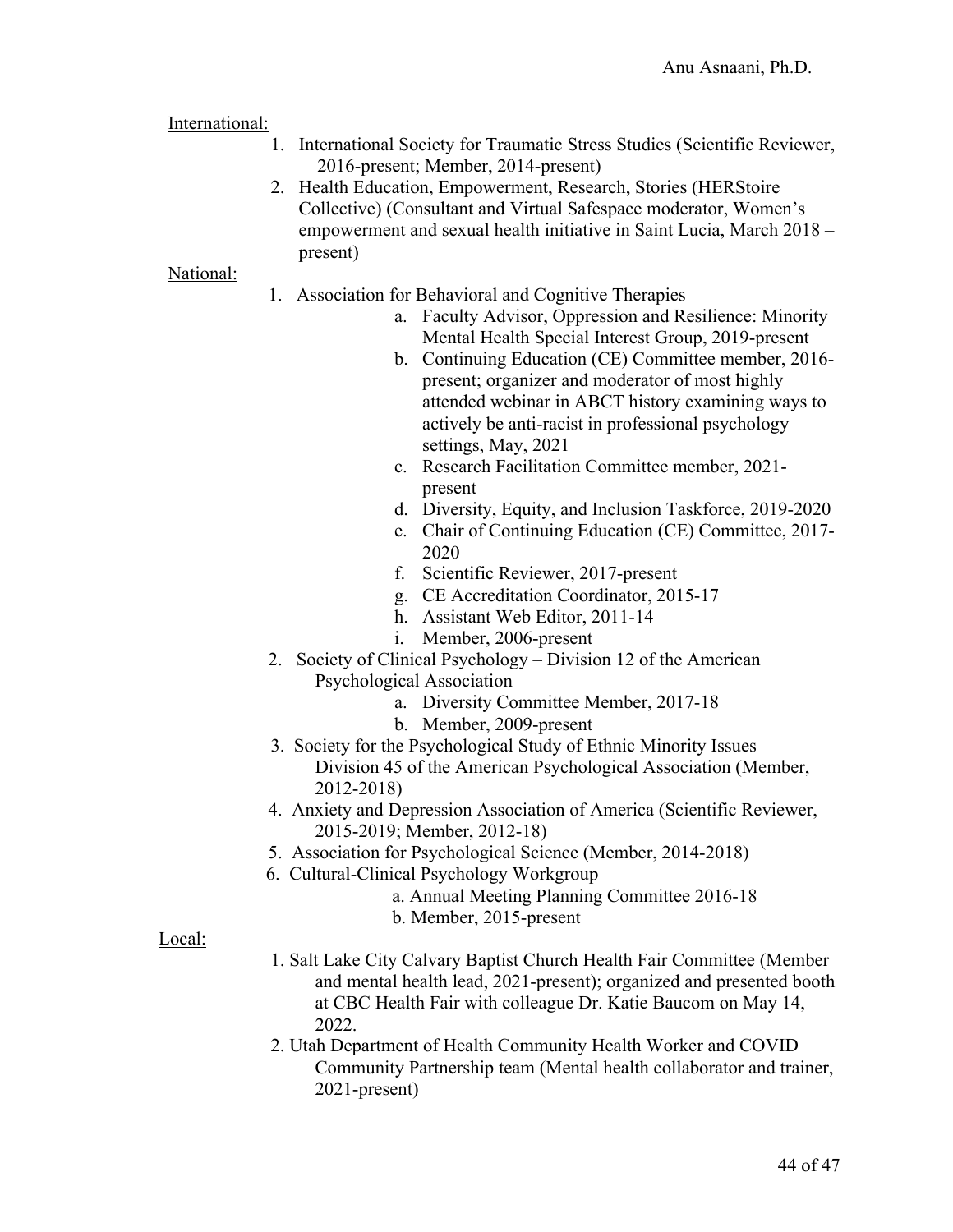- 3. Implementation Science Working Group at University of Pennsylvania (Member, 2017-19)
- 4. Penn Human Rights Clinic (Psychological Evaluator for Asylum Seekers, 2014-18)
- 5. University of Pennsylvania Community Health Initiative "Dance For Health" (Faculty Advisor to medical and nursing student volunteers, 2016-18)

Organizing Roles in Scientific Meetings:

- 1. Organizing Committee (Chair), Annual Meeting of the Cultural-Clinical Psychology workgroup, August 2017-May 2018, San Francisco, CA
- 2. Organizing Committee (Chair), Annual Meeting of the Cultural-Clinical Psychology workgroup, October 2016-May 2017, Boston, MA
- 3. Local Arrangements Committee (Member), World Congress for Behavioral and Cognitive Therapies, April 2010- June 2010, Boston, MA

### Invited Editorial Positions:

| $2021$ -present | Invited Associate Editor, <b>ABCT Clinical Practice Series</b> , Oxford                                                          |
|-----------------|----------------------------------------------------------------------------------------------------------------------------------|
| 2020-present    | <b>University Press</b><br>Invited Editorial Board Member, Cognitive and Behavioral                                              |
|                 | Practice                                                                                                                         |
| 2020-present    | Invited Editorial Board Member, Journal of Contextual Behavioral<br>Science                                                      |
| 2020-present    | Invited Editorial Board Member, Behavior Therapy                                                                                 |
| 2019-2020       | Guest Editor, Special Issue for "Addressing Health Disparities in                                                                |
|                 | Anxiety and Related Disorders: Current Efforts in the Field to<br>Improve Treatment Access and Effectiveness of Interventions in |
|                 | Diverse Populations," International Journal of Environmental                                                                     |
|                 | Research and Public Health                                                                                                       |
| 2015-2018       | Editorial Board Member (Review Editor), Cultural Psychology                                                                      |
| 2014-16         | Section Co-Editor for "Disaster Psychiatry: Trauma, PTSD, and                                                                    |
|                 | <b>Related Disorders," Current Psychiatry Reports</b>                                                                            |
| $2011 - 14$     | Assistant Web Editor, Association for Behavioral and Cognitive                                                                   |
|                 | <b>Therapies</b>                                                                                                                 |

Invited Ad-Hoc Reviewer Positions:

|                 | 2022-present Reviewer, Epidemiology & Psychiatric Sciences                 |
|-----------------|----------------------------------------------------------------------------|
|                 | 2021-present Reviewer, Implementation Science                              |
|                 | 2020-present Reviewer, Psychological Trauma: Theory, Research, Practice, & |
|                 | Policy                                                                     |
|                 | 2020-present Reviewer, International Journal of Cognitive Therapy          |
|                 | 2020-present Reviewer, Journal of Latinx Psychology                        |
| $2019$ -present | Reviewer, Journal of Traumatic Stress                                      |
|                 | 2018-present Reviewer, Transcultural Psychiatry                            |
|                 | 2017-present Reviewer, Emotion                                             |
|                 |                                                                            |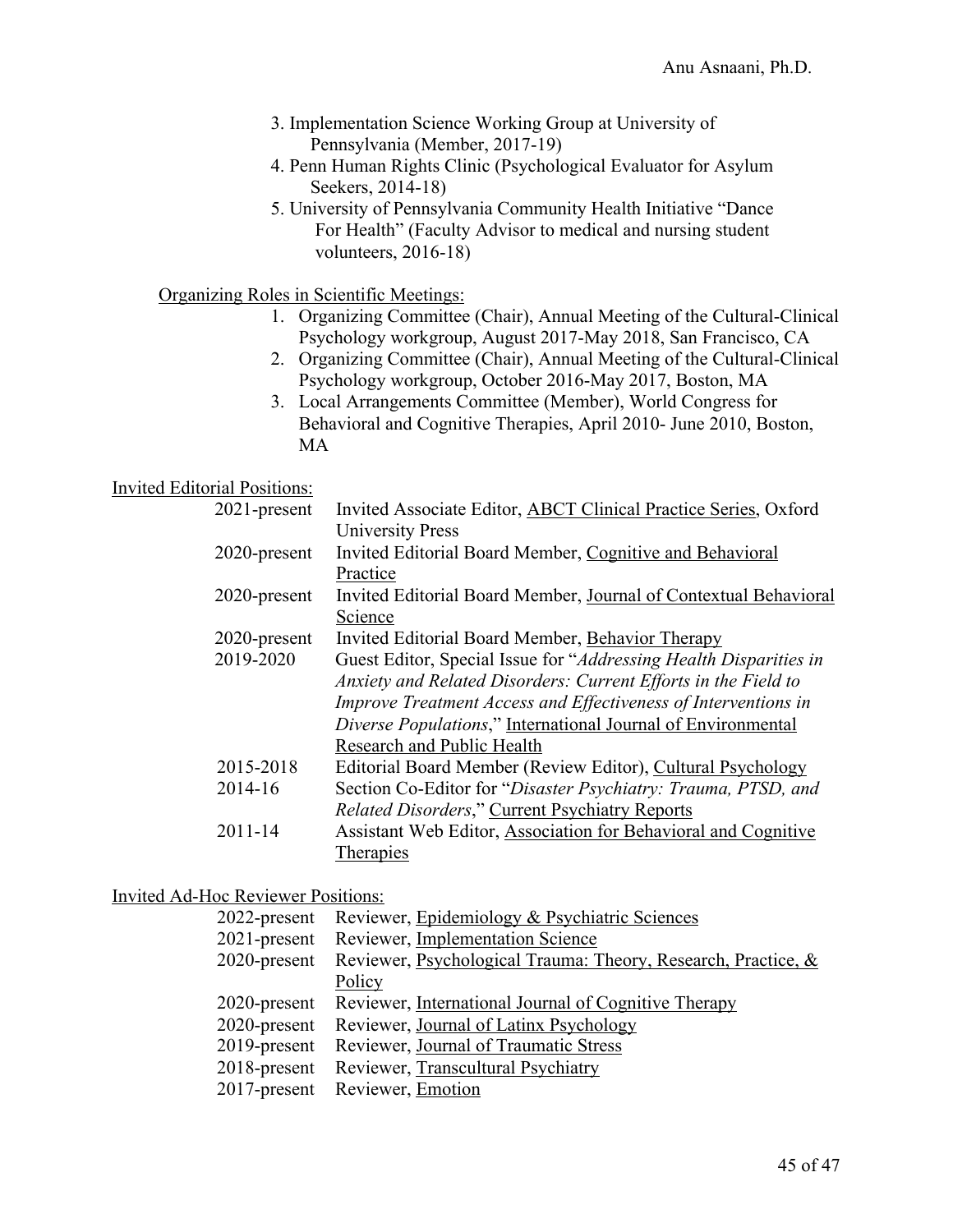- 2017-present Reviewer, The Harvard Review of Psychiatry
- 2017-present Reviewer, Journal of Clinical Child and Adolescent Psychology
- 2017-present Reviewer, Behavior Therapy
- 2016-present Reviewer, Psychological Trauma: Theory, Research, & Practice
- 2016-present Reviewer, Psychology of Addictive Behaviors
- 2016-present Reviewer, Journal of Contextual Behavioral Science
- 2016-present Reviewer, Behaviour Research and Therapy
- 2015-present Reviewer, Journal of Psychopathology and Behavioral Assessment
- 2015-present Reviewer, Journal of Experimental Psychopathology
- 2014-present Reviewer, Journal of Anxiety Disorders
- 2014-present Reviewer, Journal of Affective Disorders
- 2014-present Reviewer, Current Psychiatry Reports
- 2013-present Reviewer, BMC Psychiatry
- 2012-present Reviewer, Cultural Diversity and Ethnic Minority Psychology
- 2012-present Reviewer, Cognitive Therapy and Research
- 2011-present Reviewer, CNS Neuroscience and Therapeutics

### **INSTITUTIONAL SERVICE**

- 2019-present Clinical Training Committee member, Department of Psychology, University of Utah
- 2021 (Fall) Undergraduate Program Committee member, Department of Psychology, University of Utah
- 2019-2021 Diversity Committee (Member 2019-2020; Co-Chair, 2020-2021), Department of Psychology, University of Utah Awards received: College of Social and Behavioral Sciences award *Advancing Equity and Connecting Communities* (2021); University of Utah *Beacons of Excellence* award (2021)
- 2020 Poster Reviewer, Undergraduate Research Symposium, Office of Undergraduate Research, University of Utah
- 2020 Award Review Committee, Clayton Graduate Awards for Excellence in Research, Department of Psychology, University of Utah
- 2016-18 Department of Psychiatry Supervision Workgroup, University of Pennsylvania
- 2015-18 Executive Committee, Center for the Treatment and Study of Anxiety, University of Pennsylvania
- 2013-16 Monthly Research Series Coordinator, Center for the Treatment and Study of Anxiety, University of Pennsylvania
- 2012-13 Resident Representative, Suicide Prevention Workshop Planning Committee, Brown Alpert Medical School
- 2012-13 Resident Representative, Diversity Committee, Brown Alpert Medical School
- 2011-12. Student Representative, Clinical Staff Meeting, Center for Anxiety and Related Disorders (CARD), Boston University